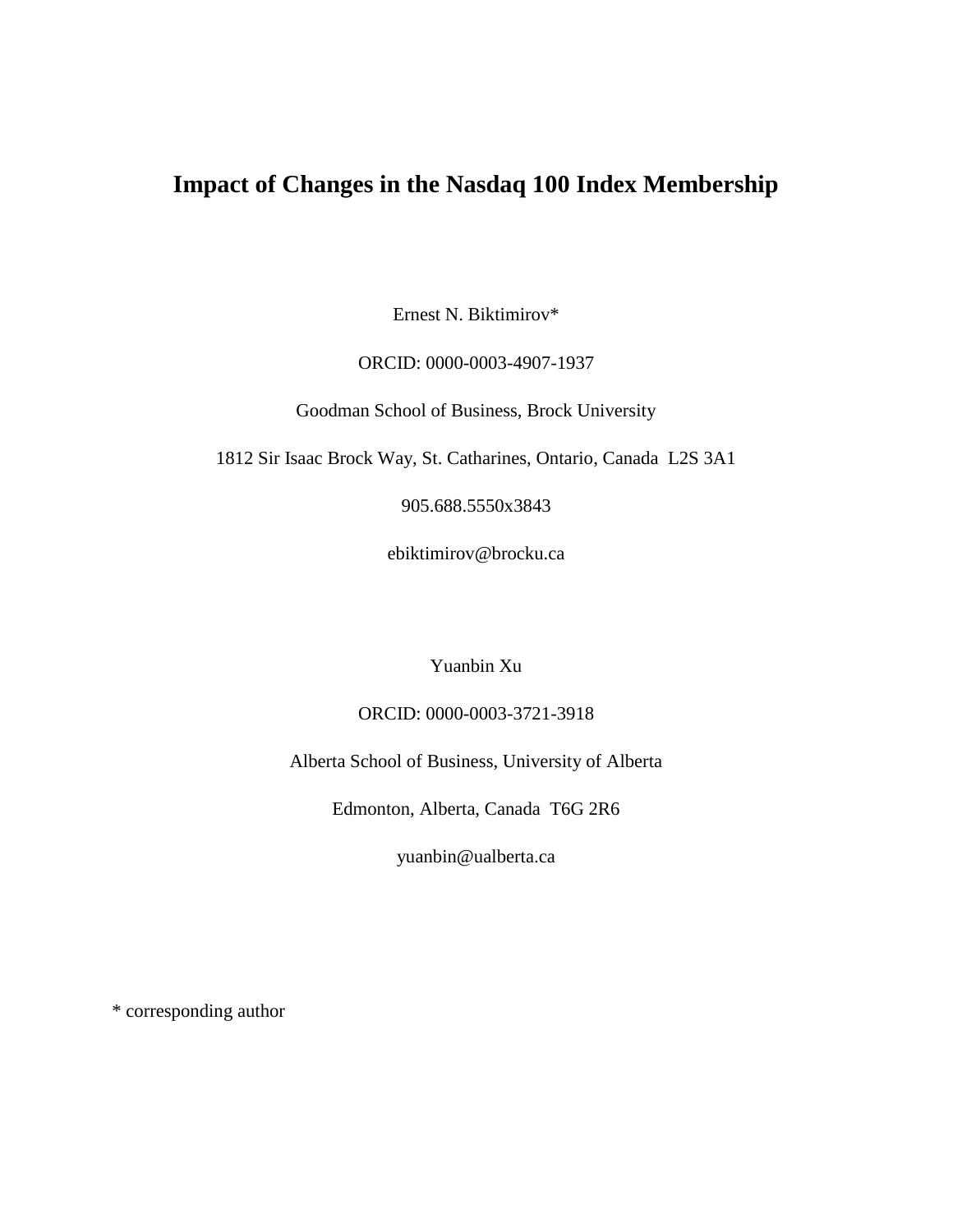# **Impact of Changes in the Nasdaq 100 Index Membership**

# **Abstract**

**Purpose −** The purpose of this study is to examine changes in stock returns, investor awareness, institutional ownership, and liquidity for companies added to and deleted from the Nasdaq 100 index, which offers at least four advantages over the S&P 500 index for analyzing the impact of stock index reconstitution.

**Design/methodology/approach** − This study differentiates between stocks added to the Nasdaq 100 index for the first time and repeated additions, as well as between stocks added at annual index revisions and stocks added irregularly throughout the year. The study uses the event study methodology to examine abnormal return and trading volume changes around the announcement and effective days of the index reconstitution from 1997 to 2015. It employs univariate tests to test for significant changes in investor awareness, institutional ownership, and liquidity. Multivariate regressions are used to perform a simultaneous analysis of competing factors.

**Findings –** This study finds asymmetric differences in changes in abnormal returns, investor awareness, and percentage of institutional shareholders between new additions on one hand and repeated additions and deletions on the other hand. Specifically, while new additions show a permanent stock price gain and significant increases in investor awareness and the percentage of institutional holdings, both repeated additions and new deletions exhibit temporary stock price changes, less pronounced changes in investor awareness, and no significant changes in the percentage of institutional holdings. Both new additions and repeated additions display significant improvements in liquidity, whereas only one out of five liquidity proxies consistently suggest a significant decline in liquidity for new deletions. Most important, changes in investor awareness and liquidity as well as arbitrage risk are significantly related to the observed cumulative abnormal returns around the Nasdaq 100 reconstitution for additions to the index.

**Research limitations –** Repeated irregular additions and repeated regular deletions are not analyzed in this study due to their small sample sizes.

**Originality/value –** This study provides comprehensive examination of market reactions to changes in the Nasdaq 100 index as well as highlights the importance of differentiating between new and repeated additions and considering all possible hypotheses for explaining abnormal returns. This study finds that three hypotheses (liquidity, investor awareness, and downwardsloping demand curve) simultaneously explain the observed abnormal returns. The understanding and predicting stock market reactions to changes in the Nasdaq 100 index membership can help both institutional and individual investors with designing profitable trading strategies.

**Keywords** Abnormal return · Event study · Index changes · Institutional ownership · Liquidity · Market makers · Nasdaq 100 index · Stock prices · Trading volume

**Paper type** Research paper

**JEL Classification** G12 · G14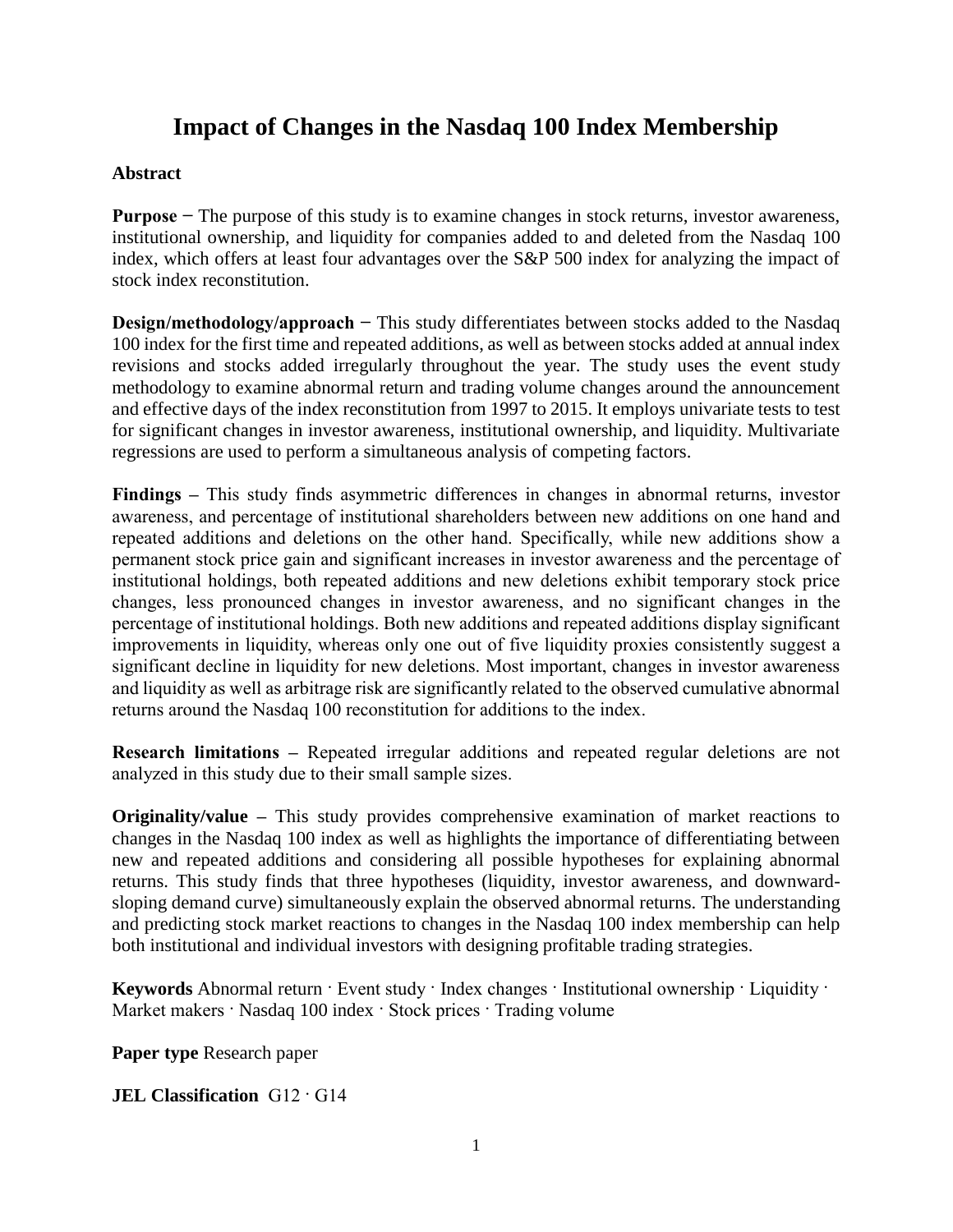#### **1 Introduction**

Researchers routinely observe a positive abnormal return for firms added to the S&P 500 index but disagree on reasons for this reaction and offer competing hypotheses. The possible presence of the signaling effect and other issues make it difficult to resolve this debate. To address this challenge, we examine stock returns, investor awareness, institutional ownership, arbitrage risk, and liquidity for companies that are added to and removed from the Nasdaq 100 index, which offers at least four advantages over the S&P 500 index for analyzing the impact of stock index membership.

First, announcements about addition to (deletion from) the S&P 500 index, which are difficult to predict, can convey a positive (negative) signal about future prospects of the firm. Conversely, changes to the Nasdaq 100 index are determined mainly by the market value ranking of stocks at regular annual reviews. As a result, announcements about the Nasdaq 100 index reconstitution do not send any new material information about the stocks added to or deleted from the index. This avoids the potentially confounding effect of the information signaling hypothesis and eliminates it as a possible explanation for the stock market reaction to index changes.

Second, changes to the S&P 500 index contain both NYSE- and Nasdaq-listed stocks. However, several studies (e.g., Elliott and Warr, 2003; Kappou, Brooks, and Ward, 2010; and Masulis and Shivakumar, 2002) report different price pattern around addition to the S&P 500 index for NYSE- versus Nasdaq-listed stocks. Marciniak (2012) finds a stronger reaction for addition to the S&P 400 index for Nasdaq-listed stocks than for NYSE-listed stocks as well. The analysis of changes to the Nasdaq 100 index, which consists of only Nasdaq-listed stocks, avoids these market microstructure issues that confound the studies of the S&P 500 index.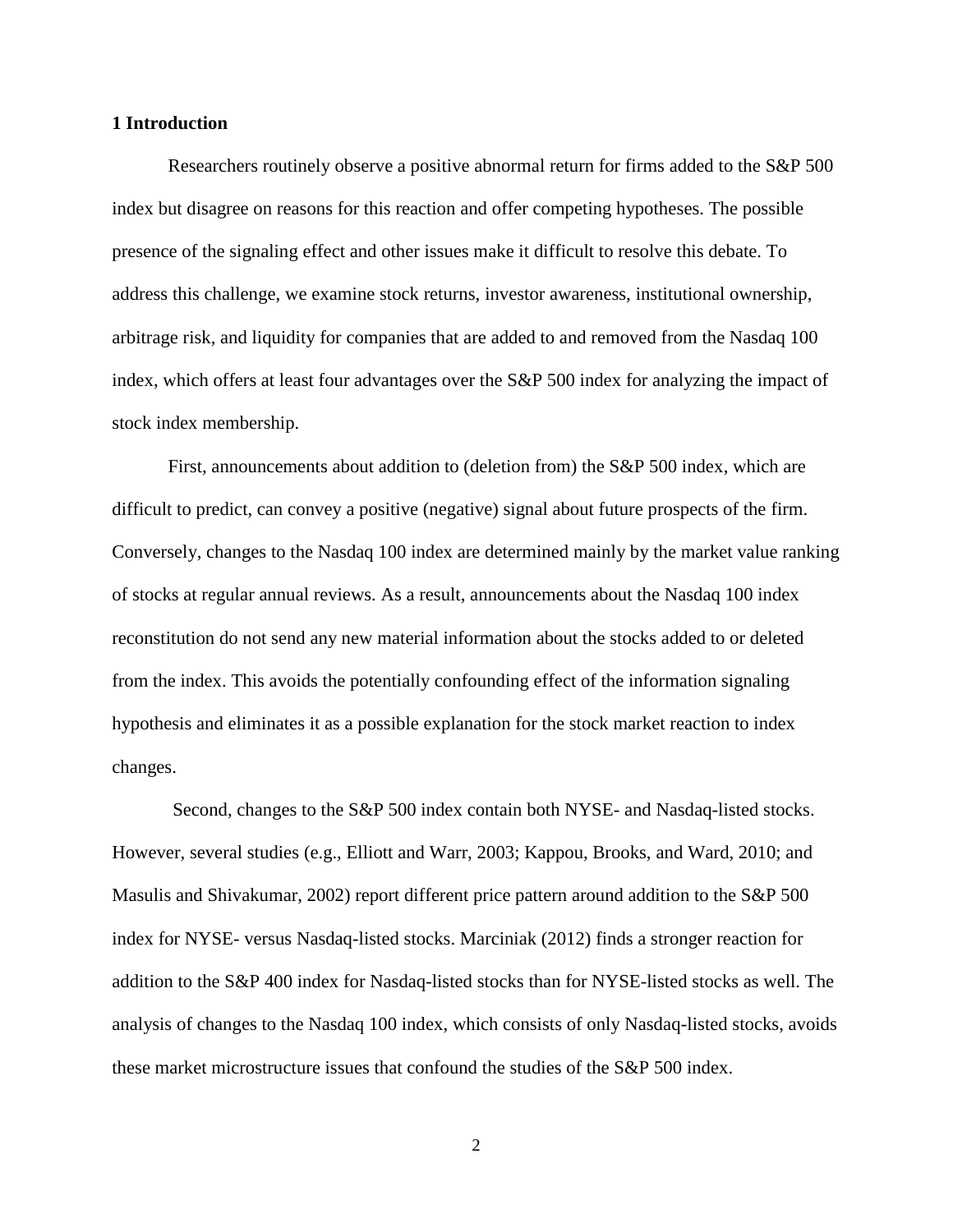Third, Nasdaq-listed stocks tend to have lower visibility (e.g., Jain and Kim, 2006) and higher transactions costs (e.g., Bessembinder and Kaufman, 1997; Weston, 2000). Therefore, if index membership impacts stock's investor awareness and liquidity, these effects should be easier to detect by examining changes in the Nasdaq 100 index membership.

Fourth, most S&P 500 studies focus on additions or examine only small samples of deletions, because most S&P 500 deletions involve companies that reorganize, merge, or go bankrupt. In contrast, many companies that are removed from the Nasdaq 100 each year stay in business.

Unlike S&P 500 and other major large-cap stock indexes, such as Dow Jones Industrial Average (e.g., Polonchek and Krenbiel, 1994; Beneish and Gardner, 1995) and FTSE 100 (e.g., Mase, 2007; Fernandes and Mergulhão, 2015), Nasdaq 100 has received little attention in prior literature. To our knowledge, only one study examines changes to the Nasdaq 100 index (Yu, Webb, and Tandon, 2015). We provide a more comprehensive analysis by examining deletions from the index, differentiating between new and repeated additions (deletions), and studying changes in institutional ownership.

We find asymmetric responses in stock price, investor awareness, and percentage of institutional shareholdings between the firms added to the Nasdaq 100 index for the first time and repeated additions. However, both new and repeated additions show significant increases in the number of institutional shareholders and significant improvements in liquidity. Deletions from the Nasdaq 100 index experience a temporary stock price decline and do not show consistent evidence on the change in investor awareness and liquidity. One of the main findings of this study is that liquidity, investor awareness, and downward-sloping demand curve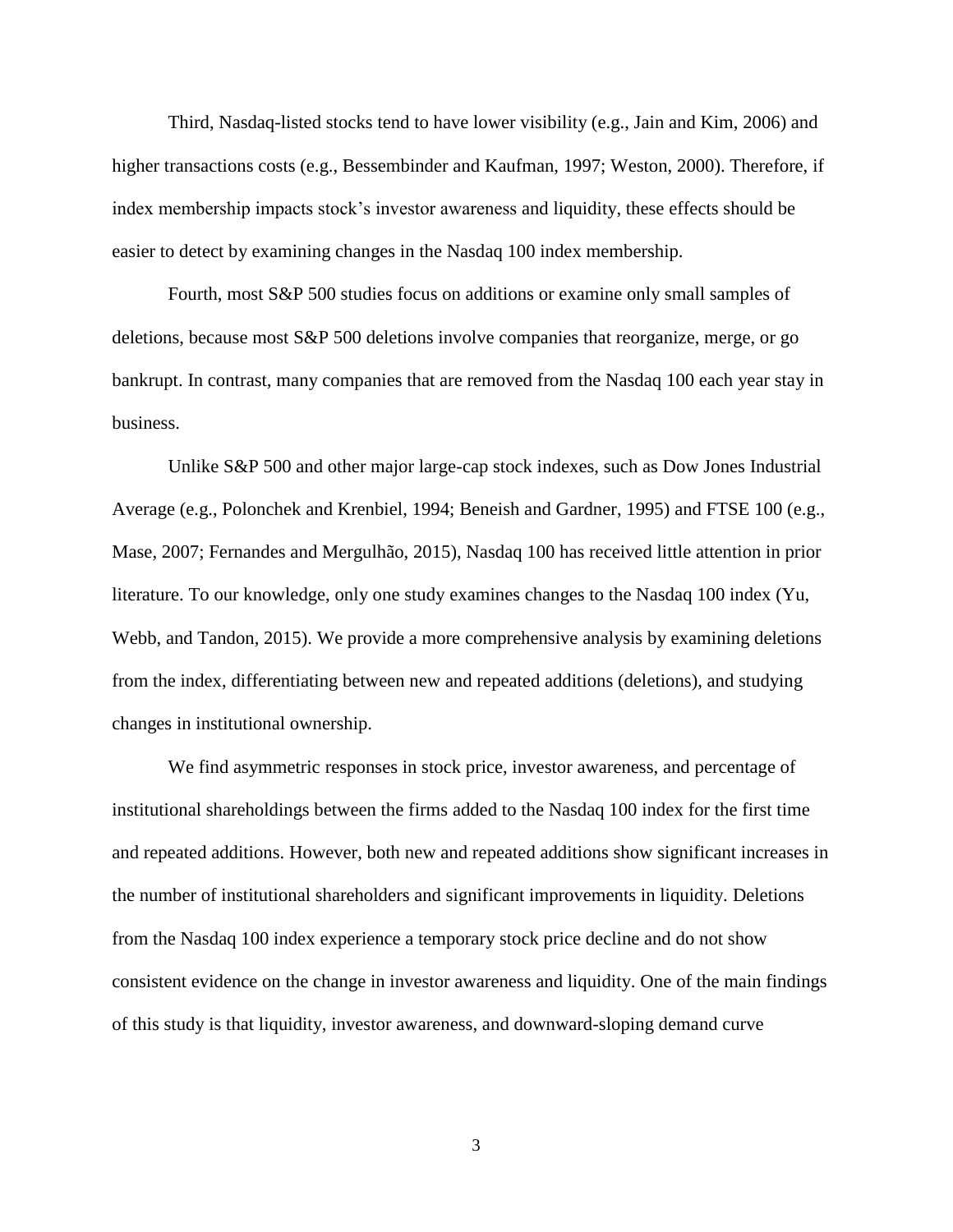hypotheses simultaneously explain the cumulative abnormal returns observed around addition to the Nasdaq 100 index.

#### **2. Literature review**

A large body of literature examines market reactions of stocks added to or removed from the S&P 500 index (e.g., Afego, 2017). However, researchers still disagree on both the duration and causes of a positive abnormal return associated with the announcement of new additions to the index. The five hypotheses most frequently mentioned in the literature are the price pressure hypothesis, investor awareness hypothesis, downward-sloping demand curve (or imperfect substitutes) hypothesis, liquidity hypothesis, and information signaling hypothesis.

Under the *price pressure hypothesis*, additions to (deletions from) the index experience only transitory stock price changes due to transitory increased demand (supply) from index funds. Specifically, the temporary price pressure created by index funds rebalancing their portfolios to incorporate index changes temporary pushes prices above (below) their equilibrium levels for additions (deletions). Supporting the price pressure hypothesis, Harris and Gurel (1986) and Elliott and Warr (2003) document a stock price reversal for firms added to the S&P 500 index.

The *investor awareness hypothesis* predicts a permanent stock price gain for additions and a temporary stock price decline for deletions due to changes in investor awareness associated with the index reconstitution. Based on the premise that investors invest only in those stocks of which they are aware (e.g., Merton 1987), this hypothesis explains a permanent stock price increase for index additions by the elevated awareness among investors. In contrast, because deletion from the index will not rapidly reduce the awareness of a stock, deleted stocks exhibit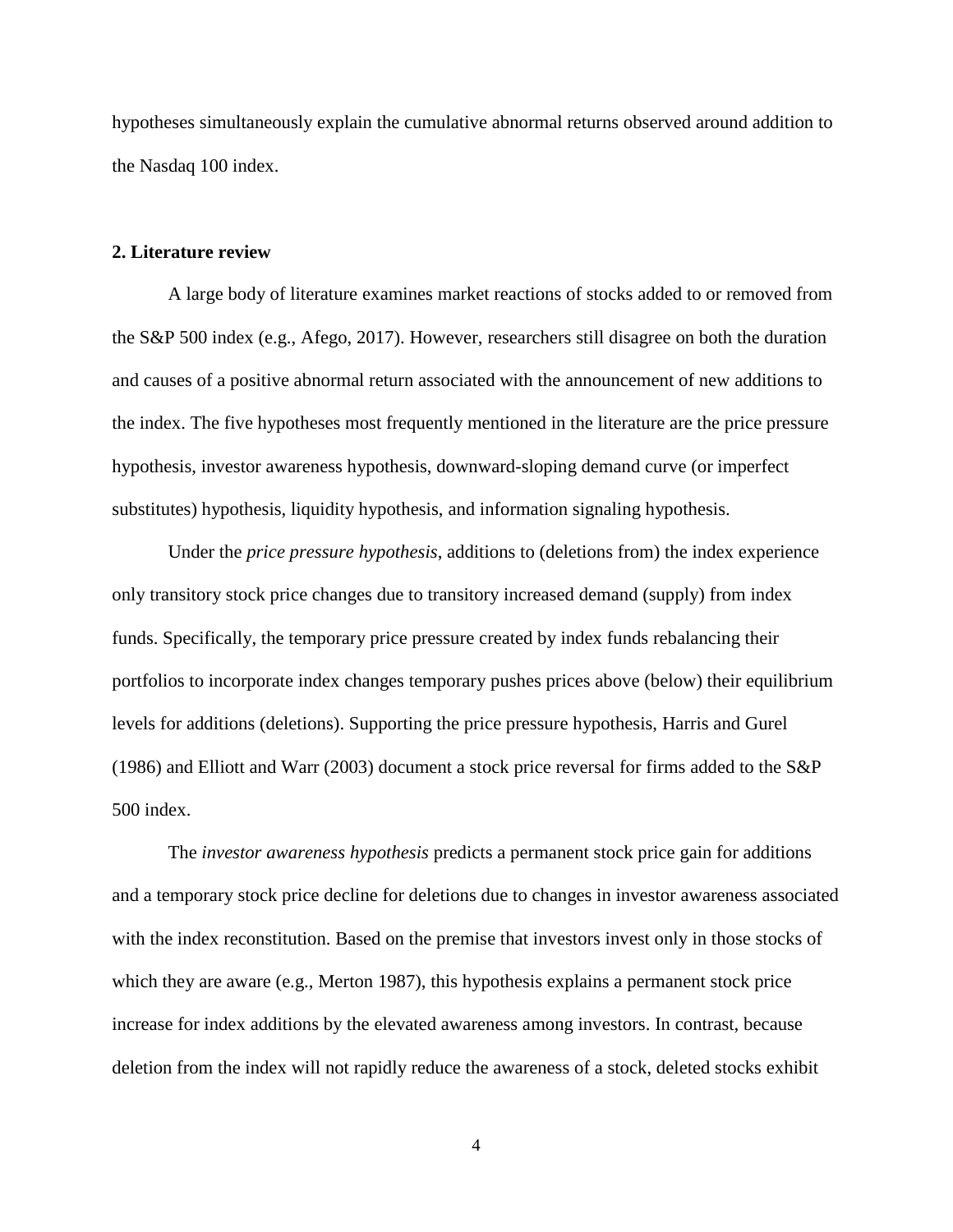only a transitory loss. Consistent with the investor awareness hypothesis, Chen, Noronha, and Singal (2004) observe a permanent stock price increase for additions to the S&P 500 index and a transitory stock price decrease for deletions. Zhou (2011) provides additional support for this hypothesis by reporting a temporary stock price increase for repeated additions as well as additions upgraded from the S&P 400, 600, or REIT indexes.

The other three hypotheses predict permanent stock price changes for both additions and deletions. The *downward-sloping demand curve (or imperfect substitutes) hypothesis*, proposed by Shleifer (1986), assumes that stocks do not have perfect substitutes and, therefore, their longrun demand curve slopes downward. As a result, increased demand from index funds leads to a permanent stock price gain for additions. On the other hand, decreased demand from index funds results in a permanent stock price loss for deletions. Wurgler and Zhuravskaya (2002) provide supporting evidence for this hypothesis by observing a larger stock price gain on addition to the S&P 500 index for stocks with no close substitutes.

Based on the Amihud and Mendelson's (1986) argument that improvement in stock liquidity is positively associated with firm value, the *liquidity hypothesis* predicts a permanent increase (decrease) in value for added (deleted) stocks. Consistent with the liquidity hypothesis, Hegde and McDermott (2003) find significant increases (decreases) in liquidity for additions to (deletions from) the S&P 500 index.

According to the *information signaling hypothesis* (e.g., Jain 1987) announcements about S&P 500 index reconstitution send positive (negative) news about the future prospects of additions (deletions). Supporting this hypothesis, Denis, McConnell, Ovtchinnikov, and Yu (2003) report significant improvements in analysts' earnings per share forecasts and significant increases in realized earnings for companies added to the S&P 500 index. As another support for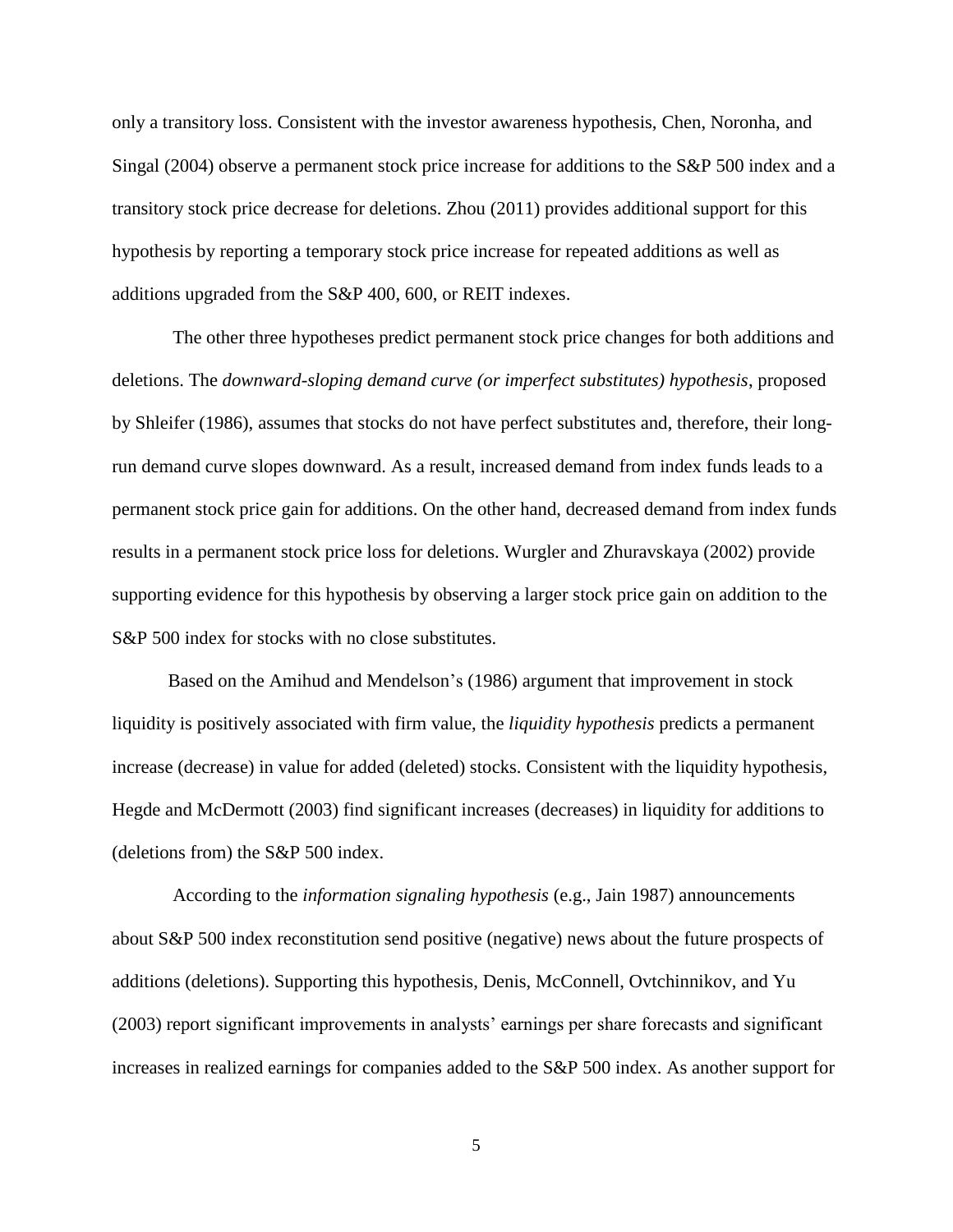the information signaling hypothesis, Cai (2007) observes a significantly positive price reaction for the industry and size matched firms of the companies added to the S&P 500 index.

#### **3. Sample selection**

 $\overline{\phantom{a}}$ 

Launched in January 1985, the Nasdaq 100 index is a value-weighted index that consists of 100 largest domestic and international nonfinancial firms listed on the Nasdaq stock market. The Nasdaq 100 index is widely followed by finance professionals, and is the basis of the PowerShares QQQ exchange traded fund. In addition, options, futures, and structured products based on the Nasdaq 100 index and PowerShares QQQ trade on various exchanges.

In 1993 the index adopted an annual membership revision process, which occurs each December. Occasional changes also happen throughout a year to replace companies that merged, went bankrupt, or switched to NYSE. To determine what stocks should be added to or deleted from the Nasdaq 100 index at annual reviews, Nasdaq ranks all eligible stocks based on their market values. A stock is kept in the index if it is ranked in the top 100 stocks. A stock also remains in the Nasdaq 100 index, if it is ranked between top 101 and 125 stocks, but was ranked within top 100 stocks in the previous annual revision. Stocks that do not meet the eligibility criteria are replaced with non-index stocks that have the largest market capitalization.

To compute the market capitalization of a stock, Nasdaq uses a closing price on the last trading day of October and the number of shares outstanding from a public SEC document available on EDGAR as of the end of November.<sup>1</sup> Thus, investors can predict potential index changes before an actual public announcement about Nasdaq 100 index changes is issued in early December. Therefore, we consider three announcement days:  $AD<sub>1</sub>$  is the first trading day in

<sup>&</sup>lt;sup>1</sup> For more information, refer to "Nasdaq announces the annual re-ranking of the Nasdaq-100 Index. (December 11, 2009). *Globe Newswire*. and "Annual changes to Nasdaq-100 Index. (December 11, 2000). *Business Wire*.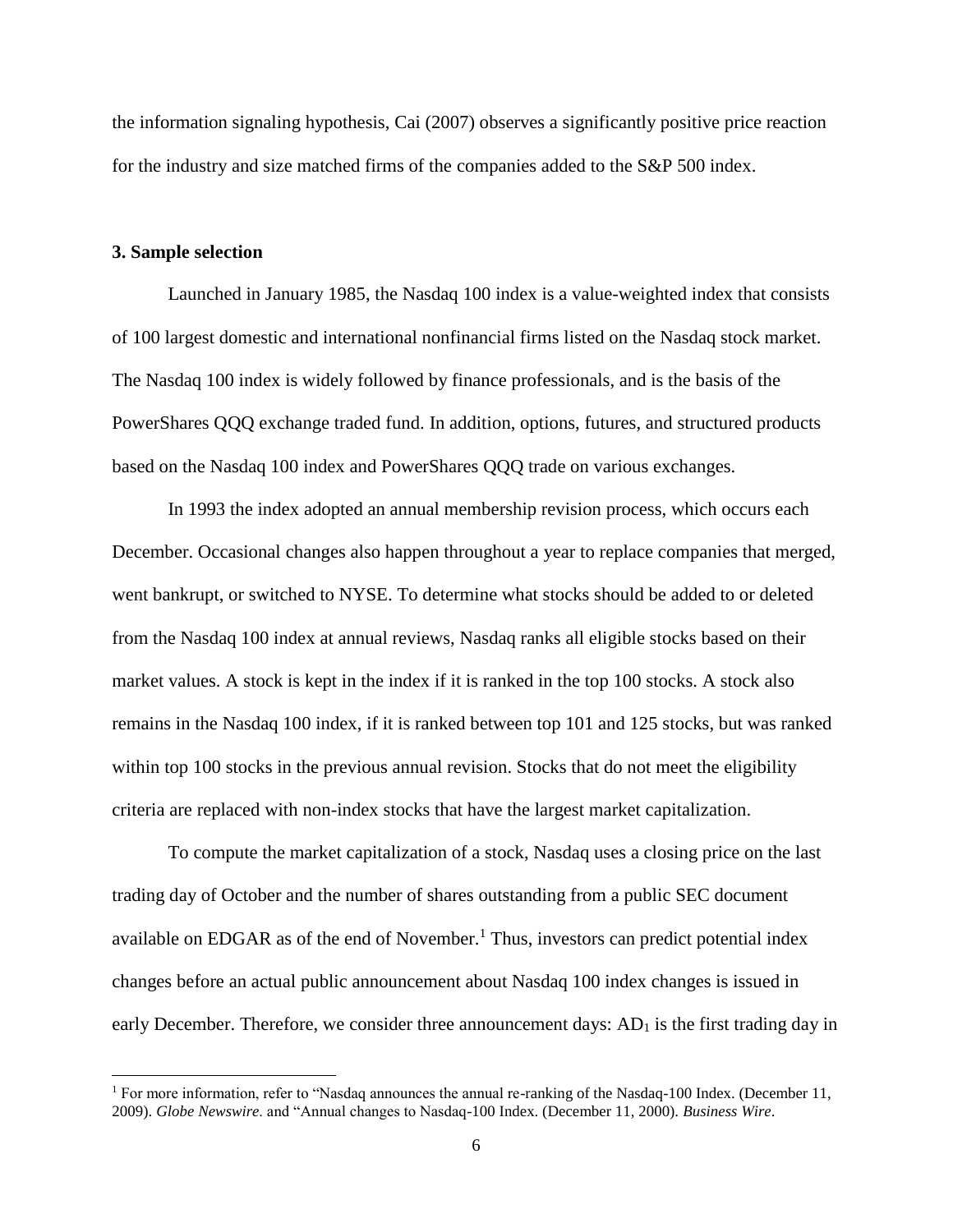November (the first day after the closing price is known),  $AD<sub>2</sub>$  is the last trading day in November (when the number of shares outstanding is determined), and  $AD_3$  is the first trading day after the announcement is released after the market close on the previous day. Index changes become effective after the market close on the third Friday of December. We define the effective day (ED) as the last trading day before an index change becomes effective. Irregular index changes, which happen on unscheduled dates throughout a year, have only one announcement day (AD) – the day of the actual announcement. Similar to annual index changes, ED is defined as the last trading day before an index change becomes effective.

As the Lexis-Nexis database contains announcement and effective dates for Nasdaq 100 index changes starting from 1997, the sample period runs from 1997 to 2015. We identify 166 regular additions and 166 regular deletions that occurred at Nasdaq 100 annual reviews and 91 irregular additions that occurred throughout the year. This initial sample is reduced to a final, clean sample of 165 regular additions, 158 regular deletions, and 70 irregular additions after an application of the following screens. The first screen removed 5 companies (1 regular addition and 4 regular deletions) that had less than 100 trading days in the 180-trading day post-event estimation period running from ED+61 to ED+240. The second screen removed 4 regular deletions that were acquired or went bankrupt. The third screen removed 19 irregular additions that do not have at least one trading day between AD and ED, and 2 irregular additions that entered the index due to corporate events: merger with a member of the Nasdaq 100 index (VeriSign Inc.) and replacement of one class of the common stock in the index with another class (Comcast Corp.).

In the final sample, we also differentiate between the stocks added to (deleted from) the index for the first time and the ones added (deleted) for the second time. We do not analyze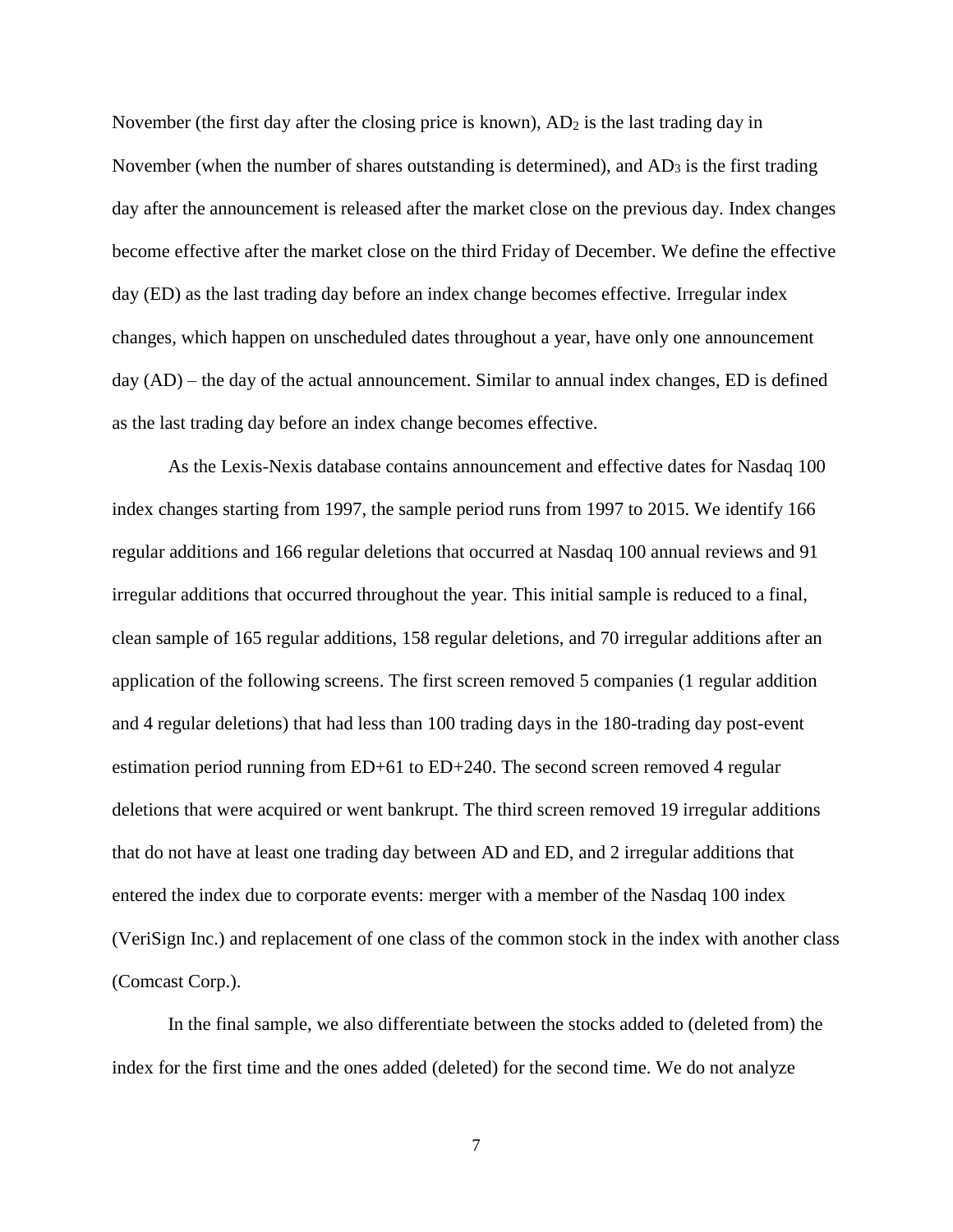repeated regular deletions and repeated irregular additions due to their small sample sizes of 17 stocks and 8 stocks, respectively.

Taken together, we examine the following four groups:

1. New regular additions consist of 128 stocks added to the Nasdaq 100 index for the first time at annual revisions.

2. Repeated regular additions consist of 37 added to the Nasdaq 100 index for the second time at annual revisions.

3. New regular deletions consist of 141 stocks removed from the Nasdaq 100 index for the first time at annual revisions.

4. New irregular additions consist of 62 stocks added to the Nasdaq 100 index for the first time on unscheduled dates throughout the year.

### **4. Analyses**

 $\overline{\phantom{a}}$ 

#### 4.1 Abnormal returns

To examine returns behavior in the period surrounding changes to the Nasdaq 100 index, we use Fama-French three-factor model  $(1993)^2$  and a 180-trading day post-event estimation period running from day  $ED+61$  to day  $ED+240$ .<sup>3</sup> The daily returns of the Nasdaq Composite index collected from CRSP are used as a proxy for the market return. To estimate the significance of abnormal returns, we use a parametric *t*-test and two non-parametric tests: a sign test (Corrado and Zivney, 1992; Cowan, 1992) and a rank test (Corrado, 1989).

<sup>&</sup>lt;sup>2</sup> By adjusting for the size and value risk factors, the Fama and French's three-factor model produces more conservative estimates of abnormal returns (Afego, 2017).

<sup>&</sup>lt;sup>3</sup> The use of a pre-event estimation period may lead to biased results, because stocks added to (deleted) from the Nasdaq 100 index usually experience superior (inferior) performance before entering (exiting) the index.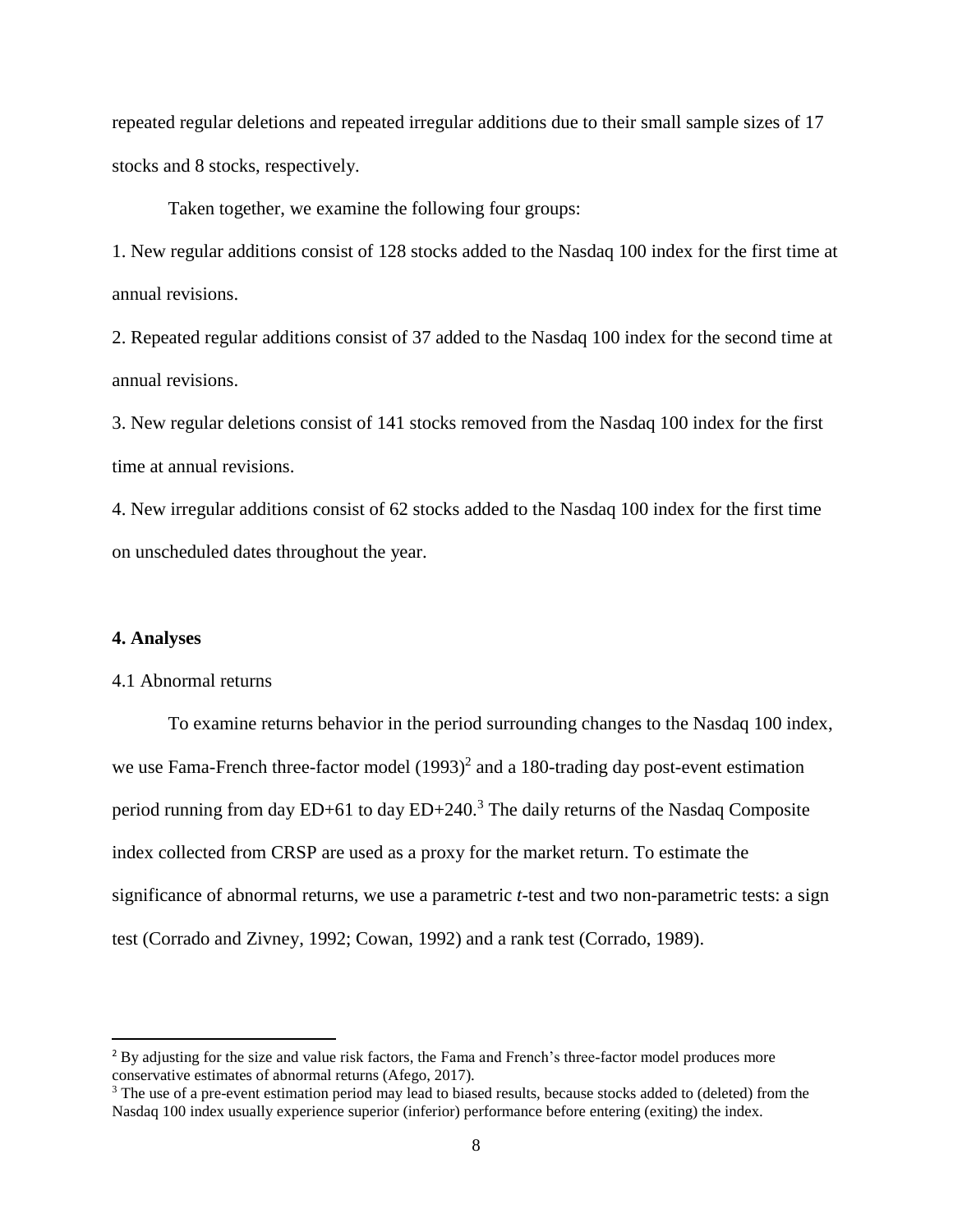Table 1 presents abnormal returns for stocks added to or deleted from the Nasdaq 100 index at annual revisions. As shown in Panel A, new additions experience a positive cumulative abnormal return of 9.38% in the 30-day period prior to  $AD<sub>1</sub>$ , which is significant at the 1% level under three tests. This gain is consistent with a significant pre-announcement run-up in prices for additions to other large-cap indexes, such as the UK's FTSE 100 (e.g., Mase 2007) and German DAX (e.g., Mama, Mueller, and Pape (2017), that use market capitalization to determine new index members. New additions also show significant positive abnormal returns on ED–1 and ED. Not presented here to save space, trading volume analysis documents the largest abnormal trading volume on ED for both additions and deletions. This observation is consistent with the trading behavior of index fund managers who delay their trades until the effective day to minimize tracking error. Kappou et al. (2010) and Geppert, Ivanov, and Karels (2011) observe similar trading behavior for index funds that follow the S&P 500 index.

Most important, stock price gains for additions do not show any sign of reversal, as a cumulative abnormal of 16.24% remains significant in the period from  $AD_1-30$  to  $ED+60$  at least at the 1% level under all three tests.

#### [Table 1 about here]

Unlike new additions, repeated additions show neither a significant pre-announcement price run-up nor a significant cumulative abnormal return for the period from  $AD_1-30$  to  $ED+60$ . They experience significant gains of 1.34% and 0.90% only on  $AD_1-1$  and  $AD_3-1$ , respectively. This difference in stock price reaction between new additions and repeated additions is similar to the one documented by Zhou (2011) in the context of the S&P 500 index changes. Specifically,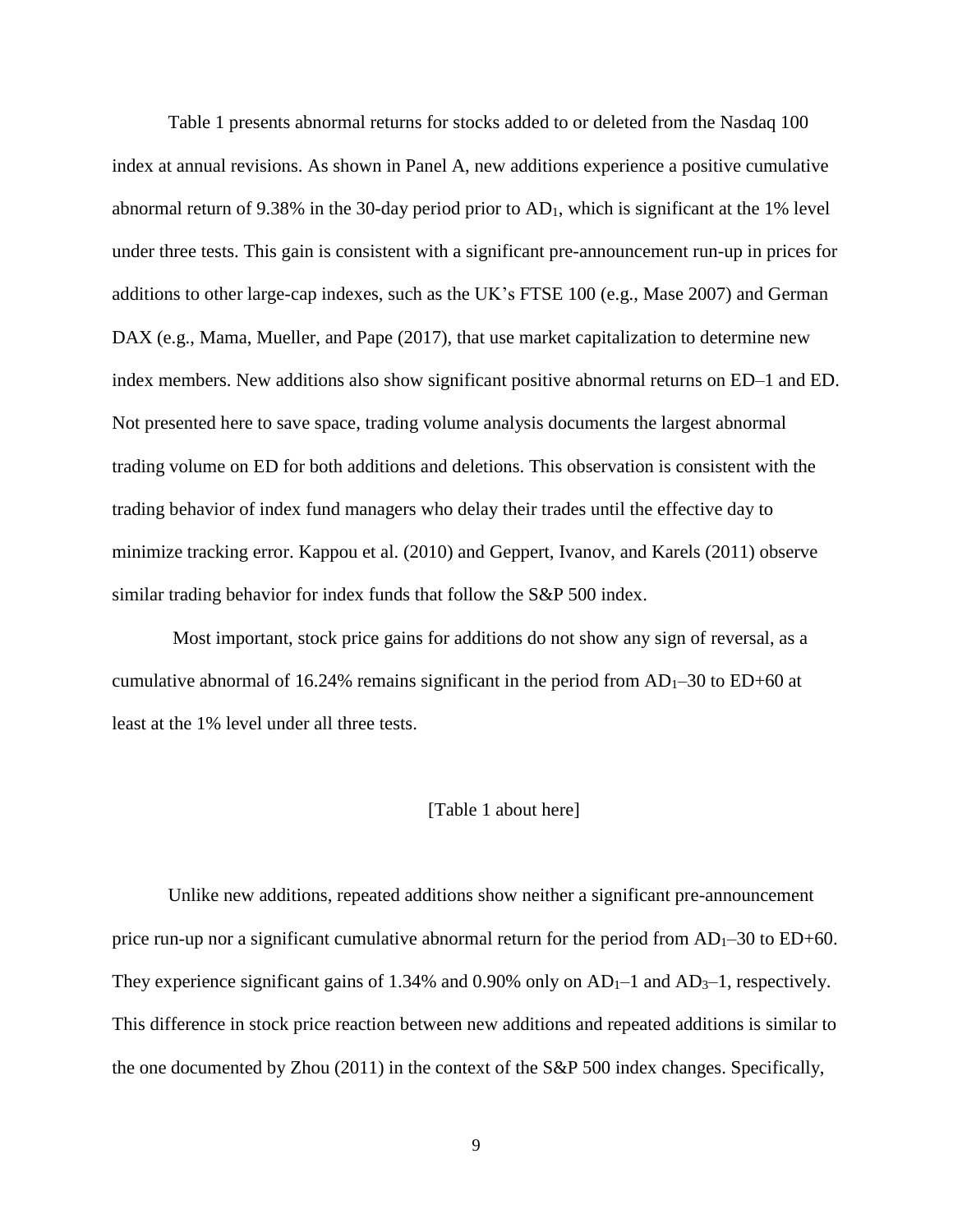Zhou observes a larger and permanent stock price reaction for new additions versus smaller and temporary stock price reaction for repeated additions. Zhou explains this difference by a significant increase in investor awareness for new additions and insignificant changes in investor awareness for repeated additions.

Turning to the new deletions group presented in Panel B, a significant negative cumulative abnormal return of 4.94% is observed in the 30-day period prior to  $AD_1$ . New deletions also lose an abnormal 1.16% and 1.24% on  $AD_3$ –1 and  $AD_3$ , respectively. In contrast to the permanent stock price gains for new additions, however, these losses are completely reversed over subsequent periods. Specifically, deletions show a significant positive cumulative abnormal return of 8.08% from ED+1 to ED+60, and, as a result, a cumulative abnormal return from  $AD_1-30$  to  $ED+60$  is not statistically significant. Taken together, permanent stock price gains for new additions as well as transitory stock price changes for repeated additions and new deletions provide support for the investor awareness hypothesis.

Table 2 shows abnormal returns for stocks added to the Nasdaq 100 index for the first time on unscheduled dates throughout the year. Although the announcement dates of irregular index changes are not fully predictable, similar to new regular additions, irregular additions also show a significant price run-up of 9.83% in the 30-day period prior to AD, which is significant at the 1% level under three tests. As expected, their largest one-day gain of 2.55% happens on AD. These gains are permanent, as a cumulative abnormal return of 8.91% from day AD–30 to ED+60, which is significant at least at the 5% level under three tests, does not suggest a price reversion. Taken together, the stock price behavior of new irregular additions is similar to the one of new regular additions. Actually, this pattern of similarity extends to other analyses performed in this paper. Therefore, to save space and to avoid any potential bias associated with the not fully anticipated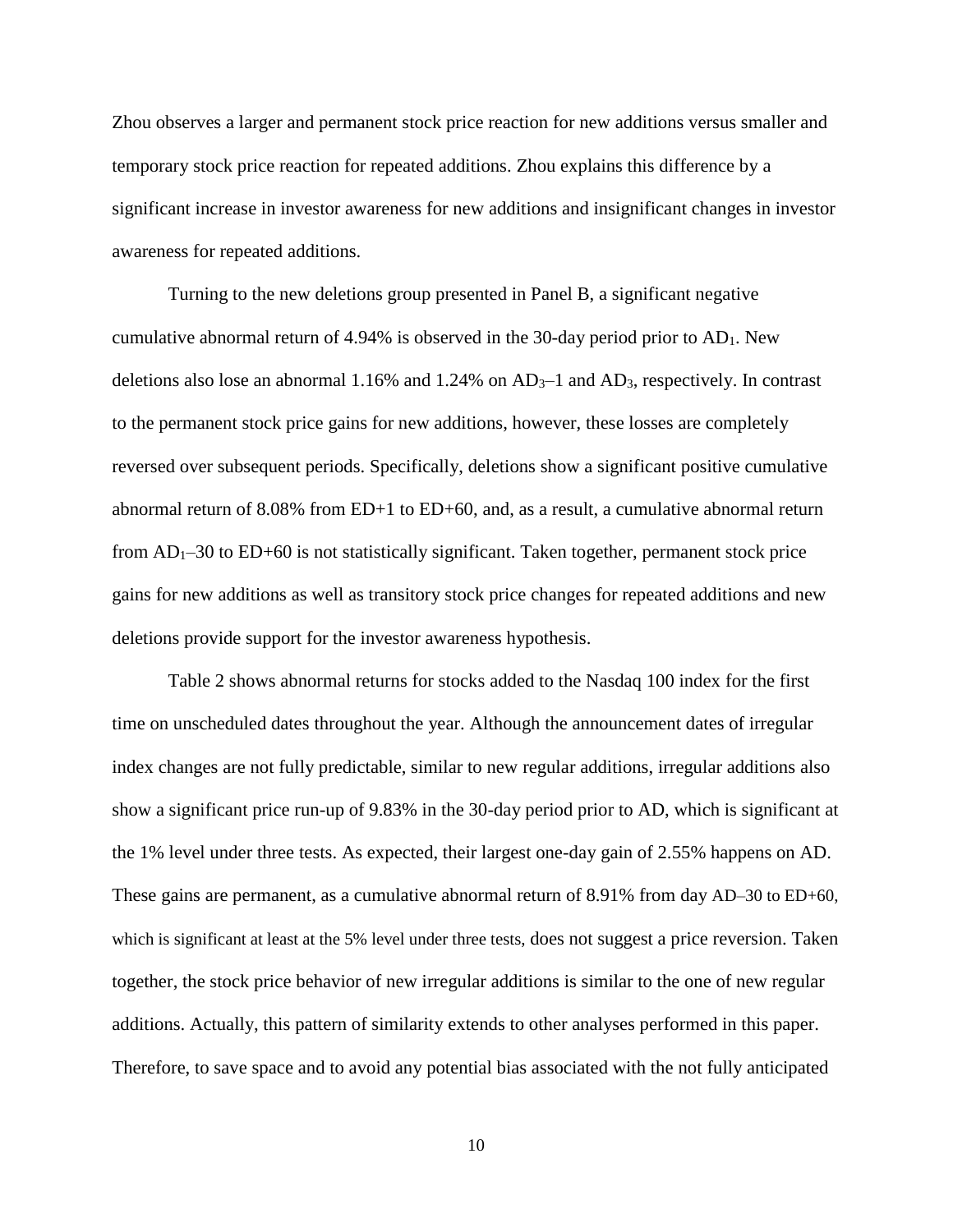nature of irregular additions, we focus only on the regular additions and deletions, which happen at the annual index reconstitutions, in our subsequent discussion.

### [Table 2 about here]

## 4.2 Investor awareness

According to the investor awareness hypothesis, a permanent stock price gain for new additions, as well as transitory stock price changes for repeated additions and deletions, can be explained by changes in investor awareness. Specifically, whereas awareness about a stock is expected to increase after addition to a major stock index, awareness does not increase as strongly when a stock is added to the index for the second time or does not decline as rapidly when a stock is deleted from the index. To test these predictions, following Elliott, Van Ness, Walker, and Warr (2006) and Zhou (2011) we analyze changes in three proxies for investor awareness: the number of shareholders, Merton's shadow cost, and the number of analysts following a stock. The sample sizes for each proxy vary depending on data availability.

#### *4.2.1 Number of shareholders*

As awareness of a stock increases, more investors become shareholders and the firm's value rises. Consistent with this explanation, Chen et al. (2004), Elliott et al. (2006), and Zhou (2011) report a significant increase in the number of shareholders for companies added to the S&P 500 index. To examine changes in the total number of shareholders, we follow Chen et al. (2004), Elliott et al. (2006), and Zhou (2011) by collecting from Standard and Poor's COMPUSTAT the number of shareholders as close as possile before  $AD_3$  and at least nine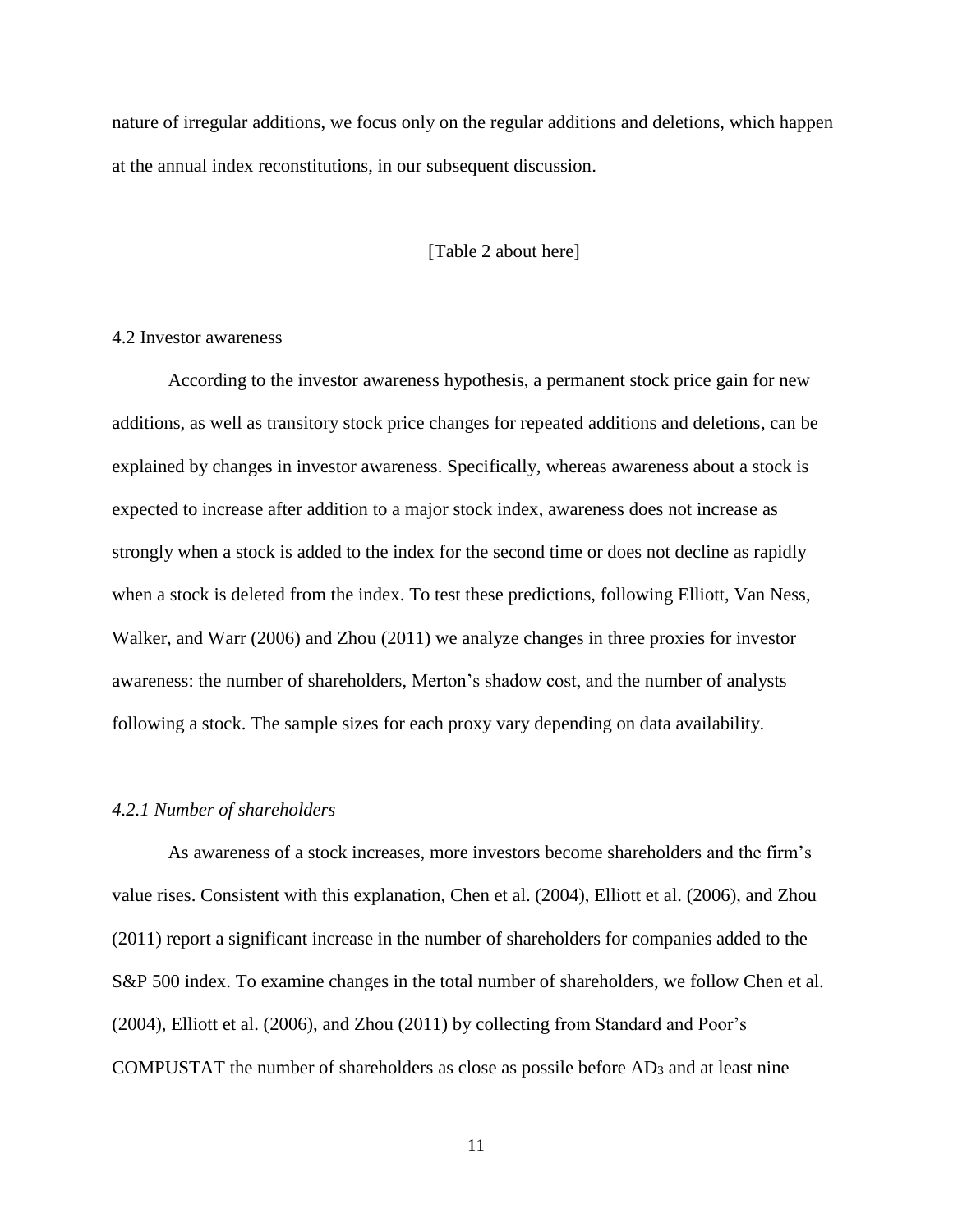months after ED and then test for significant differences. If data from COMPUSTAT are not available, we use companies' 10-K filings with the Securities and Exchange Commission.

Table 3 reports changes in the number of shareholders around the annual Nasdaq 100 index reconstitution. As predicted by the investor awareness hypothesis, new additions show the largest average increase of 12,823 in the number of shareholders, which is significant under three tests. In contrast, the average increases of 2,240 shareholders and 317 shareholders for repeated additions and new deletions, respectively, are not significant according to the *t*-test. Although non-parametric tests suggest declines in the median number of shareholders for these two groups, the magnitudes of these declines in both absolute and percentage terms are considerably smaller than a median increase in the number of shareholders for new additions. Taken together, consistent with the investor awareness hypothesis, repeated additions and new deletions experience less pronounced changes in the number of shareholders.

#### [Table 3 about here]

# *4.2.2 Merton's shadow cost*

Merton's shadow cost is frequently used to examine changes in investor awareness. For example, several studies find a positive relation between Merton's shadow cost and abnormal returns associated with visibility-enhancing events, such as NYSE listing (Kadlec and McConnell, 1994), global equity issues (Chaplinsky and Ramchand, 2000), and seasoned equity issues (Autore and Kovacs, 2014). Consistent with the investor awareness hypothesis, Chen et al. (2004), Elliott et al. (2006), and Zhou (2011) find a significant increase in shadow costs for companies added to the S&P 500 index. To analyze changes in Merton's shadow cost around the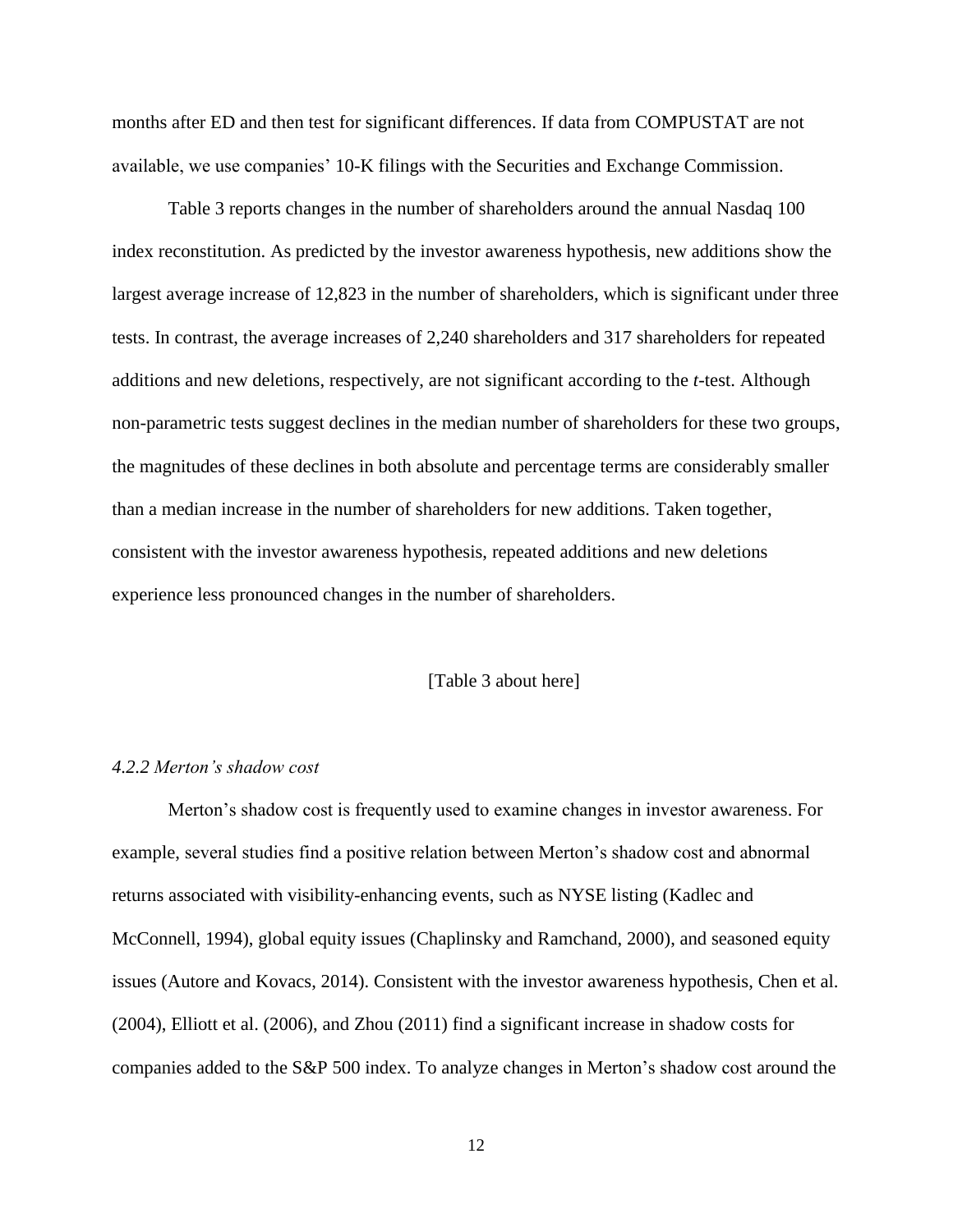Nasdaq 100 index reconstitution, we use procedures similar to those in Kadlec and McConnell (1994), Chen et al. (2004), Elliott et al. (2006), and Zhou (2011):

n et al. (2004), Elliott et al. (2006), and Zhou (2011):  
\nShadow Cost = 
$$
\frac{Residual\ Standard\ Deviation}{Nasdaq\ 100\ Market\ Cap} \times \frac{Firm\ Size}{Number\ of\ Sharedbolders}},
$$
 (1)

where the pre-event (post-event) residual standard deviation is calculated as the standard deviation of the difference between the firm's return and the Nasdaq 100 index total return in the 252-trading day period before AD<sup>3</sup> (after ED). Firm size, which is defined as the market value of equity, and the Nasdaq 100 Market Cap are measured on AD3. We obtain the number of shares outstanding from CRSP and the Nasdaq 100 Market Cap from Bloomberg.

As shown in Table 4, both non-parametric tests indicate a significant decline in Merton's shadow cost for new additions at least at the 7% level. Only the Wilcoxon signed-rank test suggests a significant decrease in shadow cost for new deletions. Repeated additions do not exhibit significant changes. As a comparison, Zhou (2011) also do not find significant changes in shadow cost for repeated additions to the S&P 500 index. Taken together, consistent with the predictions of the investor awareness hypothesis, the observed results suggest a decline in Merton's shadow cost for new additions and no significant changes for both repeated additions and new deletions.

#### [Table 4 about here]

#### *4.2.3 Number of analysts*

The literature proposes that the number of analysts following a company can affect investor recognition of its stock. For example, Cliff and Denis (2004) and Autore and Kovacs (2014) suggest that greater analyst coverage can lead to greater investor awareness in the context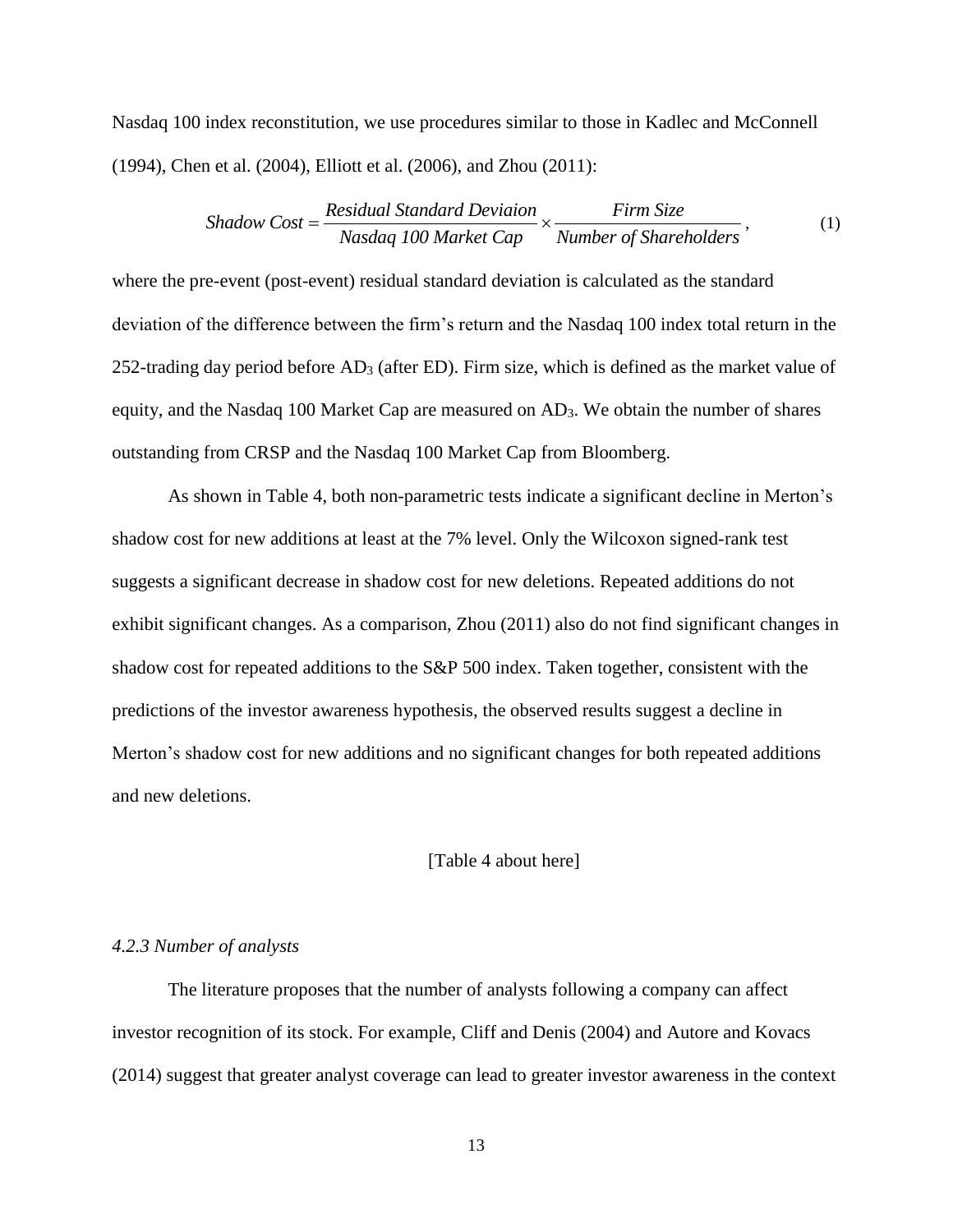of IPO and seasoned equity offerings, respectively. Elliott et al. (2006), and Zhou (2011) report a significant increase in analyst following for companies added to the S&P 500 index. Moreover, supporting the investor awareness hypothesis as a possible explanation for temporary price changes for repeated additions, Zhou (2011) does not find a significant change in the number of analysts for that group of stocks.

To examine changes in the analyst following around the Nasdaq 100 index reconstitution, we compute the average number of analysts in two fiscal quarters prior to the fiscal quarter of the announcement day AD<sup>3</sup> from the IBES summary files. We compute the same averages in two fiscal quarters following the fiscal quarter of the effective day. We then test for significant differences. As presented in Table 5, new additions experience a significant average increase of 1.67 analysts, whereas new deletions show a significant average decline of 1.47 analysts following the Nasdaq 100 index reconstitution. Consistent with the investor awareness hypothesis, repeated additions do not show significant changes in the number of analysts.

# [Table 5 about here]

By way of comparison, Yu et al. (2015) document a similar increase of 1.80 analysts for regular, year-end additions in the six months after the Nasdaq 100 index change announcement from the six months before in the 1994–2009 period. For the S&P 500 index reconstitutions, Zhou (2011) reports a significant increase of 0.72 analysts for pure additions and a significant decrease of 2.94 analysts for pure deletions.

To summarize, the three proxies show that investor awareness increases significantly for companies added to the Nasdaq 100 index for the first time. Consistent with the investor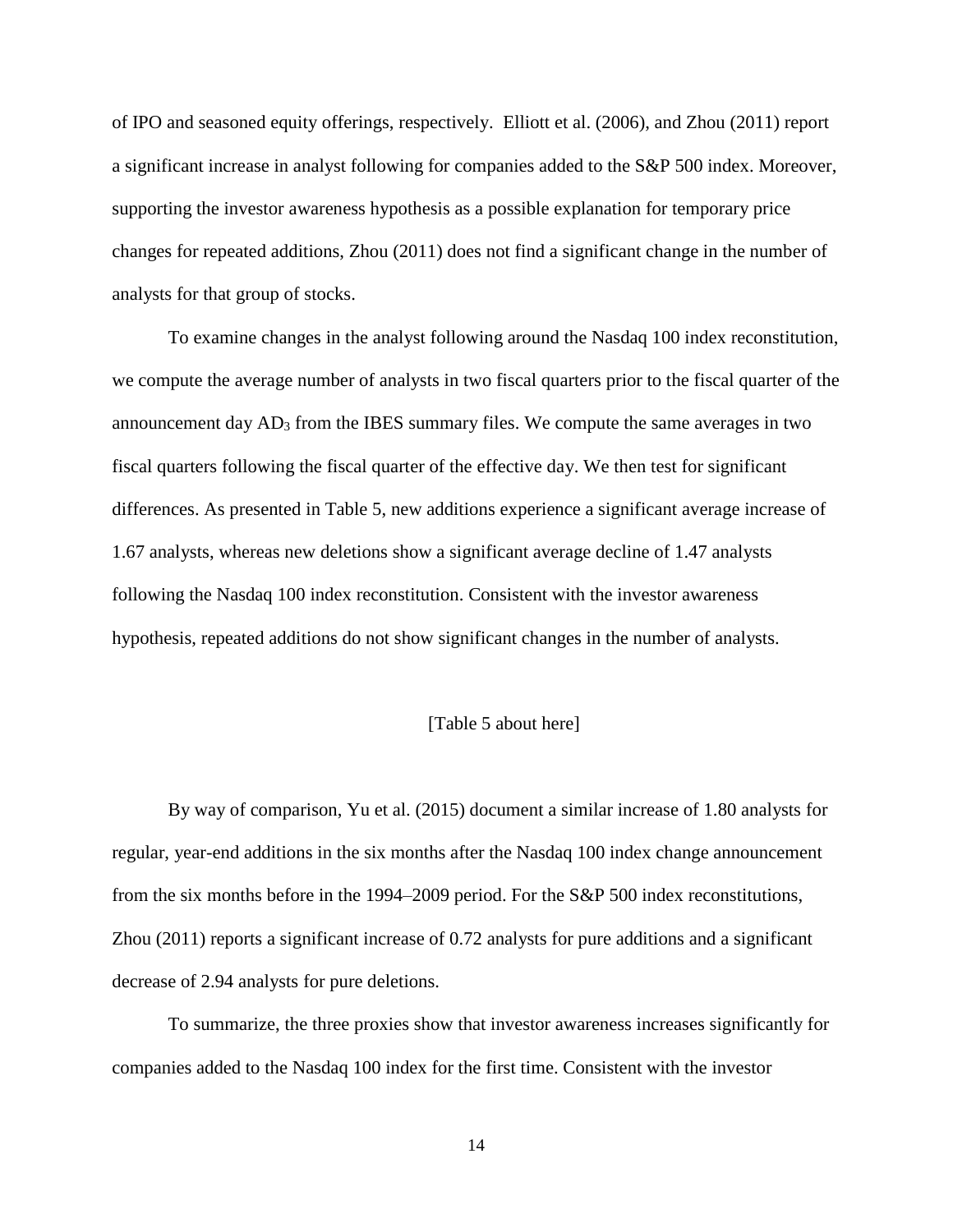awareness hypothesis, repeated additions do not exhibit significant changes in investor awareness. For new deletions, only a decline in the number of analysts is significant under three tests, while the other two proxies either do not show significant changes (Shadow cost) or the magnitude of a change (Number of shareholders) is considerably smaller than the one for new additions.

### 4.3 Institutional ownership

Institutional investors tend to be more informed and most likely are aware of a company before it is added to the index. Nevertheless, to shed a light on the behavior of institutional investors around the Nasdaq 100 index reconstitution, in this section we examine if the number of institutional investors and the percentage of shares owned by institutional shareholders change for firms added to and removed from the index. The understanding of whether institutional ownership changes significantly is important, because, at least two hypotheses, price pressure and downward-sloping demand curve, explicitly explain stock price reactions around index reconstitutions by trading of institutional investors. Specifically, the price pressure hypothesis predicts temporary stock price changes for index additions and deletions by index funds trading around the reconstitution day, while the downward-sloping demand curve predicts the permanent stock price changes by the change in the demand for stocks created by index funds.

S&P 500 reconstitution studies find a significant increase (decrease) in institutional ownership for companies added to (deleted from) the index (e.g., Pruitt and Wei, 1989; Chen et al., 2004; Chan, Kot, Tang, 2013). Similar results are reported for reconstitutions of other indexes, such as S&P 600 (e.g., Shankar and Miller 2006) and FTSE SmallCap (e.g., Biktimirov and Li, 2014). To examine changes in institutional ownership around the Nasdaq 100 index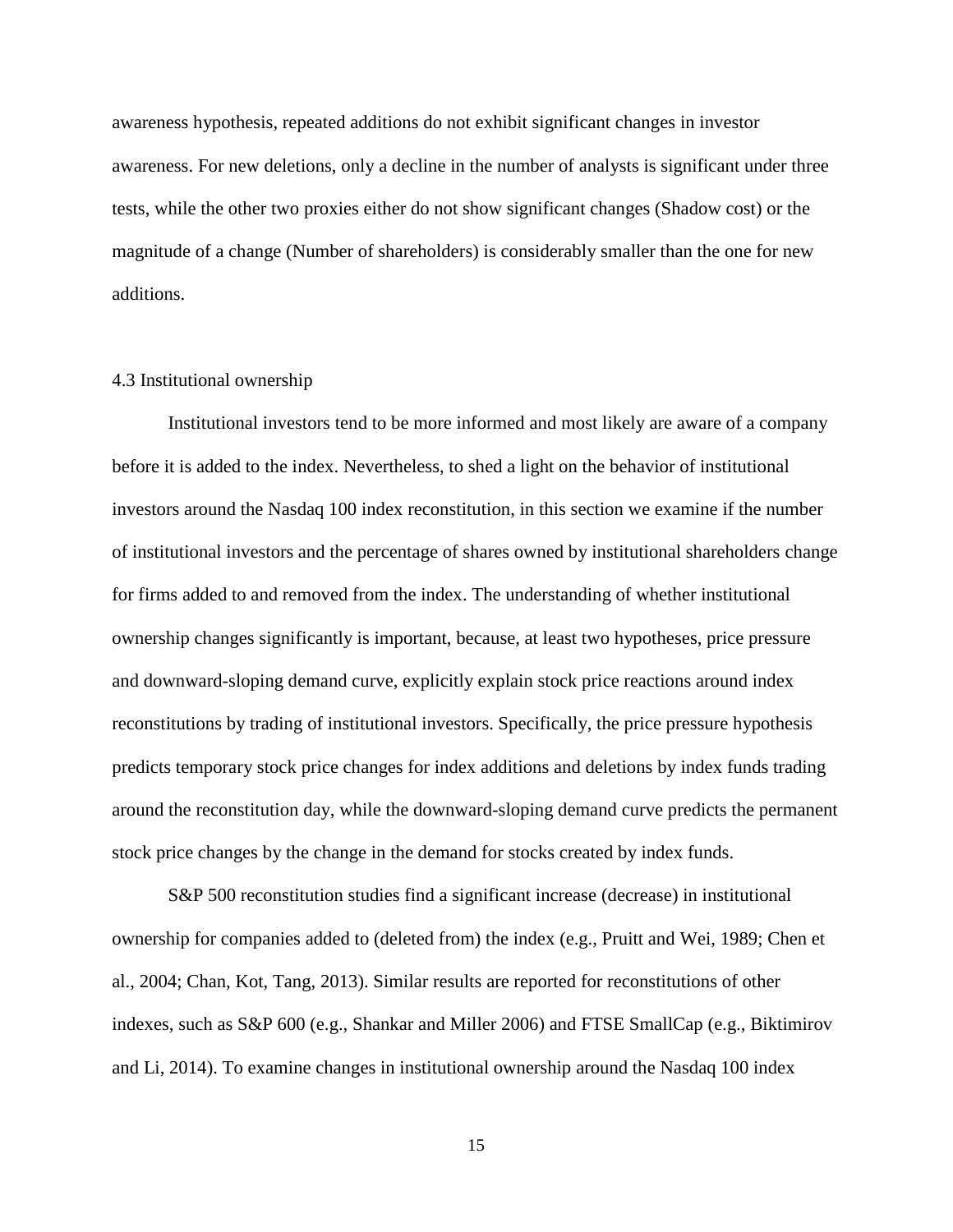reconstitution, we follow the method used by Biktimirov, Cowan, and Jordan (2004) and Shankar and Miller (2006). We manually collect data on the number of institutional shareholders, the number of shares they hold, and the total number of shares outstanding for two months before (October and November) and two months after (January and February)<sup>4</sup> the effective day from S&P's *Security Owner's Stock Guide*. We drop firms where data are not available for all four months leaving the final sample of 108 new additions, 32 repeated additions, and 149 new deletions. We compute the mean (median) difference in both the number of institutional shareholders and the percentage of institutional shareholding<sup>5</sup> before and after the Nasdaq 100 index change. We then test for significant differences.

Table 6 presents some descriptive statistics for the institutional shareholdings and tests for differences in the mean (median) between the pre- and post-event periods. As shown in Panel A, both new and repeated additions experience significant increases in the number of institutional shareholders. The average number of institutions grows by 38.10 and 51.55 for new and repeated additions, respectively. In contrast, new deletions experience a significant decline of 16.11 institutional shareholders.

#### [Table 6 about here]

Panel B of Table 6 highlights a noticeable difference in changes in the percentage of institutional shareholders between new additions on one hand and repeated additions and new deletions on the other hand. Specifically, while new additions show a significant increase in the

 $\overline{\phantom{a}}$ 

<sup>4</sup> Because additions announced in 1997 had ED on January 6, 1998, institutional ownership data for February and March were used for the post-event period for these stocks.

 $<sup>5</sup>$  In cases of three firms when the percentage of institutional shareholding exceeds 100%, we limit it to 100%.</sup>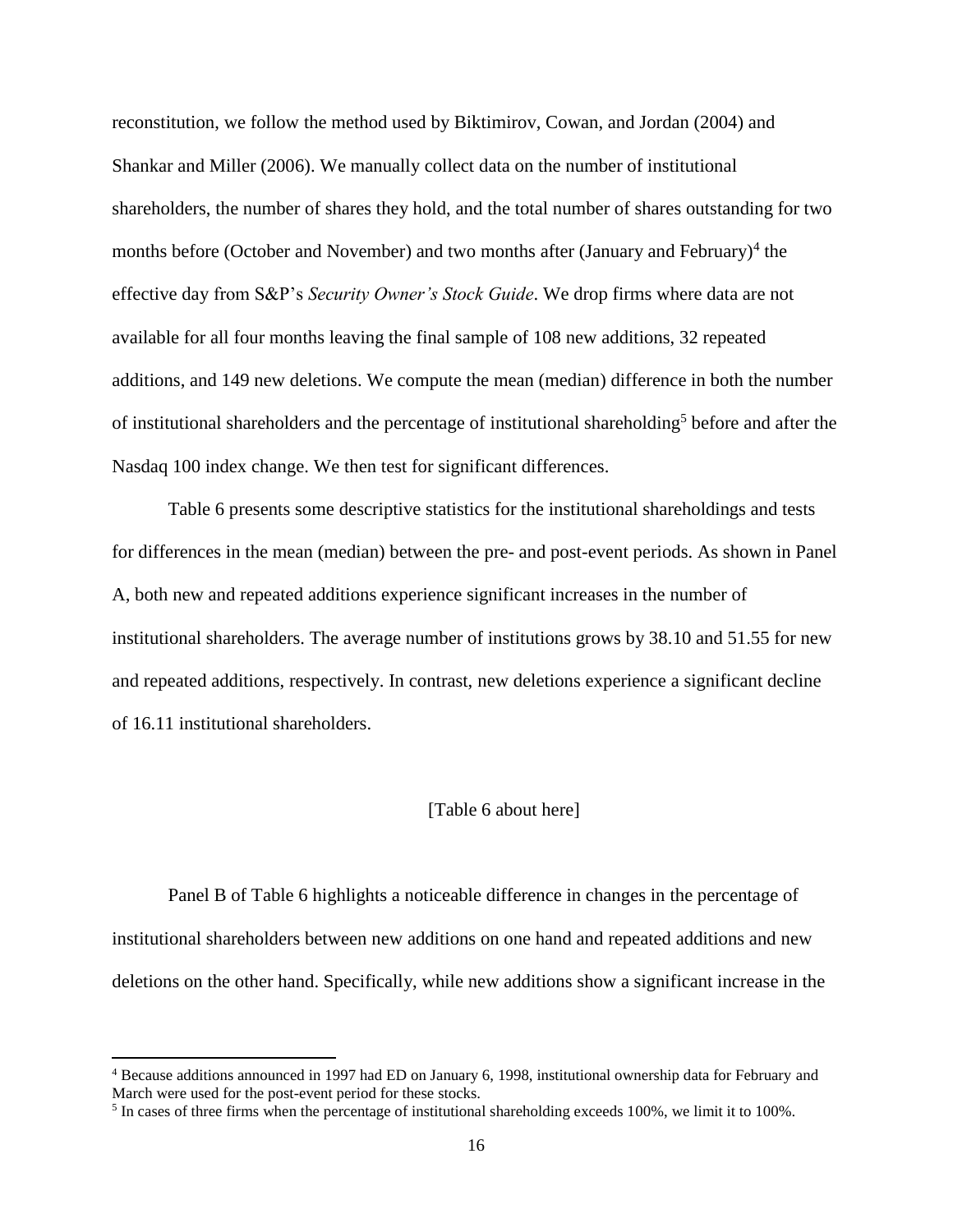percentage of institutional holdings, both repeated additions and new deletions do not exhibit significant changes. This difference in percentage of institutional holding may explain a difference in cumulative abnormal returns between the groups observed in Table 1. Namely, a significant increase in the percentage of institutional shareholders may explain a permanent stock price gain for new additions, whereas the lack of significant changes in the percentage of institutional shareholders may explain temporary stock price reactions for repeated additions and new deletions.

Thus, the permanent stock price gain for new additions on one hand and temporary stock price reactions for repeated additions and new deletions can be attributed not only to differences in changes in investor awareness, but also to differences in changes in institutional ownership, which is consistent with the downward-sloping demand curve hypothesis. Note that the downward-sloping demand curve hypothesis predicts permanent price changes for both additions and deletions on the assumption that both additions and deletions experience significant changes in institutional ownership. The asymmetrical change in institutional ownership observed for changes to the Nasdaq 100 index predicts the asymmetrical stock price response as well.

#### 4.4 Arbitrage risk

As an additional test of predictions of the downward-sloping demand curve hypothesis, we compute a correlation between the measure of arbitrage risk (*A1*) suggested by Wurgler and Zhuravskaya (2002) and the cumulative abnormal return around the Nasdaq 100 index changes. *A1* is the variance of the error term from a regression of the stock's excess return on the market's excess return over a [AD<sub>1</sub>−365, AD<sub>1</sub>−20] calendar day window. Due to the predictable nature of annual changes to the Nasdaq 100 index, as shown in Table 1, additions to and deletions from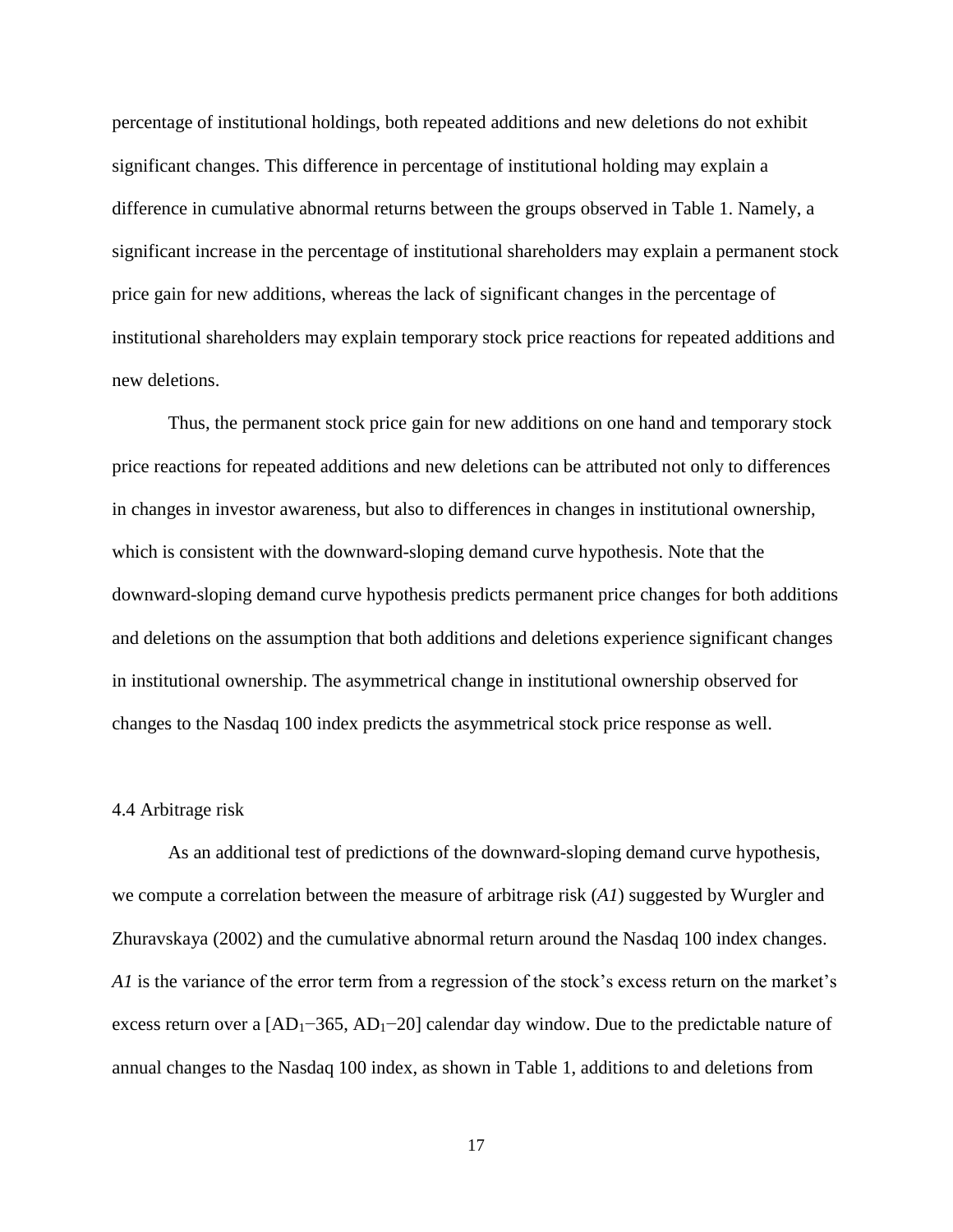the index begin experiencing abnormal returns before the announcement day. Therefore, the cumulative abnormal stock return starts 30 days prior to  $AD_1$  and runs for 60 days after ED.

Wurgler and Zhuravskaya (2002) propose that a stock with a high *A1* does not have close substitutes available and, therefore, is more difficult to arbitrage. According to the downwardsloping demand curve hypothesis, stocks with high *A1* should experience a stronger stock price reaction associated with addition to or deletion from an index. Thus, if arbitrage risk is at least partially responsible for the abnormal return around Nasdaq 100 index changes, we should observe a correlation between *A1* and abnormal returns.

Table 7 presents correlations between  $AI$  and the cumulative abnormal return from  $AD_1$ – 30 to ED+60 for the three groups. Consistent with the downward-sloping demand curve hypothesis, new additions have a positive correction of 0.25, which is significant at the 1% level. An insignificant correlation between A1 and CAR  $(AD_1-30, ED+60)$  for repeated additions is consistent with the downward-sloping demand curve hypothesis as well, because repeated additions experience neither significant changes in the percentage of institutional ownership nor permanent stock price changes around the Nasdaq 100 index reconstitution.

## [Table 7 about here]

For the new deletions group, Table 7 reports a positive correlation of 0.17, which is significant at the 4% level. This result is somewhat unexpected given that deletions do not exhibit a significant change in the percentage of institutional ownership or a permanent change in stock price.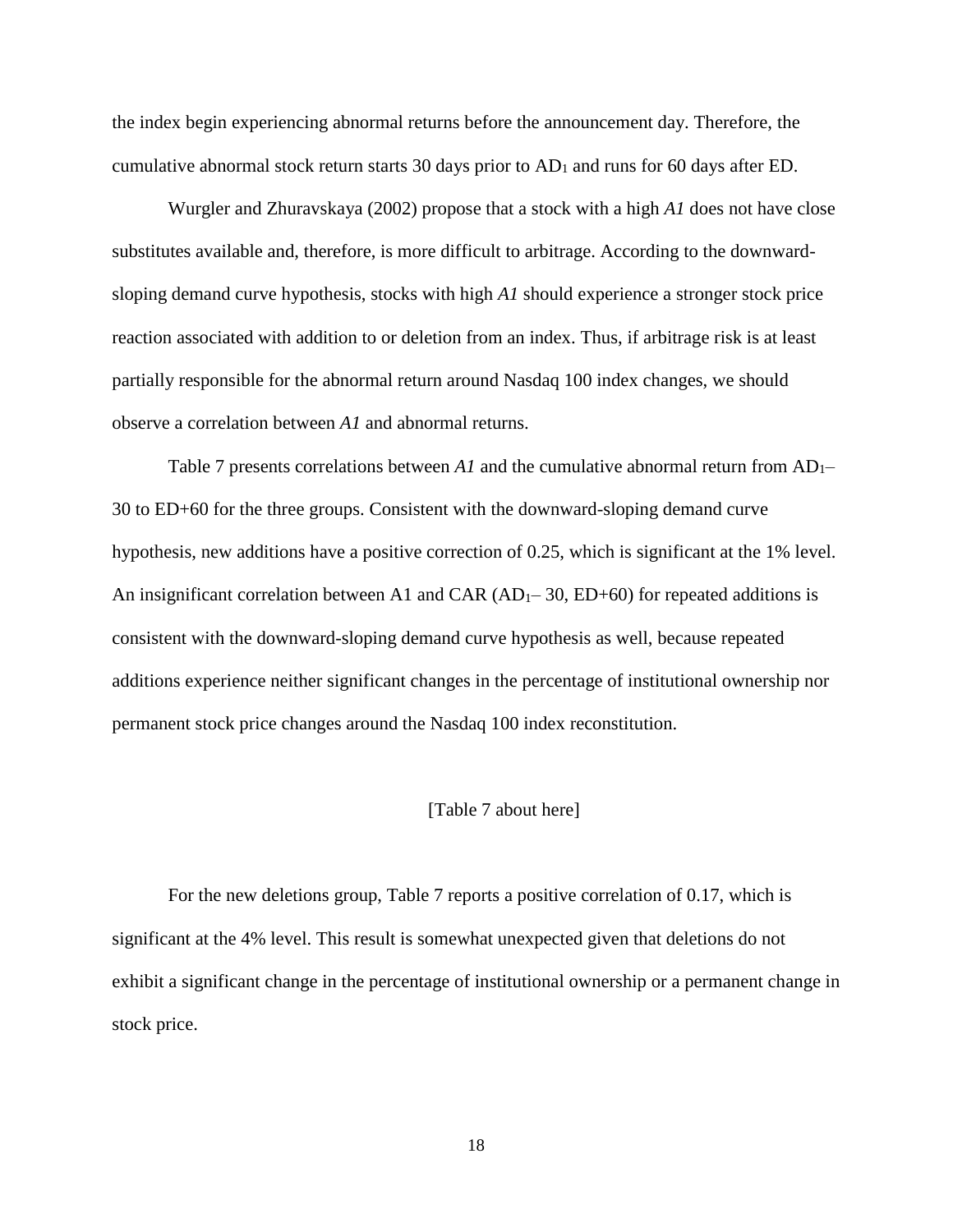4.5 Liquidity

The previous sections provide evidence that new additions experience larger changes in investor awareness and the percentage of institutional ownership compared to repeated additions and new deletions. In this section, we compare changes in liquidity between these groups. Studies on the S&P 500 index changes document a significant increase in stock liquidity for companies added to (e.g., Erwin and Miller, 1998; and Becker-Blease and Paul, 2006) and removed (e.g., Hedge and McDermott, 2003) from the S&P 500 index. Moreover, by examining bid-ask spreads and trading volume, Yu et al. (2017) conclude that liquidity improves for companies added to the Nasdaq 100 index as well.

As each liquidity measure reflects a different side of liquidity, we use five measures for stock liquidity: relative spread, dollar volume, illiquidity ratio, zero return ratio, and number of market makers.

Relative spread is the difference between the daily closing ask and bid prices divided by the mid-point of closing ask and bid prices.

Dollar volume is the natural logarithm of daily trading volume in dollars.

The illiquidity ratio is the average of the daily ratio of absolute stock return to its daily trading volume in dollars. Amihud (2002) proposes the illiquidity ratio to capture price impact. The illiquidity ratio is expected to be larger for more liquid stocks.

The zero return ratio is the ratio of the number of zero return days to the total number of trading days. Lesmond, Ogden, and Trzcinka (1999) propose this measure as a proxy for transaction costs.

Number of market makers is the average number of market makers for a stock. The literature suggests that Nasdaq market makers play an important role in providing liquidity,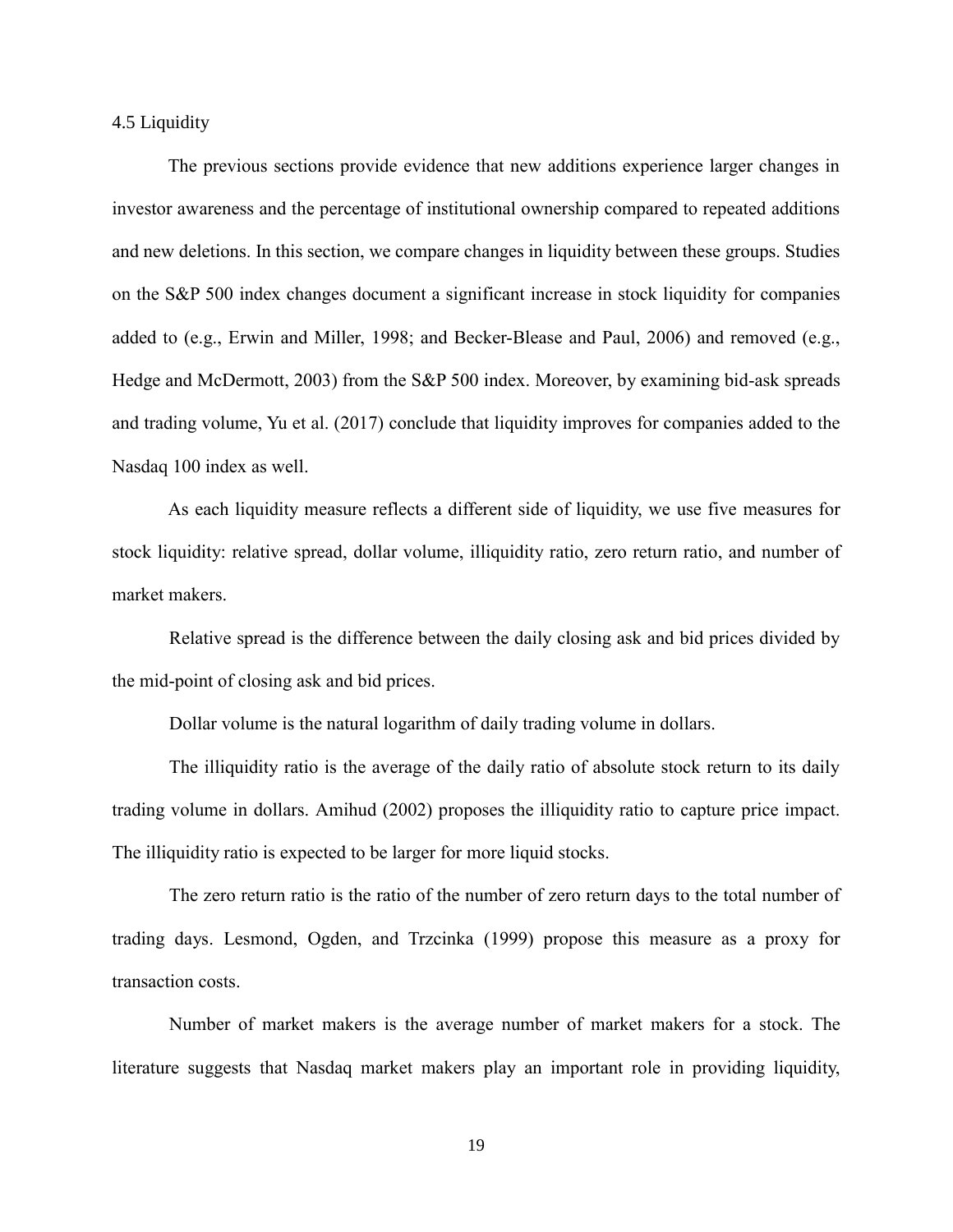especially in times of large volume shocks or high volatility (e.g., Li, McCormick, and Zhao, 2005; Rahman, Krishnamurti, and Lee, 2005).

We calculate the average for the first four liquidity measures over a 180-day period before  $AD_3$  and after ED and then test for significant differences.<sup>6</sup> Similar to Chen et al. (2004) and Becker-Blease and Paul (2010), we compute post-event liquidity starting 61 days after the effective day to avoid any confounding effects introduced by index fund and arbitrage trading. Thus, the pre-event period runs from  $AD_3-210$  to  $AD_3-31$  and the post-event period lasts from ED+61 to ED+240 for all groups. The pre-event and post-event values for the number of market makers are computed as the average of two months (September and October) prior to the month of  $AD_1$  and the average of two months (January and February) after the month of ED, respectively. To test the difference between the pre-event and post-event levels for each measure, we use a parametric paired *t*-test and two non-parametric tests: sign and Wilcoxon signed rank sum tests.

Table 8 shows some descriptive statistics for the liquidity measures and tests for differences in the mean (median) between the pre- and post-event periods. Both new additions (Panel A) and repeated additions (Panel B) experience improvements in liquidity following their inclusion in the Nasdaq 100 index. They show significant decreases in the relative spread, illiquidity ratio, and zero return ratio (for new additions only). Their dollar volume and number of market makers show increases, which are significant at the 0.01% level under all tests.

## [Table 8 about here]

 $\overline{\phantom{a}}$ 

<sup>6</sup> As robustness checks, we also used 90-day and 270-day periods. The results are qualitatively unchanged.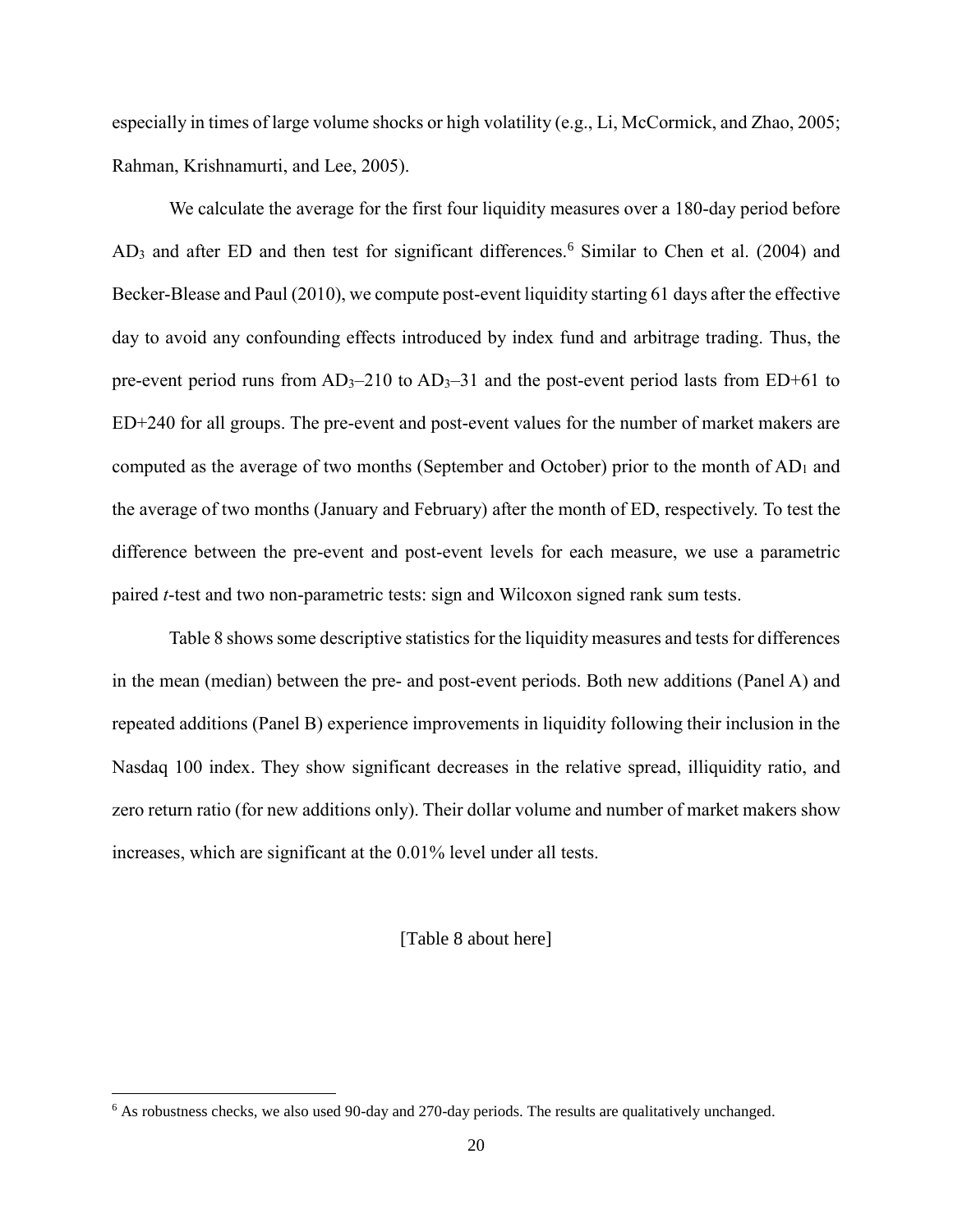In contrast, changes in liquidity proxies suggest decline in liquidity for new deletions (Panel C). Specifically, new deletions experience significant increases in the illiquidity ratio and the zero return ratio as well as a decrease in trading volume, which is significant at the 0.01% level under all tests.

Taken together, the results of the liquidity analysis suggest improvements in liquidity for both the stocks added for the first time to the Nasdaq 100 index and the stocks added for the second time. Conversely, liquidity worsens for stocks removed from the index.

### 4.6. Regression Analysis

In previous sections, the univariate tests that document significant changes in investor awareness, institutional ownership, and liquidity do not control for the effects of competing factors. Therefore, in this section we perform the multivariate regression analysis to examine if any factors are significantly related to cumulative abnormal returns around Nasdaq 100 index changes in the presence of other competing explanations.

The dependent variable is the cumulative abnormal return from  $AD_1$ −30 to ED+60. Independent variables consist of changes in five liquidity proxies, changes in three investor awareness proxies and a dummy variable for repeated additions (deletions), changes in two measures of institutional ownership and the measure of arbitrage risk (*A1*). The firm size, which is computed as the stock's market value  $(MV)$  on day  $AD_3-30$ , is used as the control variable.

We run a separate set of regressions for additions and deletions. To allow for different proxies of liquidity, Table 9 presents five regressions for stocks added to the Nasdaq 100 index. Three proxies for liquidity, relative spread, dollar volume, and illiquidity ratio are significant at the 1% level and have expected signs. A positive coefficient for changes in dollar volume as well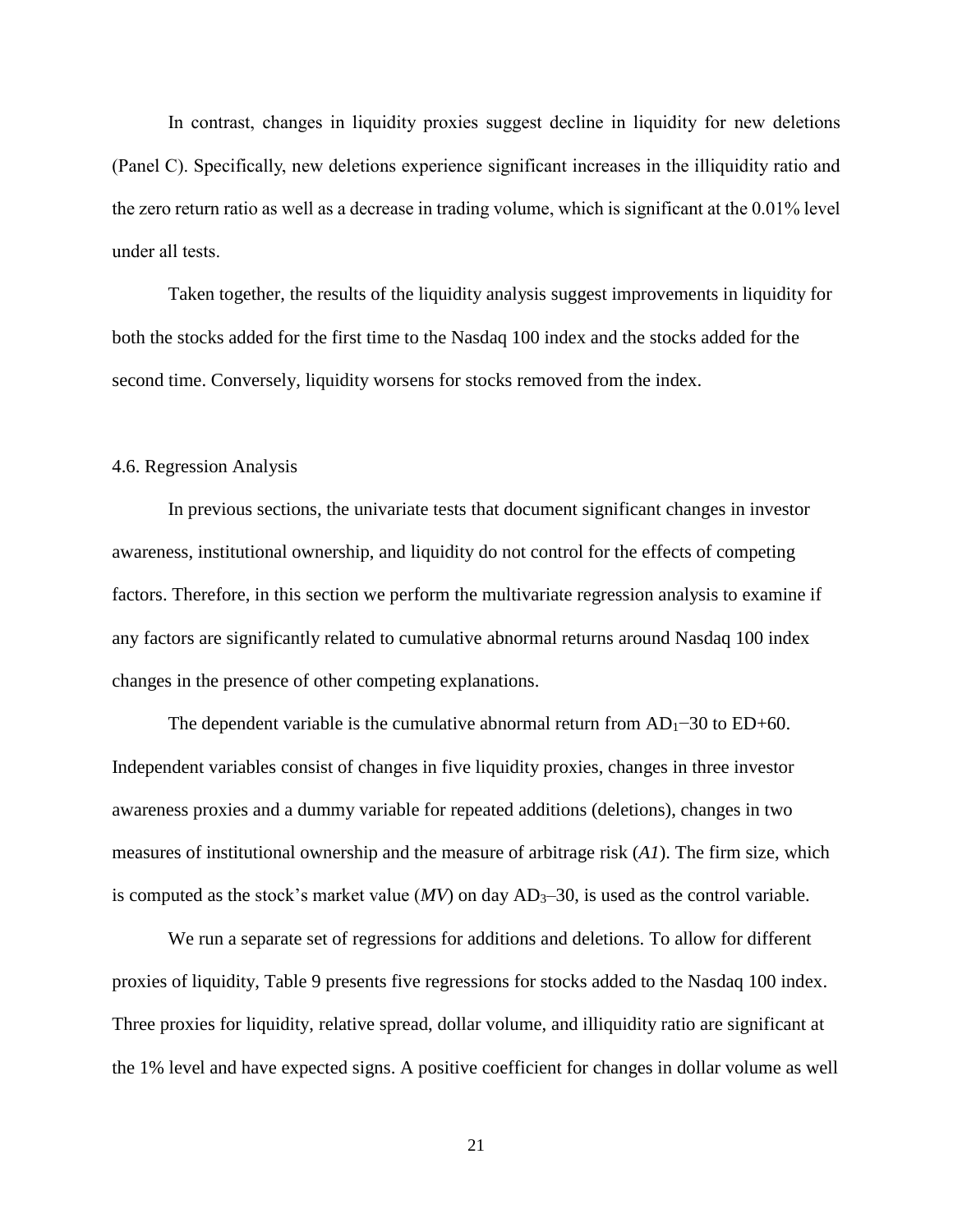as negative coefficients for changes in relative spread and illiquidity ratio indicate that improvements in liquidity are associated with larger positive cumulative abnormal returns around index changes. The lack of significance for the change in zero return ratio is somewhat expected given that only two tests suggest significant changes in zero return ratio for new additions at least at the 8% level (see Table 8, Panel A) and neither of three tests show significant changes for repeated additions (see Table 8, Panel B). Although a coefficient for the change in the number of market makers is significant, its negative sign is not consistent with the liquidity hypothesis.

## [Table 9 about here]

Turning to proxies for investor awareness, coefficients for reentry dummy and the change in shadow costs and are significant in four regressions at least at the 4% and 8% levels, respectively. As predicted by the investor awareness hypothesis, the coefficients have a negative sign.

The only coefficient that is significant in all regressions is the coefficient for the *A1* variable. Providing support for the downward-sloping demand curve hypothesis, its positive sign suggests that stocks without close substitutes tend to have larger cumulative abnormal returns.

The regression analysis for the new deletions group does not produce strong significant results.<sup>7</sup> Only one variable, change in the number of common shareholders, show any level of significance. However, it is significant only in two regressions out of five and only at the 10% level. The lack of significant coefficients in regression models for new deletions may be

 $\overline{\phantom{a}}$ 

 $7$  To save space, these results are not presented here, but are available upon request.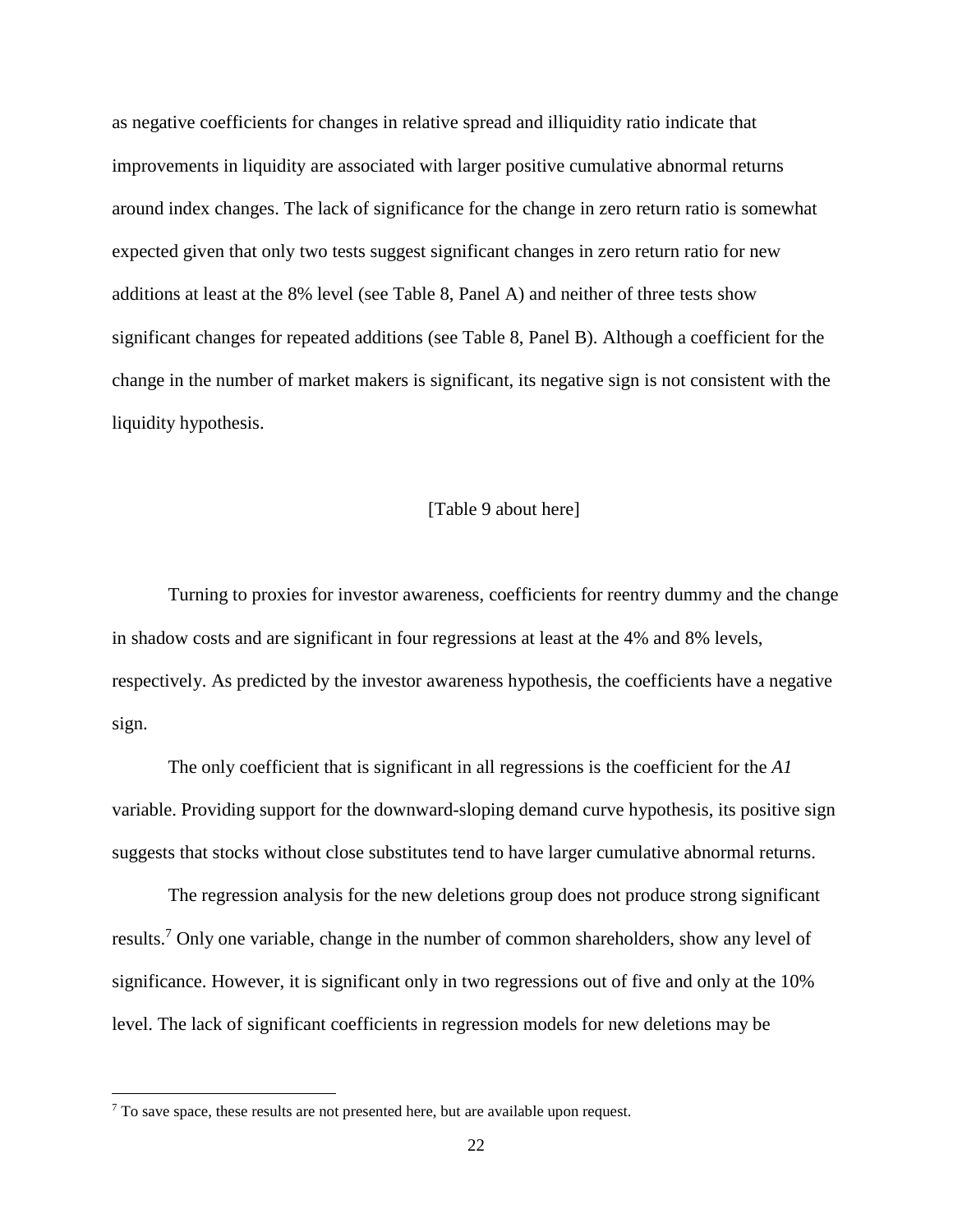attributed to the less pronounced reactions to Nasdaq 100 index reconstitutions compared to new additions. As reported in earlier sections, new deletions experience neither permanent stock price changes nor significant changes in the percentage of institutional ownership. They also exhibit much smaller change in the number of shareholders and less pronounced changes in liquidity.

#### **5. Discussion**

The results of this study clearly show that changes in the Nasdaq 100 index reconstitution represent a significant event for affected companies. Among different groups of stocks examined in this study, new regular additions to the Nasdaq 100 index experience the strongest reaction. They show a permanent stock price gain, significant increases in investor awareness (supported by all three proxies), significant increases in institutional ownership as reflected in both the number of institutional shareholders and the percentage of institutional shareholdings, and significant improvements in liquidity (supported by all five proxies). In contrast, repeated regular additions show only a temporary stock price gain, no significant changes in investor awareness, and no significant increases in the percentage of institutional shareholdings. However, similar to new additions, they experience an increase in the number of institutional shareholders and significant improvements in liquidity.

The most important, in the multivariate regression models for additions, three proxies for liquidity changes (Δ Relative spread, Δ Dollar volume, Δ Illiquidity ratio), two proxies for investor awareness (Reentry dummy and Δ Shadow cost), and a proxy for the arbitrage risk (*A1*) remain significant. We consider this result to be one of the main findings of this study: liquidity, investor awareness, and arbitrage risk show significant relation with cumulative abnormal returns around the Nasdaq 100 index changes even in the presence of other competing factors. Thus,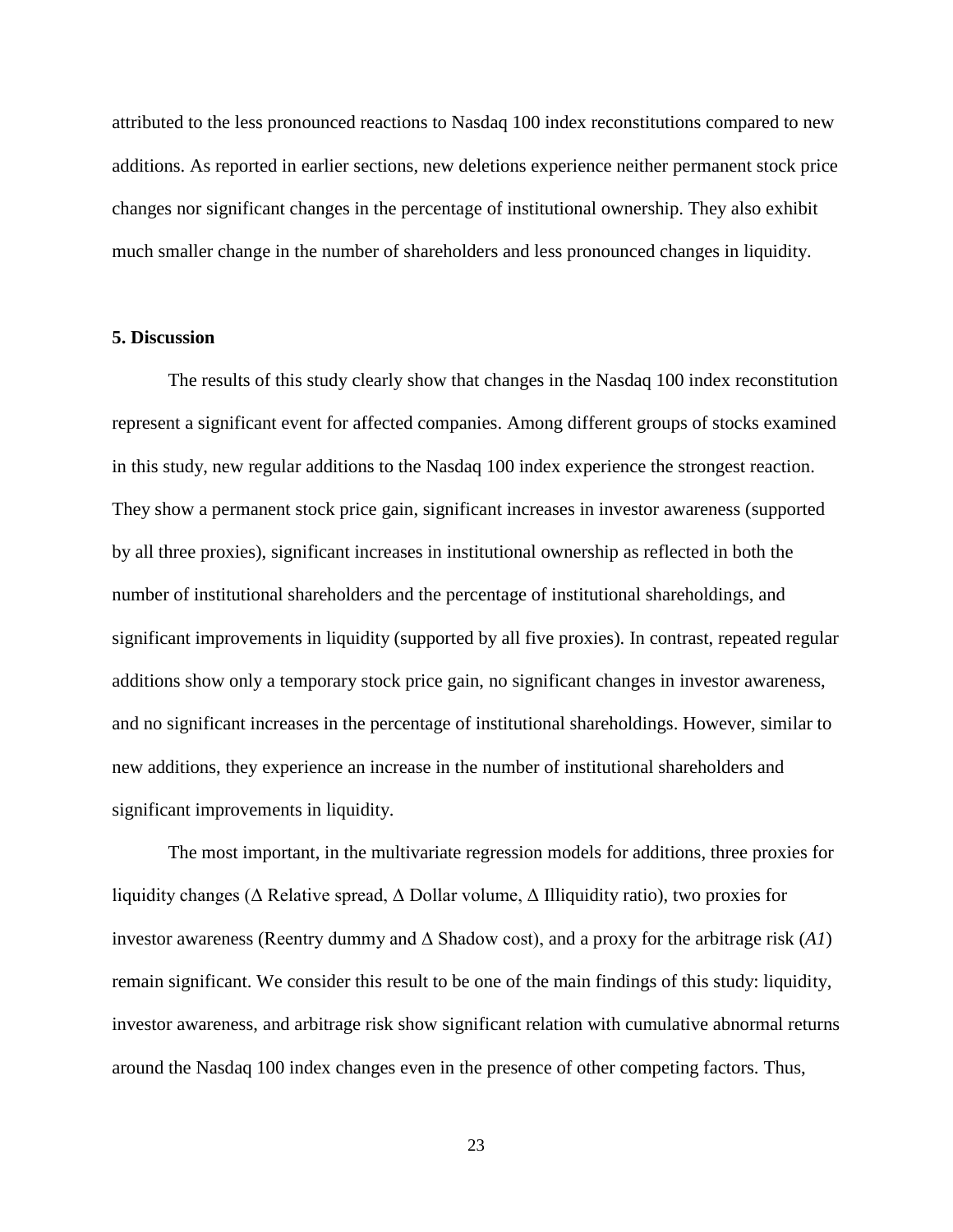univariate tests and multivariate regression analysis suggest that three hypotheses (liquidity, investor awareness, and downward-sloping demand curve) simultaneously explain the observed abnormal returns.

The deletions group show a less pronounced reaction. They experience a temporary stock price decline and a significant decline in the number of institutional shareholders. Among three proxies for investor awareness, only a decrease in the number of analysts is significant under three test statistics, and among five proxies for liquidity, only a decline in dollar volume is significant under three test statistics. Given the absence of consistently significant results of the univariate tests, it is not surprising to observe the lack of significant coefficients in the multivariate regression analysis. Taken together, deletion from the Nasdaq 100 index does not seem to have a significant permanent impact on the affected stocks.

# **6. Conclusion**

Prior studies provide mixed results on the market reaction to changes to the S&P 500 index and offer competing explanations. We examine changes in stock price, investor awareness, institutional ownership, and liquidity around changes in the Nasdaq 100 index membership.

The firms added to the Nasdaq 100 Index for the first time and repeated additions show significant increases in the number of institutional shareholders and significant improvements in liquidity. However, they show asymmetric responses in stock price, investor awareness, and percentage of institutional shareholdings. One of the main findings of this study is that liquidity, investor awareness, and downward-sloping demand curve hypotheses simultaneously explain the cumulative abnormal returns observed around the Nasdaq 100 index changes.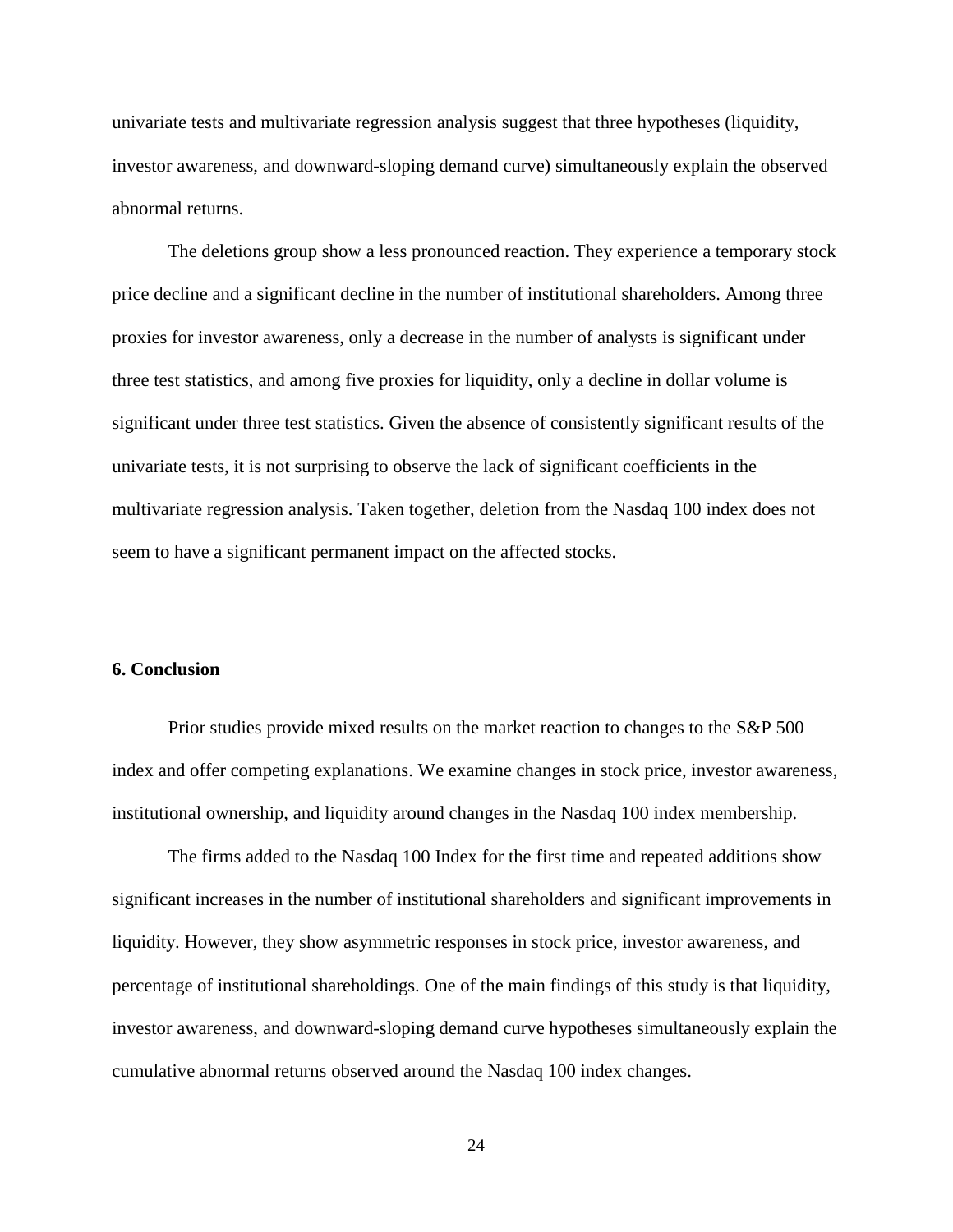The impact on the firms removed from the Nasdaq 100 index is less pronounced. They experience a temporary stock price decline and do not show consistent evidence on the change in investor awareness and liquidity. Moreover, any possible changes in investor awareness and liquidity are not related to the cumulative abnormal returns around the Nasdaq 100 index changes.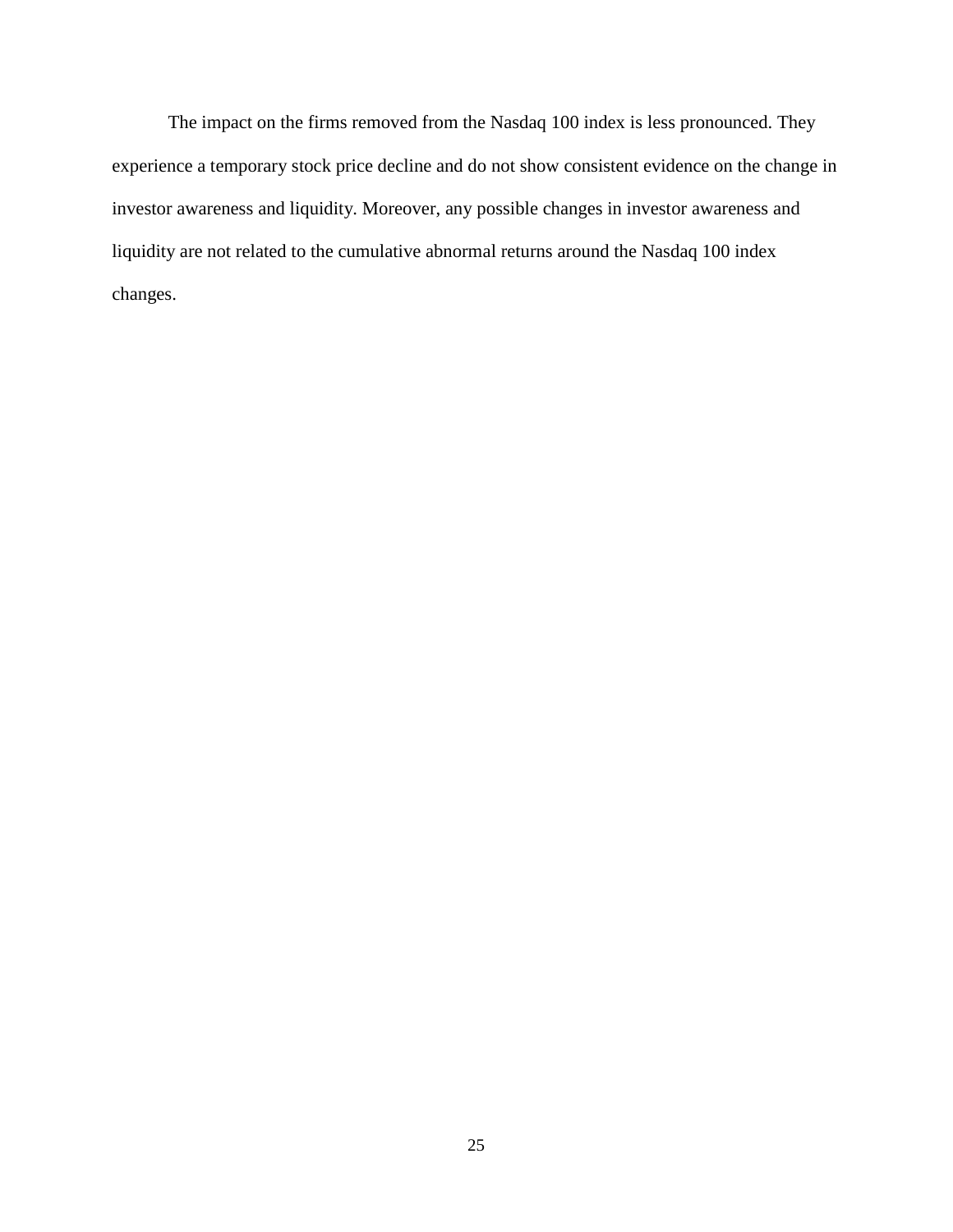### **References**

- Afego, P. N., 2017. Effects of changes in stock index compositions: A literature review, *International Review of Financial Analysis* 52, 228–239.
- Amihud, Y., 2002. Illiquidity and stock returns: Cross-section and time-series effects, *Journal of Financial Markets* 5, 31–56.
- Amihud, Y. and H. Mendelson, 1986. Asset pricing and the bid-ask spread, *Journal of Financial Economics* 17, 223–249.
- Autore, D. M. and T. Kovacs, 2014. Investor recognition and seasoned equity offers, *Journal of Corporate Finance* 25, 216–233.
- Becker-Blease, J. R. and D. L. Paul, 2006. Stock liquidity and investment opportunities: Evidence from index additions, *Financial Management* 35, 35–51.
- Beneish, M. D. and J. C. Gardner, 1995. Information costs and liquidity effects from changes in the Dow Jones Industrial Average list, *Journal of Financial and Quantitative Analysis* 30, 135–157.
- Bessembinder, H. and H. M. Kaufman, 1997. A comparison of trade execution costs for NYSE and NASDAQ-listed stocks, *Journal of Financial and Quantitative Analysis* 32, 287– 310.
- Biktimirov, E .N., A. R. Cowan, and B. D. Jordan, 2004. Do demand curves for small stocks slope down? *Journal of Financial Research* 27, 161–178.
- Biktimirov E. N. and B. Li, 2014. Asymmetric stock price and liquidity responses to changes in the FTSE SmallCap index, *Review of Quantitative Finance and Accounting* 42 (1), 95-122.
- Cai, J., 2007. What's in the news? Information content of S&P 500 additions, *Financial Management* 36, 113–124.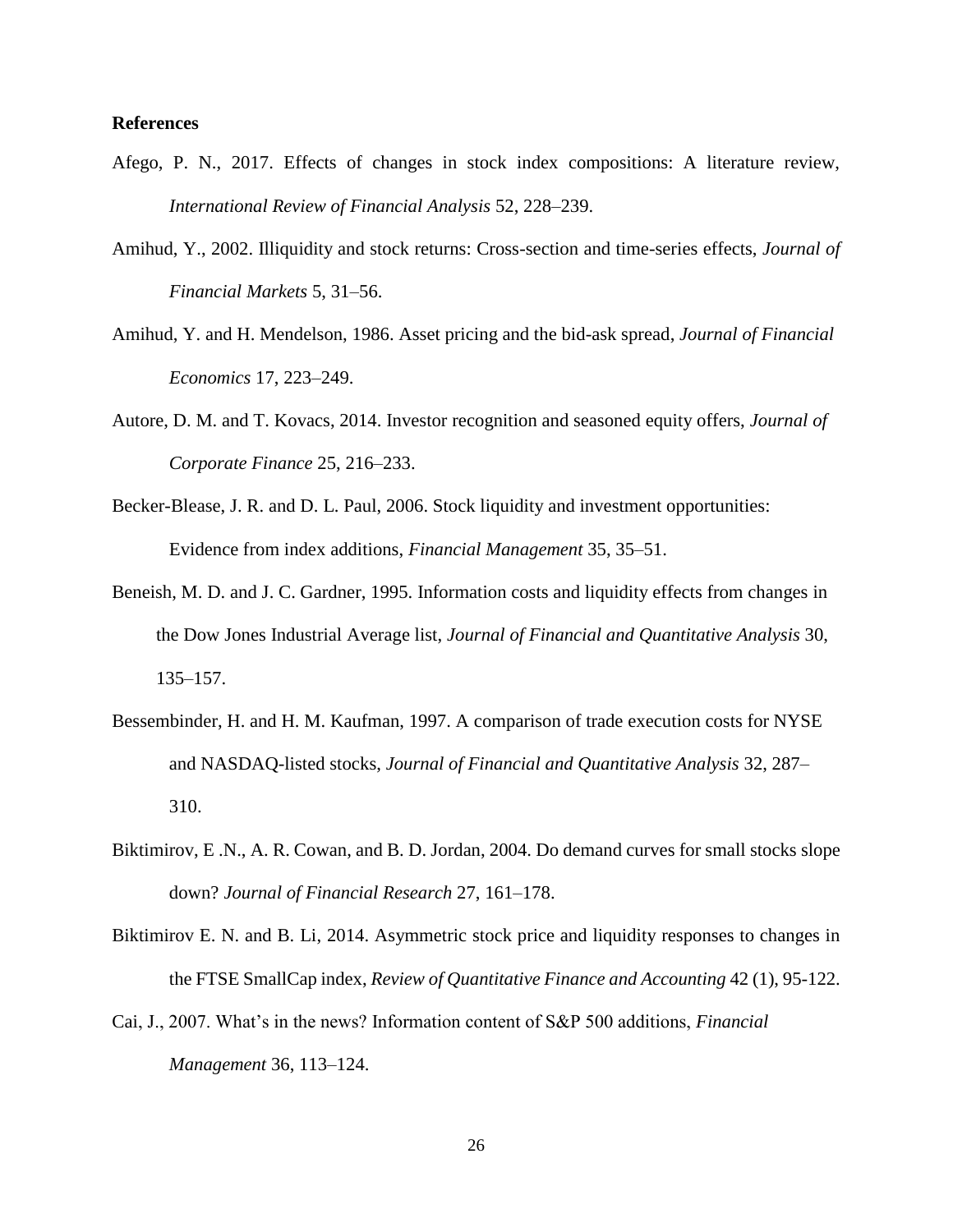- Chan, K., H.W. Kot, and G. Y. Tang, 2013. A comprehensive long-term analysis of S&P 500 index additions and deletions. *Journal of Banking and Finance* 37, 4920–4930.
- Chaplinsky, S., and L. Ramchand, 2000. The impact of global equity offerings. *Journal of Finance* 55, 2767–2789.
- Chen, H., G. Noronha, and V. Singal, 2004. The price response to S&P 500 index additions and deletions: Evidence of asymmetry and a new explanation, *Journal of Finance* 59, 1901– 1929.
- Cliff, M. T., and D. J. Denis, 2004. Do initial public offering firms purchase analyst coverage with underpricing? *Journal of Finance* 59, 2871–2901.
- Corrado, C.J., 1989. A nonparametric test for abnormal security-price performance in event studies, *Journal of Financial Economics* 23, 385–395.
- Corrado, C. J. and T. L. Zivney, 1992. The specification and power of the sign test in event study hypothesis tests using daily stock returns, *Journal of Financial and Quantitative Analysis*  27, 465–478.
- Cowan, A. R., 1992. Nonparametric event study tests, *Review of Quantitative Finance and Accounting* 2, 343–358.
- Denis, D.K., J.J. McConnell, A.V. Ovtchinnikov, and Y. Yu, 2003. S&P 500 Index additions and earnings expectations, *Journal of Finance* 58, 1821–1840.
- Elliott, W. B. and R. S. Warr, 2003. Price pressure on the NYSE and Nasdaq: Evidence from S&P 500 index changes, *Financial Management* 32, 85–99.
- Elliott, W. B., B. F. Van Ness, M. D. Walker, and R. S. Warr. 2006. What drives the S&P 500 inclusion effect? An analytical survey, *Financial Management* 35, 31–48.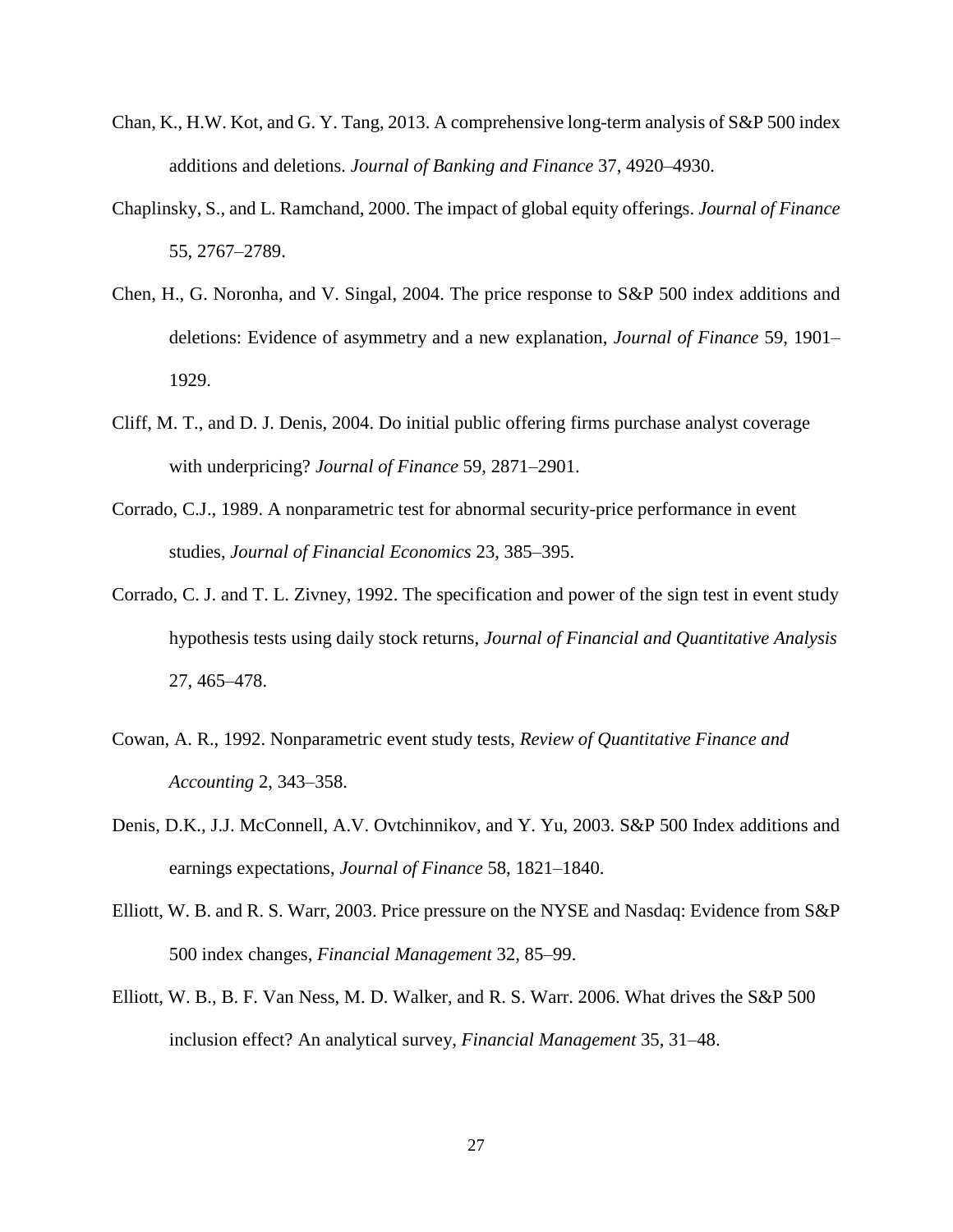- Erwin, G.R. and J.M. Miller, 1998. The liquidity effects associated with addition of a stock to the S&P 500 index: Evidence from bid/ask spreads, *Financial Review* 33, 131–146.
- Fernandes, M. and J. Mergulhão, 2015. Anticipatory effects in the FTSE 100 index revisions, *Journal of Empirical Finance* 37, 79–90.
- Geppert, J. M., S. I. Ivanov, and G. V. Karels, 2011. An analysis of the importance of S&P 500 discretionary constituent changes, *Review of Quantitative Finance and Accounting* 37,  $21 - 34.$
- Harris, L. and E. Gurel, 1986. Price and volume effects associated with changes in the S&P 500 list: New evidence for the existence of price pressures, *Journal of Finance* 41, 815–829.
- Hedge, S.P. and J.B. McDermott, 2003. The liquidity effects of revisions to the S&P 500 index: an empirical analysis, *Journal of Financial Markets* 6, 413–459.
- Jain, P.C., 1987. The effect on stock price of inclusion in or exclusion from the S&P 500, *Financial Analysts Journal* 43, 58–65.
- Jain, P. K. and J. Kim, 2006. Investor recognition, liquidity, and exchange listings in the reformed markets, *Financial Management* 35, 21–42.
- Kadlec, G. B. and J. J. McConnell, 1994. The effect of market segmentation and illiquidity on asset prices: Evidence from exchange listings, *Journal of Finance* 49, 611–636.
- Kappou, K., C. Brooks, and C. Ward, 2010. The S&P500 index effect reconsidered: Evidence from overnight and intraday stock price performance and volume, *Journal of Banking and Finance* 34, 116–126.
- Lesmond, D. A., J. P. Ogden, and C. A. Trzcinka, 1999. A new estimate of transaction costs, *Review of Financial Studies* 12, 1113–1141.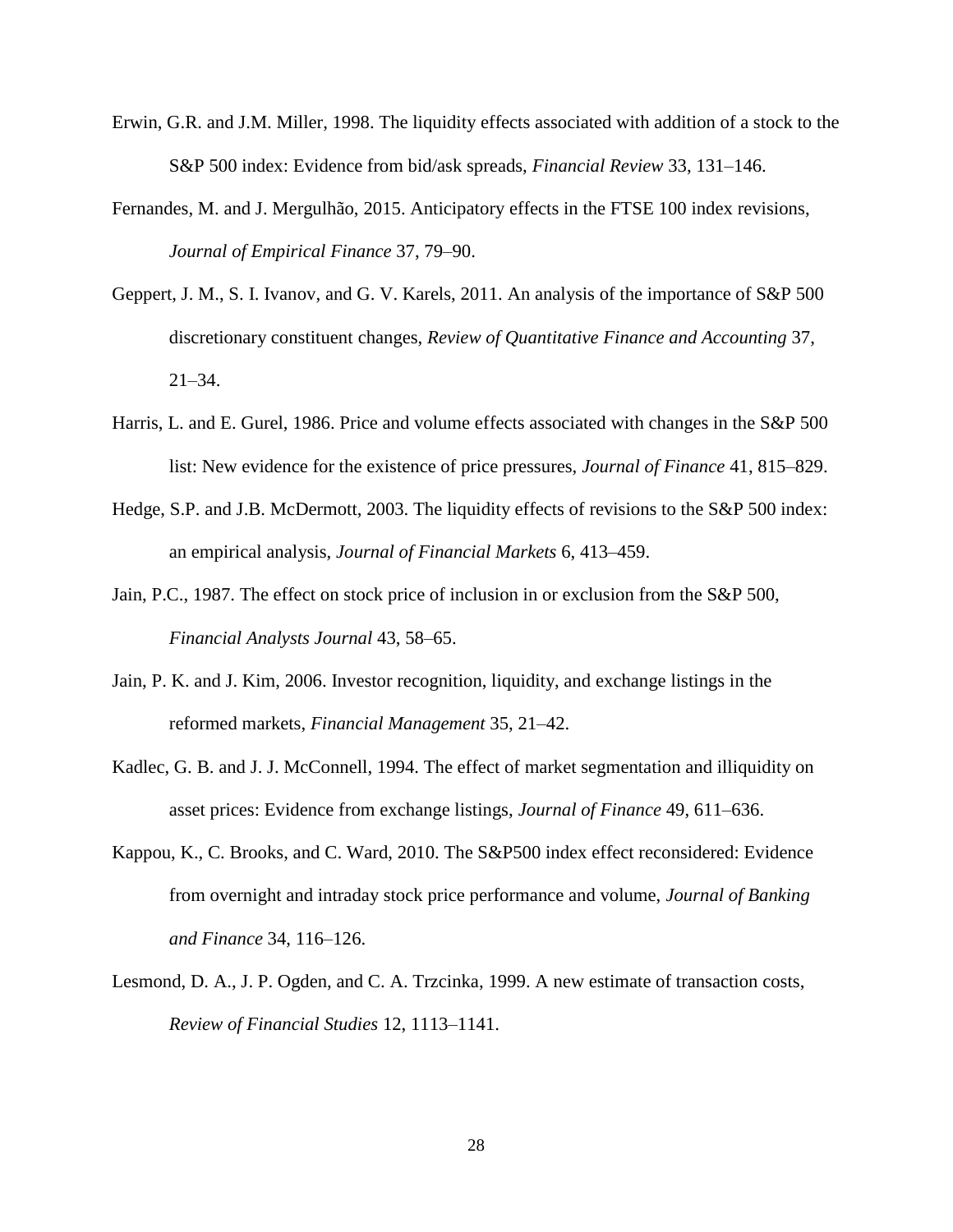- Li M., T. McCormick, X. Zhao, 2005. Order imbalance and liquidity supply: evidence from the bubble burst of NASDAQ stocks, *Journal of Empirical Finance* 12, 533–555.
- Mama, H. B., S. Mueller, and U. Pape, 2017. What's in the news? The ambiguity of the information content of index reconstitutions in Germany, *Review of Quantitative Finance and Accounting* 49, 1087–1119.
- Mase, B., 2007. The impact of changes in the FTSE 100 Index, *Financial Review* 42, 461–484.
- Marciniak, M., 2012. Information effects of announced stock index additions: evidence from S&P 400, *Journal of Economics and Finance* 36, 822–849.
- Masulis, R. W., and L. Shivakumar, 2002, Does market structure affect the immediacy of stock price response to news? *Journal of Financial and Quantitative Analysis* 37, 617-648.
- Merton, R.C., 1987. A simple model of capital market equilibrium with incomplete information, *Journal of Finance* 42, 483–510.
- Polonchek, J. and T. Krehbiel, 1994. Price and volume effects associated with changes in the Dow Jones Averages, *Quarterly Review of Economics and Finance* 34, 305–316.
- Pruitt, S. W. and K. C. J. Wei, 1989. Institutional ownership and changes in the S&P 500, *Journal of Finance* 44, 509–513.
- Rahman S., C. Krishnamurti, and A. C. Lee, 2005. The dynamics of security trades, quote revisions, and market depths for actively traded stocks. *Review of Quantitative Finance and Accounting* 25, 91–124.
- Shankar, S. G. and J. M. Miller, 2006. Market reaction to changes in the S&P SmallCap 600 index, *Financial Review* 41, 339–360.

Shleifer, A., 1986. Do demand curves for stocks slope down? *Journal of Finance* 41, 579–590.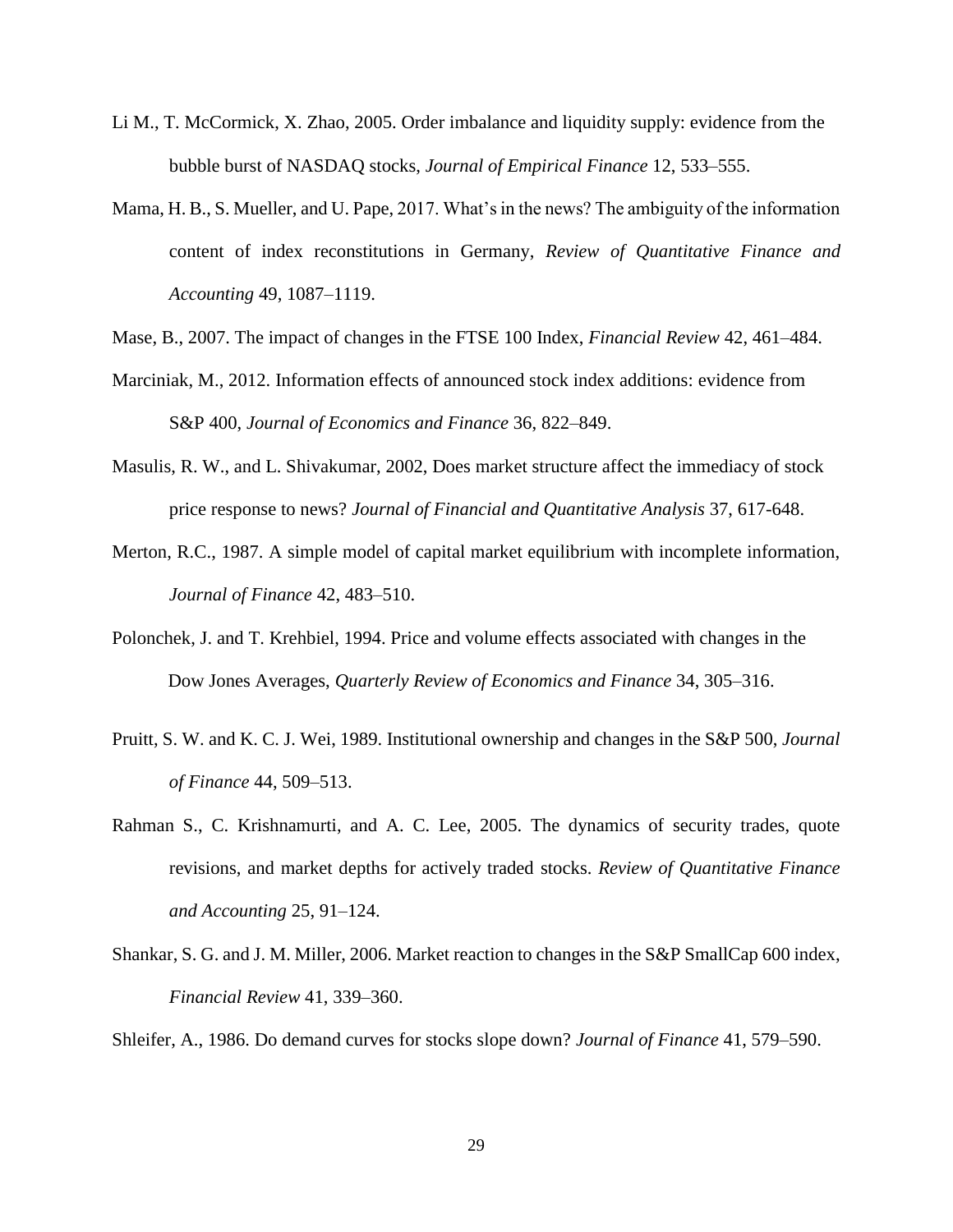- Weston, J. P., 2000. Competition on the Nasdaq and the impact of recent market reforms, *Journal of Finance* 55, 2565–2598.
- Wurgler, J. and E. Zhuravskaya, 2002. Does arbitrage flatten demand curves for stocks? *Journal of Business* 75, 583–608.
- Yu, S., G. Webb, and K. Tandon, 2015. What happens when a stock is added to the Nasdaq-100 index? What doesn't happen? *Managerial Finance* 41, 480–506.
- Zhou, H., 2011. Asymmetric changes in stock prices and investor recognition around revisions to the S&P 500 index, *Financial Analysts Journal* 67, 72–84.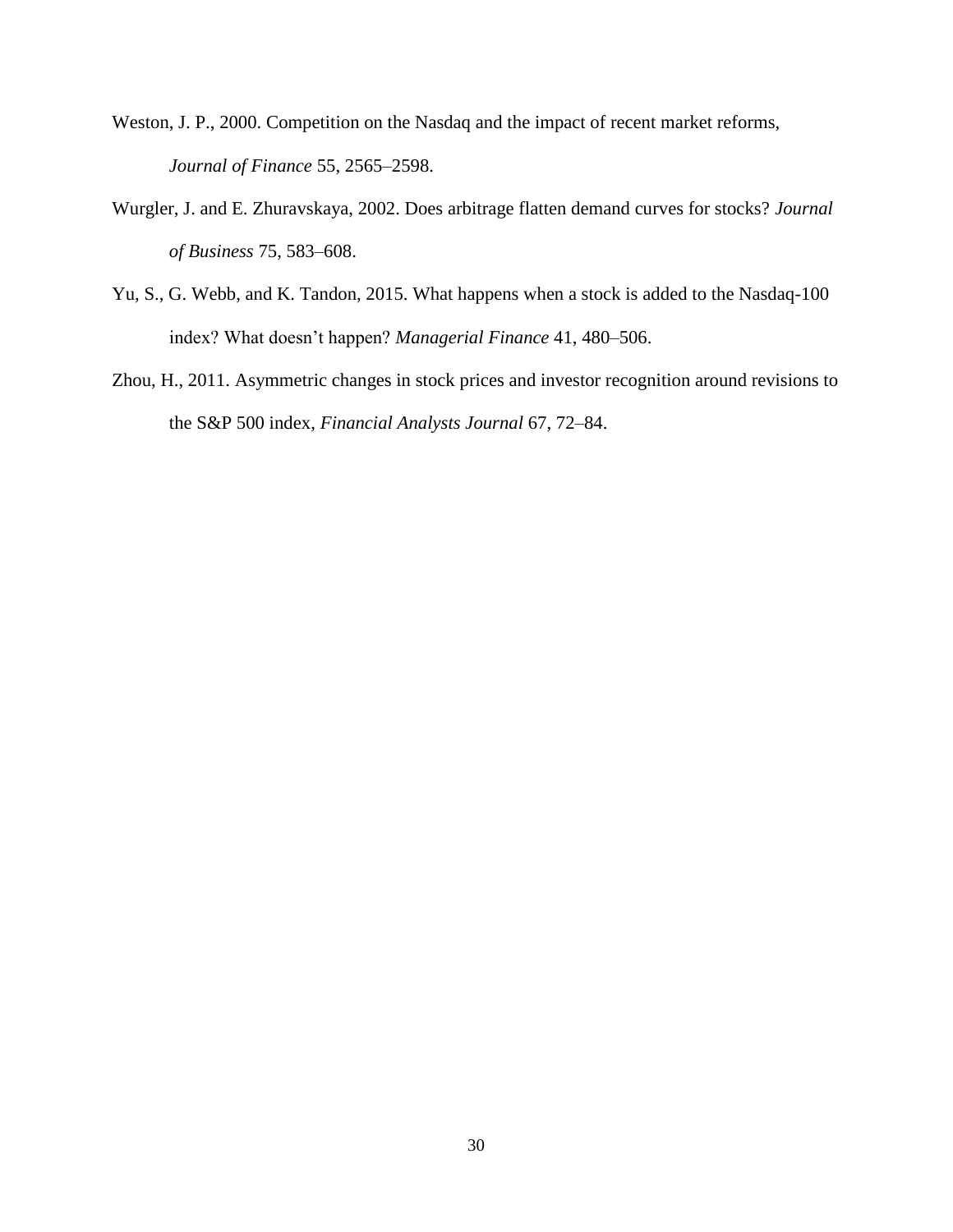| Panel A                 |          |          |                             |           |          |                                 |          |                     |  |  |
|-------------------------|----------|----------|-----------------------------|-----------|----------|---------------------------------|----------|---------------------|--|--|
|                         |          |          | New Additions ( $N = 128$ ) |           |          | Repeated Additions ( $N = 37$ ) |          |                     |  |  |
| Period                  | CARs     | $t$ test | Sign test                   | Rank test | CARs     | $t$ test                        |          | Sign test Rank test |  |  |
| $AD1$ -30, $AD1$ -1     | 9.38%    | $4.95**$ | 4.88**                      | $3.64**$  | 3.58%    | $1.95*$                         | 0.66     | 0.46                |  |  |
| $AD1-1$                 | 0.14%    | 0.40     | 0.99                        | 0.29      | 1.34%    | $4.00**$                        | 1.65     | $2.17*$             |  |  |
| AD <sub>1</sub>         | 0.68%    | 1.96     | 1.17                        | 2.00      | 0.29%    | 0.86                            | 1.65     | 1.12                |  |  |
| $AD1+1$                 | $-0.45%$ | $-1.31$  | $-0.24$                     | $-0.73$   | $-0.08%$ | $-0.25$                         | 1.32     | 0.39                |  |  |
| $AD_1+1$ , $AD_2-1$     | $-0.64%$ | $-0.43$  | 0.11                        | $-0.46$   | $-0.01%$ | $-0.01$                         | 0.01     | $-0.48$             |  |  |
| $AD2-1$                 | $-0.01%$ | $-0.02$  | $-0.24$                     | 0.20      | $-0.22%$ | $-0.67$                         | $-0.65$  | $-0.68$             |  |  |
| AD <sub>2</sub>         | 0.74%    | $2.15*$  | 0.99                        | 1.15      | 0.46%    | 1.36                            | 0.66     | 1.38                |  |  |
| $AD2+1$                 | 0.63%    | 1.82     | $2.59**$                    | 1.01      | $-0.10%$ | $-0.29$                         | $-0.32$  | $-0.38$             |  |  |
| $AD2+1$ , $AD3-1$       | 3.19%    | 2.98**   | $2.59**$                    | $3.01**$  | 0.96%    | 0.96                            | 0.34     | 1.37                |  |  |
| $AD3-1$                 | 0.54%    | 1.56     | $3.29**$                    | $3.12**$  | 0.90%    | $2.69**$                        | $2.97**$ | $3.22**$            |  |  |
| AD <sub>3</sub>         | 0.02%    | 0.06     | $-1.30$                     | $-0.47$   | 0.41%    | 1.22                            | 1.65     | 1.62                |  |  |
| $AD3+1$                 | $-0.15%$ | $-0.44$  | $-1.30$                     | $-1.00$   | $-0.55%$ | $-1.65$                         | $-1.31$  | $-1.12$             |  |  |
| $AD_3+1$ , ED-1         | 0.85%    | 1.41     | 1.17                        | $-0.93$   | $-0.01%$ | $-0.01$                         | $-0.32$  | $-1.10$             |  |  |
| $ED-1$                  | 0.78%    | $2.25*$  | $3.12**$                    | $2.03*$   | 0.25%    | 0.74                            | 1.32     | 1.30                |  |  |
| <b>ED</b>               | 1.09%    | $3.16**$ | $2.94**$                    | $2.11*$   | $-0.43%$ | $-1.28$                         | 0.66     | $-0.39$             |  |  |
| $ED+1$                  | 0.42%    | 1.23     | 0.64                        | 0.62      | 0.15%    | 0.44                            | 1.32     | 0.46                |  |  |
| $ED+1$ , $ED+20$        | $-1.87%$ | $-1.20$  | $-1.66$                     | $-1.59$   | 0.40%    | 0.27                            | 0.34     | $-0.30$             |  |  |
| $ED+1$ , $ED+40$        | 0.71%    | 0.32     | 0.29                        | $-0.43$   | $-1.39%$ | $-0.65$                         | $-0.32$  | $-1.16$             |  |  |
| $ED+1$ , $ED+60$        | 1.96%    | 0.73     | 1.53                        | $-0.37$   | $-0.62%$ | $-0.24$                         | 0.01     | $-0.24$             |  |  |
| $AD_1 - 30$ , $ED + 20$ | 13.45%   | $4.22**$ | $3.65**$                    | $2.22*$   | 5.65%    | 1.84                            | 1.98     | 0.73                |  |  |
| $AD_1 - 30$ , $ED + 40$ | 16.03%   | $4.52**$ | $3.47**$                    | $2.33*$   | 3.86%    | 1.13                            | 0.99     | 0.29                |  |  |
| $AD1$ -30, ED+60        | 16.24%   | $4.54**$ | $3.82**$                    | $2.48**$  | 4.62%    | 1.24                            | 0.01     | 0.73                |  |  |

**Table 1. Cumulative average abnormal returns (CARs) for stocks added to or deleted from the Nasdaq 100 index at annual reconstitutions.**

*Table 1 continues*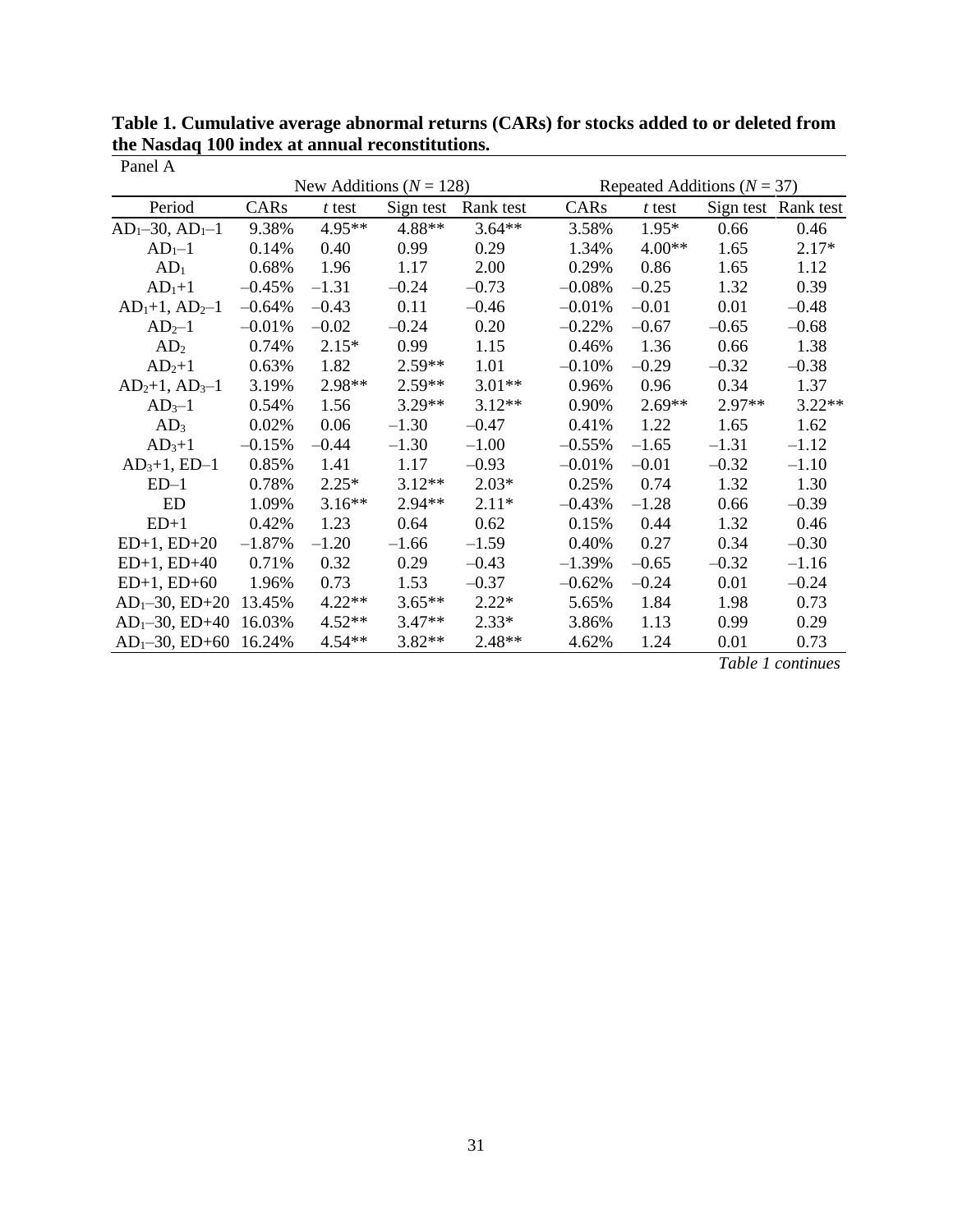| Panel B                 |           |           |                             |           |
|-------------------------|-----------|-----------|-----------------------------|-----------|
|                         |           |           | New Deletions ( $N = 141$ ) |           |
| Period                  | CARs      | $t$ test  | Sign test                   | Rank test |
| $AD1$ -30, $AD1$ -1     | $-4.94\%$ | $-2.25*$  | $-2.24*$                    | $-3.68**$ |
| $AD1-1$                 | $0.60\%$  | 1.50      | 1.30                        | 0.94      |
| $AD_1$                  | 1.85%     | $4.61**$  | 2.99**                      | $2.96**$  |
| $AD1+1$                 | $-0.18%$  | $-0.46$   | $-1.22$                     | $-0.61$   |
| $AD1+1$ , $AD2-1$       | 3.90%     | $2.27*$   | $2.15*$                     | 1.23      |
| $AD2-1$                 | 0.26%     | 0.65      | $-0.55$                     | $-0.63$   |
| AD <sub>2</sub>         | 0.27%     | 0.68      | 1.81                        | 1.16      |
| $AD2+1$                 | $-0.67\%$ | $-1.68$   | $-0.21$                     | $-0.89$   |
| $AD2+1, AD3-1$          | $-1.59%$  | $-1.28$   | $-2.07$                     | $-1.24$   |
| $AD3-1$                 | $-1.16%$  | $-2.90**$ | $-3.92**$                   | $-3.49**$ |
| AD <sub>3</sub>         | $-1.24%$  | $-3.10**$ | $-3.92**$                   | $-3.95**$ |
| $AD3+1$                 | 0.26%     | 0.65      | 1.30                        | 0.96      |
| $AD_3+1$ , ED-1         | 0.23%     | 0.33      | 0.63                        | 0.70      |
| $ED-1$                  | $-0.56%$  | $-1.39$   | $-2.24*$                    | $-2.17*$  |
| ED                      | 0.88%     | $2.19*$   | $-0.04$                     | 0.44      |
| $ED+1$                  | $-0.04%$  | $-0.11$   | 1.14                        | 0.68      |
| $ED+1$ , $ED+20$        | 4.27%     | $2.38*$   | $4.17**$                    | $2.49*$   |
| $ED+1$ , $ED+40$        | 5.98%     | $2.36*$   | $3.67**$                    | 1.76      |
| $ED+1$ , $ED+60$        | 8.08%     | $2.60**$  | $3.67**$                    | 1.87      |
| $AD_1 - 30$ , $ED + 20$ | 3.61%     | 0.98      | 0.80                        | $-0.59$   |
| $AD_1 - 30$ , $ED + 40$ | 5.33%     | 1.30      | $2.82**$                    | $-0.51$   |
| $AD_1 - 30$ , $ED + 60$ | 7.43%     | 1.66      | $3.33**$                    | $-0.94$   |

**Table 1 (***continued***)**

*Notes:* Abnormal returns are estimated using Fama and French's (1993) three-factor model and a 180-trading day post-event estimation period that runs from ED+61 to ED+240. The Nasdaq Composite index serves as a proxy for the return on the market portfolio.  $AD_1$  is the first trading day in November (the first day after the closing price is known),  $AD_2$  is the last trading day in November (when the number of shares outstanding is determined), and  $AD_3$  is the first trading day after the announcement is released after the market close on the previous day, and ED is the effective day (the last trading day before an index change becomes effective).

\*\* and \* indicate statistical significance at the 1% and 5% level, respectively, using a two-tail test.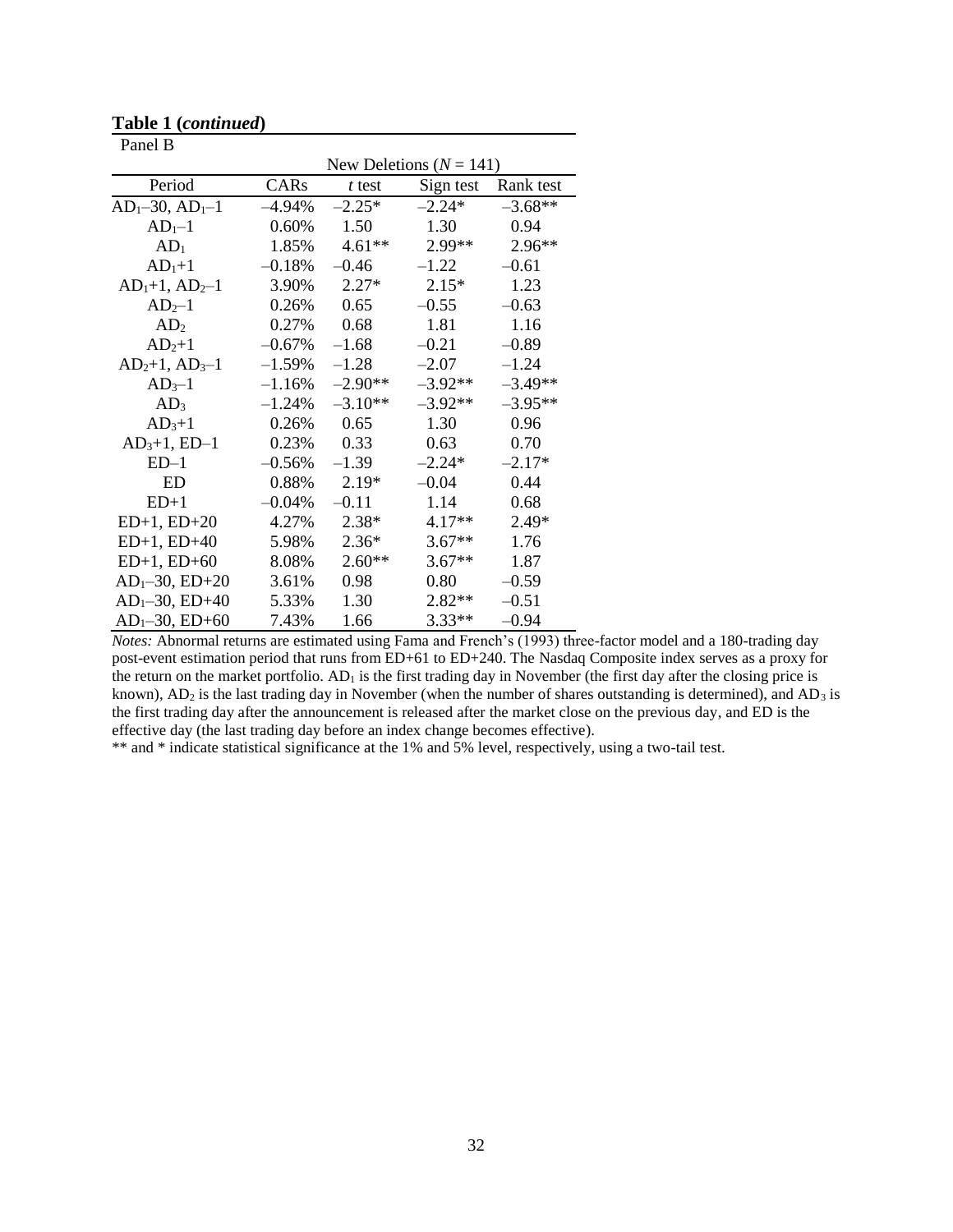| Period            | CAR <sub>s</sub> | t test    | Sign test | Rank test |
|-------------------|------------------|-----------|-----------|-----------|
| $AD-30$ , $AD-1$  | 9.83%            | $3.96**$  | $3.92**$  | $3.08**$  |
| $AD-1$            | $0.55\%$         | 1.22      | 1.89      | 1.99*     |
| AD.               | 2.55%            | $5.64**$  | $4.17**$  | $4.84**$  |
| $AD+1$            | $-0.75%$         | $-1.66$   | $-2.33*$  | $-1.96*$  |
| $AD+1$ , $ED-1$   | $-0.48%$         | $-0.70$   | $-1.11$   | 0.60      |
| $ED-1$            | $-0.14%$         | $-0.31$   | 0.74      | $-0.32$   |
| <b>ED</b>         | 0.53%            | 1.16      | 0.61      | 1.43      |
| $ED+1$            | $-1.25%$         | $-2.77**$ | $-2.18*$  | $-3.70**$ |
| $ED+1$ , $ED+20$  | $-0.96\%$        | $-0.48$   | $-1.67$   | $-1.51$   |
| $ED+1$ , $ED+40$  | $-3.12%$         | $-1.09$   | $-2.69**$ | $-1.76$   |
| $ED+1$ , $ED+60$  | $-1.79%$         | $-0.51$   | 0.36      | $-0.91$   |
| $AD-30$ , $ED+20$ | 11.51%           | $3.46**$  | 0.61      | 0.96      |
| $AD-30$ , $ED+40$ | 9.36%            | $2.40*$   | 1.38      | 1.76      |
| $AD-30$ , $ED+60$ | 10.68%           | $2.43*$   | 1.89      | 1.81      |

**Table 2. Cumulative average abnormal returns (CARs) for stocks added to the Nasdaq 100 index throughout the year for the first time (new irregular additions).**

*Notes:* Abnormal returns are estimated using Fama and French's (1993) three-factor model and a 180-trading day post-event estimation period that runs from ED+61 to ED+240. The Nasdaq Composite index CRSP serves as a proxy for the return on the market portfolio. AD is the announcement day and ED is the effective day (the last trading day before an index change becomes effective).

\*\* and \* indicate statistical significance at the 1% and 5% level, respectively, using a two-tail test.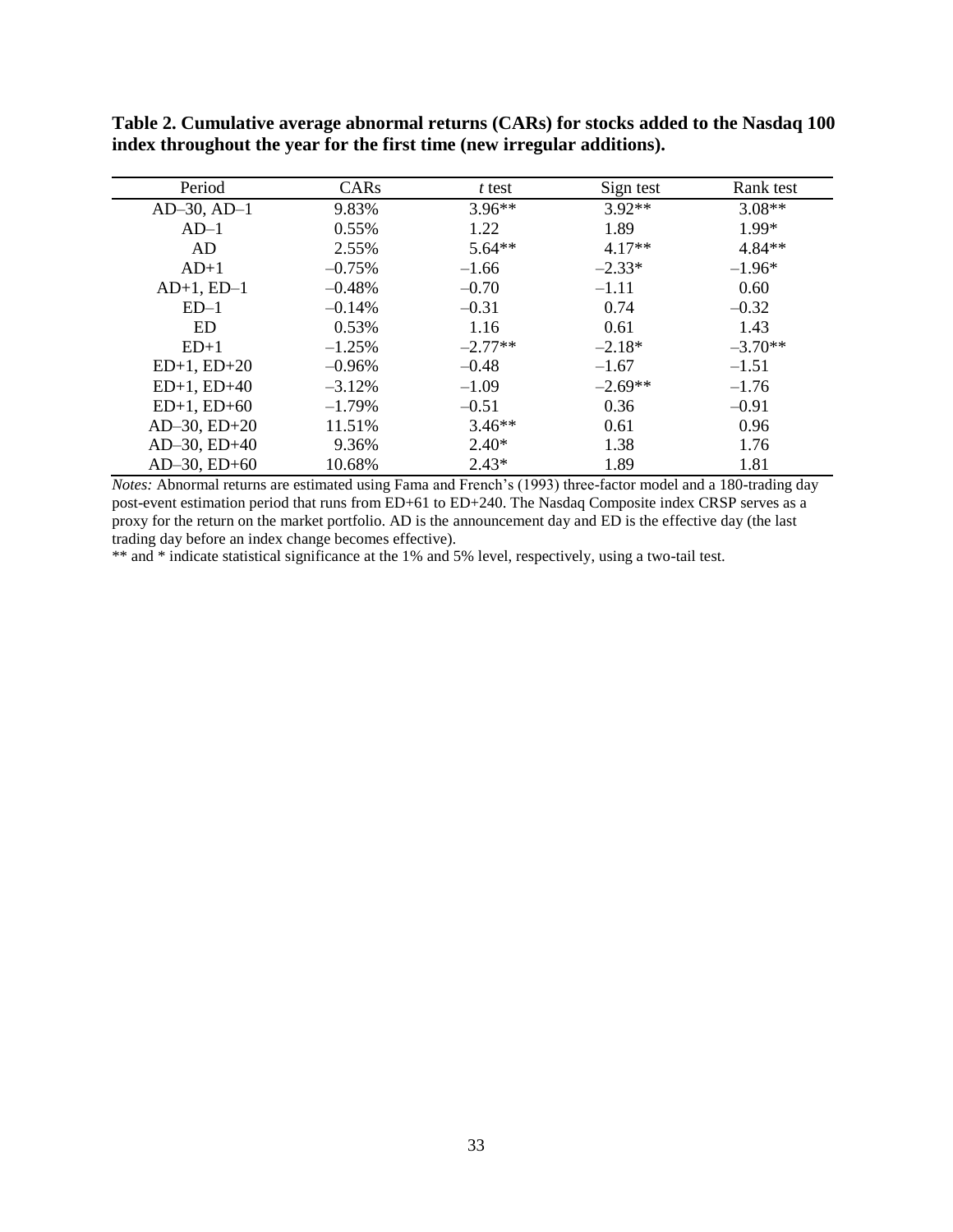|                  |            |                   | Mean       |              |              | Wilcoxon<br>signed-rank |
|------------------|------------|-------------------|------------|--------------|--------------|-------------------------|
|                  |            | Mean              | (Median)   | t test       | Sign test    | test                    |
| Group            | Period     | (Median)          | difference | $(p$ -value) | $(p$ -value) | $(p$ -value)            |
| <b>New</b>       | Pre-event  | 18,861            |            |              |              |                         |
| Additions        |            | (758)             | 12,823     | 1.90         | 12.00        | 1249.00                 |
| $(N = 109)$      | Post-event | 31,684            | (65)       | (0.06)       | (0.03)       | (0.00)                  |
|                  |            | (1,247)           |            |              |              |                         |
| Repeated         | Pre-event  | 5,497             |            |              |              |                         |
| <b>Additions</b> |            | (826)             | 2,240      | 1.56         | $-6.50$      | $-94.50$                |
| $(N = 33)$       | Post-event | 7,736             | $(-36)$    | (0.13)       | (0.04)       | (0.09)                  |
|                  |            | (797)             |            |              |              |                         |
| <b>New</b>       | Pre-event  | 14,597            |            |              |              |                         |
| Deletions        |            | (1,574)           | 317        | 0.30         | $-19.00$     | $-908.50$               |
| $(N = 134)$      | Post-event | 14,914<br>(1,596) | $(-28)$    | (0.77)       | (0.00)       | (0.04)                  |

# **Table 3. Changes in the number of shareholders for stocks added to or deleted from the Nasdaq 100 index at annual reconstitutions.**

*Notes:* The pre-event number of shareholders is obtained as close as possible prior to AD<sub>3</sub> (the first trading day after the announcement is released after the market close on the previous day). The post-event number of shareholders is obtained at least nine months after the effective day. Two-tailed *p*-values are in parentheses.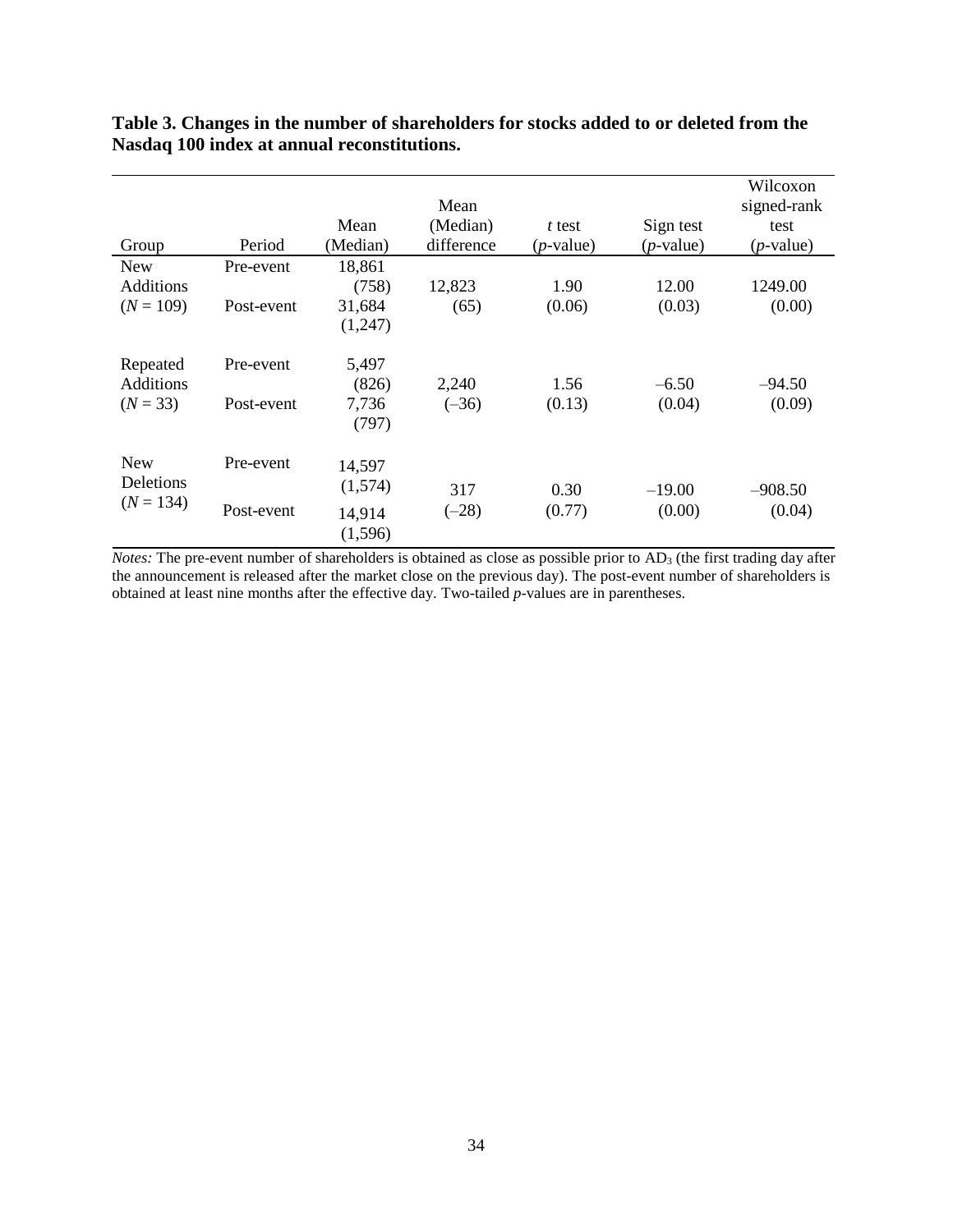|                                         |                                            |          |             |              |              | Wilcoxon     |  |  |
|-----------------------------------------|--------------------------------------------|----------|-------------|--------------|--------------|--------------|--|--|
|                                         |                                            |          | Mean        |              |              | signed-rank  |  |  |
|                                         |                                            | Mean     | (Median)    | t test       | Sign test    | test         |  |  |
| Group                                   | Period                                     | (Median) | difference  | $(p$ -value) | $(p$ -value) | $(p$ -value) |  |  |
| <b>New</b>                              | Pre-event                                  | 0.5452   |             |              |              |              |  |  |
| <b>Additions</b>                        |                                            | (0.0904) | 0.0540      | 0.22         | $-11.00$     | $-381.00$    |  |  |
| $(N = 80)$                              | Post-event                                 | 0.5990   | $(-0.0010)$ | (0.82)       | (0.02)       | (0.07)       |  |  |
|                                         |                                            | (0.0691) |             |              |              |              |  |  |
| Repeated                                | Pre-event                                  | 0.1069   |             |              |              |              |  |  |
| <b>Additions</b>                        |                                            | (0.0766) | $-0.0098$   | $-1.04$      | $-5.00$      | $-70.00$     |  |  |
| $(N = 32)$                              | Post-event                                 | 0.0971   | $(-0.0031)$ | (0.31)       | (0.11)       | (0.20)       |  |  |
|                                         |                                            | (0.0614) |             |              |              |              |  |  |
| <b>New</b>                              | Pre-event                                  | 0.1043   |             |              |              |              |  |  |
| Deletions                               |                                            | (0.0244) | 0.0840      | 0.92         | $-7.00$      | $-741.50$    |  |  |
| $(N = 102)$                             | Post-event                                 | 0.1880   | $(-0.0001)$ | (0.36)       | (0.20)       | (0.01)       |  |  |
|                                         |                                            | (0.0237) |             |              |              |              |  |  |
|                                         | Notes: Merton's shadow cost is computed as |          |             |              |              |              |  |  |
| Residual Standard Deviaion<br>Firm Size |                                            |          |             |              |              |              |  |  |
| $Shadow Cost =$                         |                                            |          |             |              |              |              |  |  |

# **Table 4. Changes in Merton's shadow cost<sup>a</sup> for stocks added to or deleted from the Nasdaq 100 index at annual reconstitutions.**

w cost is computed as<br>=  $\frac{Residual\ Standard\ Deviation}{Nasedaa\ 100\ Market\ Can} \times \frac{1}{Number}$ 

*n S Nasdaq 100 Market Cap X Number of Shareholders Nasdaq 100 Market Cap Number of Shareholders* 

The pre-event (post-event) residual standard deviation is calculated as the standard deviation of the difference between the firm's return and the Nasdaq 100 index total return in the 252-trading day period before AD<sub>3</sub> (after ED). The pre-event number of shareholders is obtained as close as possible prior to AD3. The post-event number of shareholders is obtained at least nine months after ED. Firm size, measured as the market value of equity, and the Nasdaq 100 market cap are measured on AD<sub>3</sub>. AD<sub>3</sub> is the first trading day after the announcement is released after the market close on the previous day, and ED is the effective day (the last trading day before an index change becomes effective). Two-tailed *p*-values are in parentheses.

 $a$  Units are  $10^{-3}$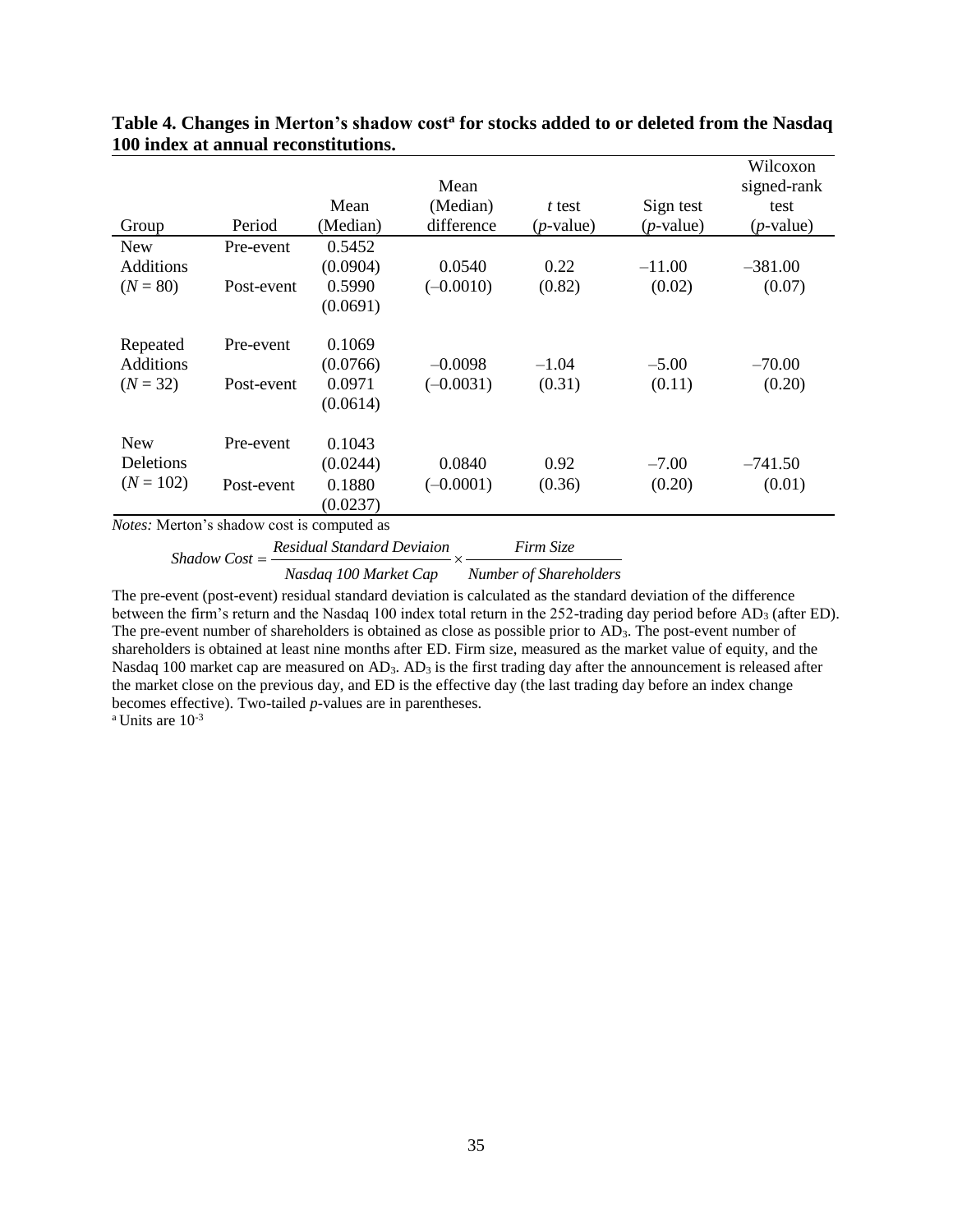|                  |            |          | Mean       |              |              | Wilcoxon<br>signed-rank |
|------------------|------------|----------|------------|--------------|--------------|-------------------------|
|                  |            | Mean     | (Median)   | t test       | Sign test    | test                    |
| Group            | Period     | (Median) | difference | $(p$ -value) | $(p$ -value) | $(p$ -value)            |
| <b>New</b>       | Pre-event  | 12.67    |            |              |              |                         |
| <b>Additions</b> |            | (12.00)  | 1.67       | 5.40         | 24.50        | 1642.00                 |
| $(N = 123)$      | Post-event | 14.34    | (1.50)     | (0.00)       | (0.00)       | (0.00)                  |
|                  |            | (14.00)  |            |              |              |                         |
| Repeated         | Pre-event  | 14.99    |            |              |              |                         |
| <b>Additions</b> |            | (15.00)  | 0.64       | 1.66         | $5.00*$      | 69.50                   |
| $(N = 36)$       | Post-event | 15.63    | (0.50)     | (0.11)       | (0.09)       | (0.11)                  |
|                  |            | (15.75)  |            |              |              |                         |
| <b>New</b>       | Pre-event  | 13.84    |            |              |              |                         |
| Deletions        |            | (13.00)  | $-1.47$    | $-5.04$      | $-25.50$     | $-1930.50$              |
| $(N = 138)$      | Post-event | 12.37    | $(-1.00)$  | (0.00)       | (0.00)       | (0.00)                  |
|                  |            | (12.00)  |            |              |              |                         |

**Table 5. Changes in the number of analysts' following for stocks added to or deleted from the Nasdaq 100 index at annual reconstitutions**.

*Notes:* The pre-event (post-event) number of analysts is computed as the average number of analysts in two fiscal quarters prior to (after) the fiscal quarter of the announcement day  $AD_3$  (effective day ED).  $AD_3$  is the first trading day after the announcement is released after the market close on the previous day, and ED is the effective day (the last trading day before an index change becomes effective). Two-tailed *p*-values are in parentheses.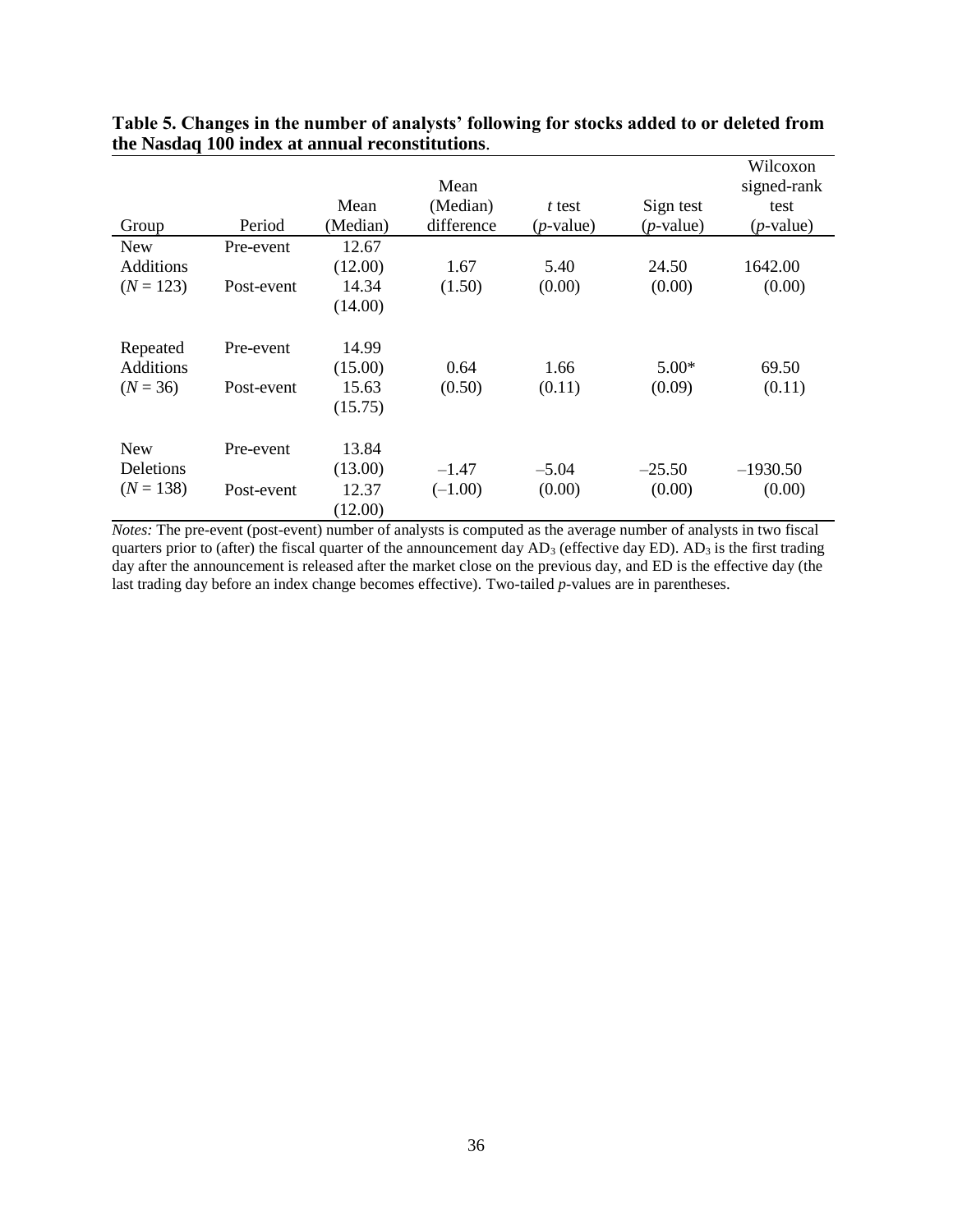| Panel A: Number of institutional shareholders |                                                    |                    |                                |                          |                           |                                                 |  |
|-----------------------------------------------|----------------------------------------------------|--------------------|--------------------------------|--------------------------|---------------------------|-------------------------------------------------|--|
| Group                                         | Period                                             | Mean<br>(Median)   | Mean<br>(Median)<br>difference | $t$ test<br>$(p$ -value) | Sign test<br>$(p$ -value) | Wilcoxon<br>signed-rank<br>test<br>$(p$ -value) |  |
| <b>New</b>                                    | Pre-event                                          | 509.35             |                                |                          |                           |                                                 |  |
| <b>Additions</b>                              |                                                    | (484.50)           | 38.10                          | 6.24                     | 40.00                     | 2331.50                                         |  |
| $(N = 110)$                                   | Post-event                                         | 547.45             | (31.25)                        | (0.00)                   | (0.00)                    | (0.00)                                          |  |
|                                               |                                                    | (521.25)           |                                |                          |                           |                                                 |  |
| Repeated                                      | Pre-event                                          | 667.86             |                                |                          |                           |                                                 |  |
| <b>Additions</b>                              |                                                    | (676.50)           | 51.55                          | 5.56                     | 12.50                     | 265.50                                          |  |
| $(N = 33)$                                    | Post-event                                         | 719.41             | (45.00)                        | (0.00)                   | (0.00)                    | (0.00)                                          |  |
|                                               |                                                    | (723.50)           |                                |                          |                           |                                                 |  |
| <b>New</b>                                    | Pre-event                                          | 468.03             |                                |                          |                           |                                                 |  |
| Deletions                                     |                                                    | (439.00)           | $-16.11$                       | $-3.75$                  | $-26.50$                  | $-2259.50$                                      |  |
| $(N = 131)$                                   | Post-event                                         | 451.92<br>(424.50) | $(-14.50)$                     | (0.00)                   | (0.00)                    | (0.00)                                          |  |
|                                               | Panel B: Percentage of institutional shareholdings |                    |                                |                          |                           |                                                 |  |
| <b>New</b>                                    | Pre-event                                          | 67.66              |                                |                          |                           |                                                 |  |
| <b>Additions</b>                              |                                                    | (75.90)            | 1.80                           | 3.37                     | 16.00                     | 1086.50                                         |  |
| $(N = 107)$                                   | Post-event                                         | 69.44              | (0.92)                         | (0.00)                   | (0.00)                    | (0.00)                                          |  |
|                                               |                                                    | (76.40)            |                                |                          |                           |                                                 |  |
| Repeated                                      | Pre-event                                          | 74.00              |                                |                          |                           |                                                 |  |
| <b>Additions</b>                              |                                                    | (81.35)            | 1.12                           | 1.40                     | 4.00                      | 66.00                                           |  |
| $(N = 32)$                                    | Post-event                                         | 75.12              | (0.87)                         | (0.17)                   | (0.22)                    | (0.22)                                          |  |
|                                               |                                                    | (80.37)            |                                |                          |                           |                                                 |  |
| <b>New</b>                                    | Pre-event                                          | 62.50              |                                |                          |                           |                                                 |  |
| Deletions                                     |                                                    | (67.63)            | $-0.17$                        | $-0.38$                  | 6.50                      | 73.50                                           |  |
| $(N = 126)$                                   | Post-event                                         | 62.33              | (0.14)                         | (0.70)                   | (0.28)                    | (0.85)                                          |  |
|                                               |                                                    | (66.94)            |                                |                          |                           |                                                 |  |

# **Table 6. Changes in institutional shareholdings for stocks added to or deleted from the Nasdaq 100 index at annual reconstitutions.**

*Notes:* Pre-event values show institutional ownership in the two months before (October and November) the effective day, whereas post-event values present institutional ownership in two months after (January and February) the effective day. Two-tailed *p*-values are in parentheses.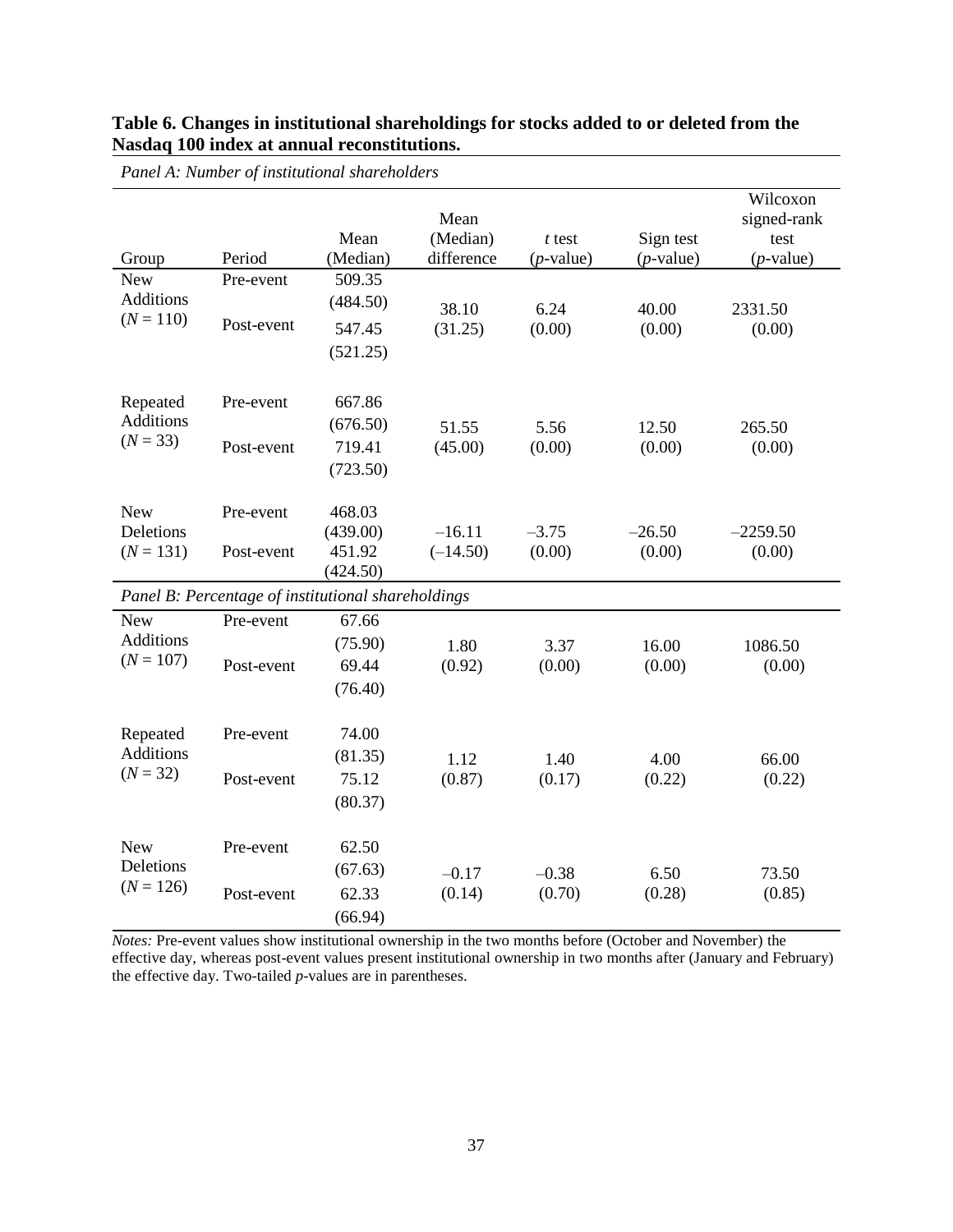| Group                           | Correlation<br>$(p$ -value) |
|---------------------------------|-----------------------------|
| New additions ( $N = 128$ )     | 0.25<br>(0.00)              |
| Repeated additions ( $N = 37$ ) | 0.17<br>(0.31)              |
| New deletions $(N = 141)$       | 0.18<br>(0.04)              |

**Table 7. Correlations between a proxy for arbitrage risk** *A1* **and the cumulative abnormal return from AD1– 30 to ED+60 for stocks added to or deleted from the Nasdaq 100 index at annual reconstitutions.**

*Notes:* A proxy for arbitrage risk *A1* is defined as the variance of the error term from a regression of the stock's excess return on the market's excess return over a [AD<sub>3</sub>−365, AD<sub>3</sub>−20] calendar day window. The cumulative abnormal return from  $AD_1$ – 30 to  $ED+60$  is estimated by using Fama and French's (1993) three-factor model and a 180-trading day post-event estimation period that runs from ED+61 to ED+240. The Nasdaq Composite Index is used as a proxy for the market return.  $AD<sub>1</sub>$  is the first trading day in November (the first day after the closing price is known),  $AD_3$  is the first trading day after the announcement is released after the market close on the previous day, and ED is the effective day. Two-tailed *p*-values are in parentheses.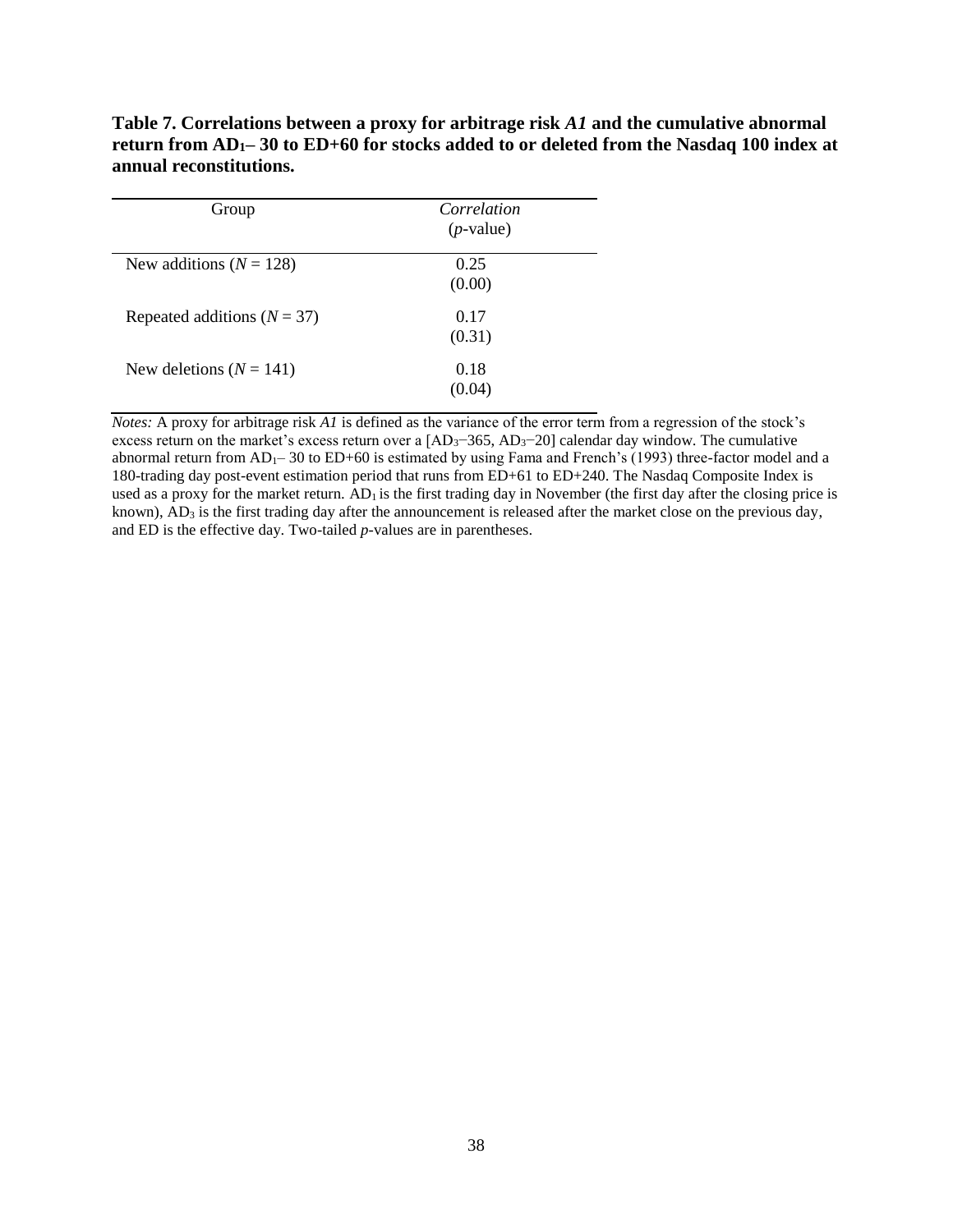| Panel A: New Additions ( $N = 128$ ) |                                          |                                   |                          |                   |                    |                                 |
|--------------------------------------|------------------------------------------|-----------------------------------|--------------------------|-------------------|--------------------|---------------------------------|
| Liquidity                            |                                          | Mean                              | Mean<br>(Median)         | $t$ test          | Sign test          | Wilcoxon<br>signed-rank<br>test |
| Measure                              | Period                                   | (Median)                          | difference               | $(p$ -value)      | $(p$ -value)       | $(p$ -value)                    |
| Relative                             | Pre-event                                | 0.0019                            |                          |                   |                    |                                 |
| Spread                               | Post-event                               | (0.0012)<br>0.0014<br>(0.0008)    | $-0.0006$<br>$(-0.0003)$ | $-3.83$<br>(0.00) | $-34.00$<br>(0.00) | $-2283.00$<br>(0.00)            |
| Dollar                               | Pre-event                                | 17.7262                           |                          |                   |                    |                                 |
| Volume                               | Post-event                               | (17.7018)<br>18.1533<br>(18.1517) | 0.4270<br>(0.3265)       | 5.03<br>(0.00)    | 30.00<br>(0.00)    | 2224.00<br>(0.00)               |
| Illiquidity                          | Pre-event                                | 0.0008                            |                          |                   |                    |                                 |
| Ratio <sup>a</sup>                   | Post-event                               | (0.0004)<br>0.0006<br>(0.0003)    | $-0.0002$<br>$(-0.0001)$ | $-2.11$<br>(0.04) | $-25.00$<br>(0.00) | $-1673.00$<br>(0.00)            |
| Zero Return<br>Ratio                 | Pre-event                                | 0.0141<br>(0.0056)                | $-0.0038$                | $-2.42$           | $-6.00$            | $-472.50$                       |
|                                      | Post-event                               | 0.0103<br>(0.0056)                | (0.0000)                 | (0.02)            | (0.26)             | (0.08)                          |
| Market<br><b>Makers</b>              | Pre-event                                | 45.10<br>(46.00)                  | 3.99                     | 11.91             | 46.50              | 3413.00                         |
|                                      | Post-event                               | 49.10<br>(48.50)                  | (3.50)                   | (0.00)            | (0.00)             | (0.00)                          |
|                                      |                                          |                                   |                          |                   |                    |                                 |
|                                      | Panel B: Repeated Additions ( $N = 37$ ) |                                   |                          |                   |                    |                                 |
| Relative                             | Pre-event                                | 0.0009                            |                          |                   |                    |                                 |
| Spread                               | Post-event                               | (0.0006)<br>0.0005<br>(0.0004)    | $-0.0004$<br>$(-0.0002)$ | $-4.47$<br>(0.00) | $-15.50$<br>(0.00) | $-304.50$<br>(0.00)             |
| Dollar<br>Volume                     | Pre-event                                | 17.9365<br>(18.1028)              | 0.3648                   | 5.18              | 13.50              | 279.50                          |
|                                      | Post-event                               | 18.3012<br>(18.3026)              | (0.2894)                 | (0.00)            | (0.00)             | (0.00)                          |
| Illiquidity<br>Ratio <sup>a</sup>    | Pre-event                                | 0.0004<br>(0.0002)                | $-0.0002$                | $-3.73$           | $-13.50$           | $-294.50$                       |
|                                      | Post-event                               | 0.0002<br>(0.0002)                | $(-0.0001)$              | (0.00)            | (0.00)             | (0.00)                          |
| Zero Return<br>Ratio                 | Pre-event                                | 0.0093<br>(0.0056)                | $-0.0009$                | $-0.66$           | $-1.50$            | $-23.00$                        |
| Market                               | Post-event<br>Pre-event                  | 0.0084<br>(0.0056)<br>57.42       | (0.0000)                 | (0.52)            | (0.69)             | (0.54)                          |
| Makers                               |                                          | (57.50)                           | 1.65                     | 2.82              | 9.00               | 171.50                          |
|                                      | Post-event                               | 59.07<br>(59.00)                  | (1.00)                   | (0.00)            | (0.00)             | (0.00)                          |

# **Table 8. Changes in liquidity for stocks added to or deleted from the Nasdaq 100 index at annual reconstitutions.**

*Table 8 continues*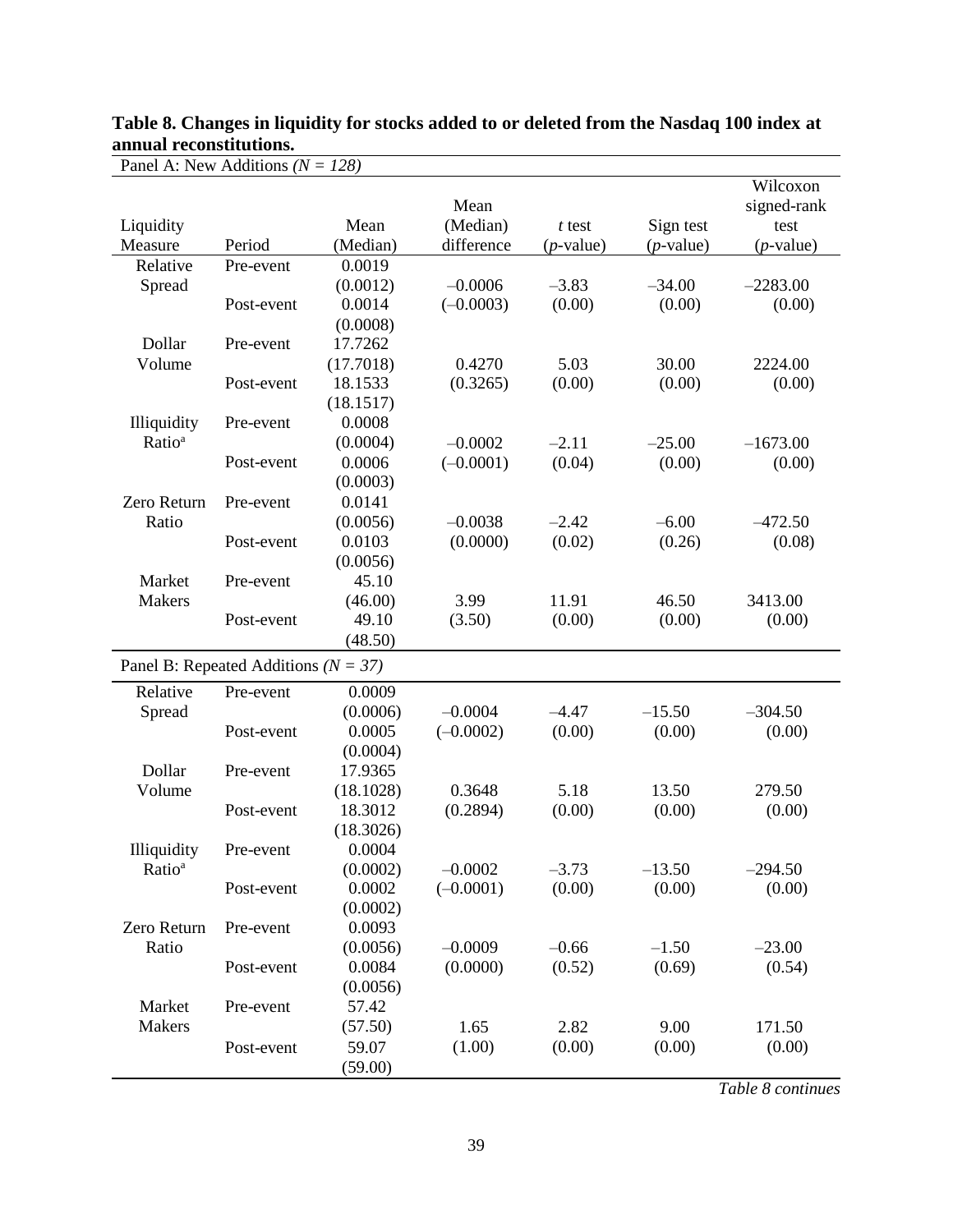| Panel C: New Deletions ( $N = 141$ ) |            |           |             |              |              |              |  |
|--------------------------------------|------------|-----------|-------------|--------------|--------------|--------------|--|
|                                      |            |           | Mean        |              |              | Wilcoxon     |  |
|                                      |            |           |             |              |              | signed-rank  |  |
| Liquidity                            |            | Mean      | (Median)    | t test       | Sign test    | test         |  |
| measure                              | Period     | (Median)  | difference  | $(p$ -value) | $(p$ -value) | $(p$ -value) |  |
| Relative                             | Pre-event  | 0.0028    |             |              |              |              |  |
| Spread                               |            | (0.0020)  | 0.0009      | 2.84         | $-1.50$      | 292.50       |  |
|                                      | Post-event | 0.0037    | (0.0000)    | (0.01)       | (0.87)       | (0.55)       |  |
|                                      |            | (0.0013)  |             |              |              |              |  |
| Dollar                               | Pre-event  | 17.2722   |             |              |              |              |  |
| Volume                               |            | (17.2726) | $-0.3783$   | $-5.99$      | $-30.50$     | $-2658.50$   |  |
|                                      | Post-event | 16.8939   | $(-0.2734)$ | (0.00)       | (0.00)       | (0.00)       |  |
|                                      |            | (17.0146) |             |              |              |              |  |
| Illiquidity                          | Pre-event  | 0.0015    |             |              |              |              |  |
| Ratio <sup>a</sup>                   |            | (0.0009)  | 0.0033      | 3.14         | 9.50         | 1679.50      |  |
|                                      | Post-event | 0.0049    | (0.0001)    | (0.00)       | (0.13)       | (0.00)       |  |
|                                      |            | (0.0009)  |             |              |              |              |  |
| Zero Return                          | Pre-event  | 0.0247    |             |              |              |              |  |
| Ratio                                |            | (0.0167)  | 0.0037      | 1.82         | 7.50         | 832.00       |  |
|                                      | Post-event | 0.0284    | (0.0000)    | (0.07)       | (0.20)       | (0.02)       |  |
|                                      |            | (0.0167)  |             |              |              |              |  |
| Market                               | Pre-event  | 55.78     |             |              |              |              |  |
| <b>Makers</b>                        |            | (57.00)   | 0.53        | 2.02         | 6.50         | 884.50       |  |
|                                      | Post-event | 56.31     | (0.00)      | (0.04)       | (0.29)       | (0.03)       |  |
|                                      |            | (56.50)   |             |              |              |              |  |

### **Table 8 (***continued***)**

*Notes:* Relative spread is the average of the difference between the daily closing ask and bid prices divided by the mid-point of closing ask and bid prices. Dollar volume is the average of the natural logarithm of daily trading volume in dollars. ILLIQ, illiquidity ratio, is the average of the daily ratio of absolute stock return to its daily trading volume in dollars. Zero return ratio is the ratio of the number of zero return days to the total number of trading days. Market makers is the average number of market makers for a stock. Except Market makers, pre-event values for each liquidity proxy are computed over a 180-day period that ends at  $AD_3-31$ , where  $AD_3$  is the first trading day after the announcement is released after the market close on the previous day. Post-event values are computed over a 180-day period that starts at ED+61, where ED is the effective day (the last trading day before an index change becomes effective). The pre-event and post-event values for the number of market makers are computed as the average of two months (September and October) prior to the month of  $AD_1$  and the average of two months (January and February) after the month of ED, respectively. Two-tailed *p*-values are in parentheses.  $^a$  Units are  $10^{-6}$ .